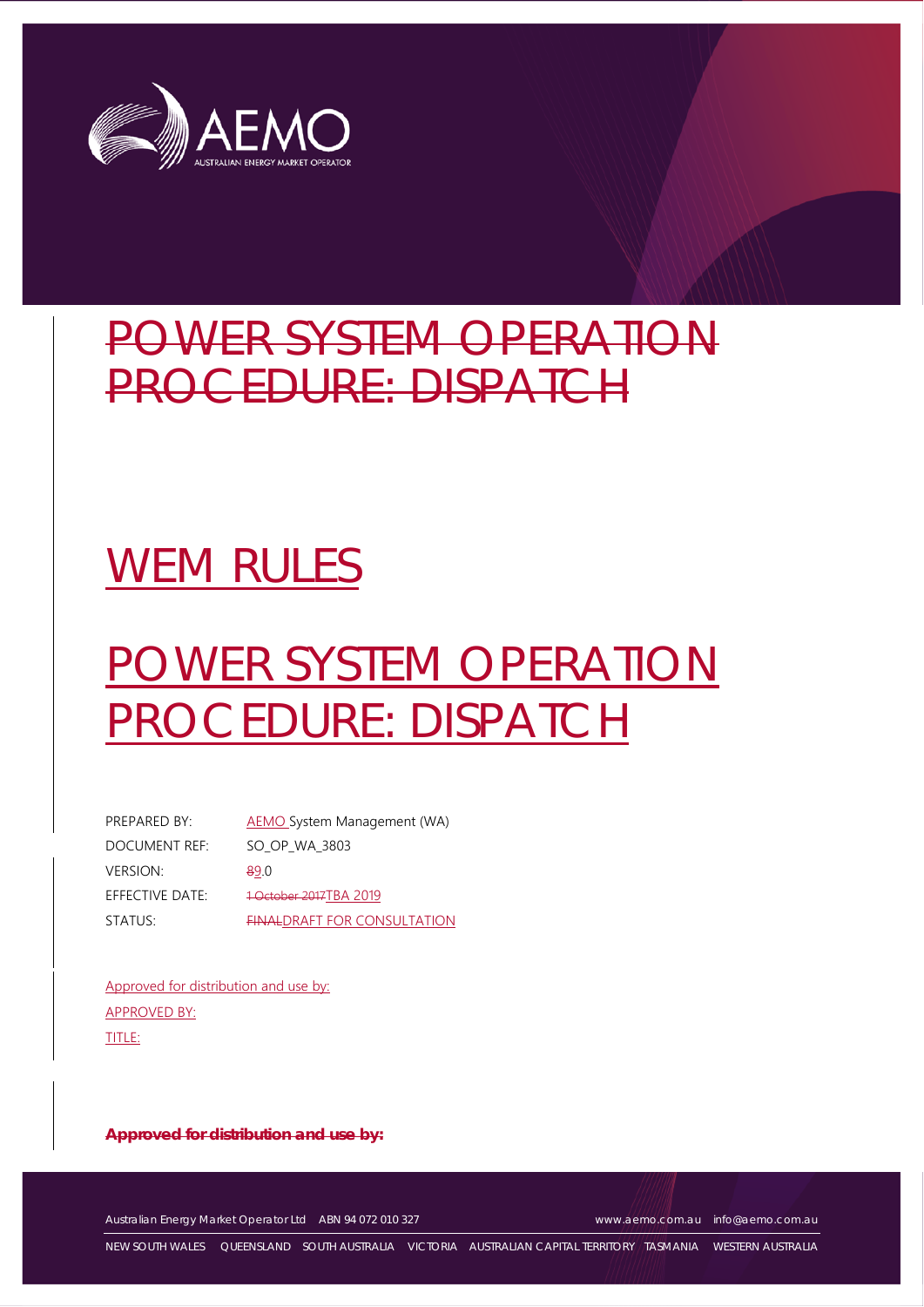

# **VERSION RELEASE HISTORY**

| APPROVED<br>BY:Version | Cameron<br><b>ParrotteEffective Date</b> | Summary of Changes                                 |
|------------------------|------------------------------------------|----------------------------------------------------|
| <b>THTLE:</b>          |                                          | Executive General Manager, Strategy and Innovation |

Australian Energy Market Operator Ltd ABN 94 072 010 327

www.aemo.com.au info@aemo.com.au

NEW SOUTH WALES QUEENSLAND SOUTH AUSTRALIA VICTORIA AUSTRALIAN CAPITAL TERRITORY TASMANIA WESTERN AUSTRALIA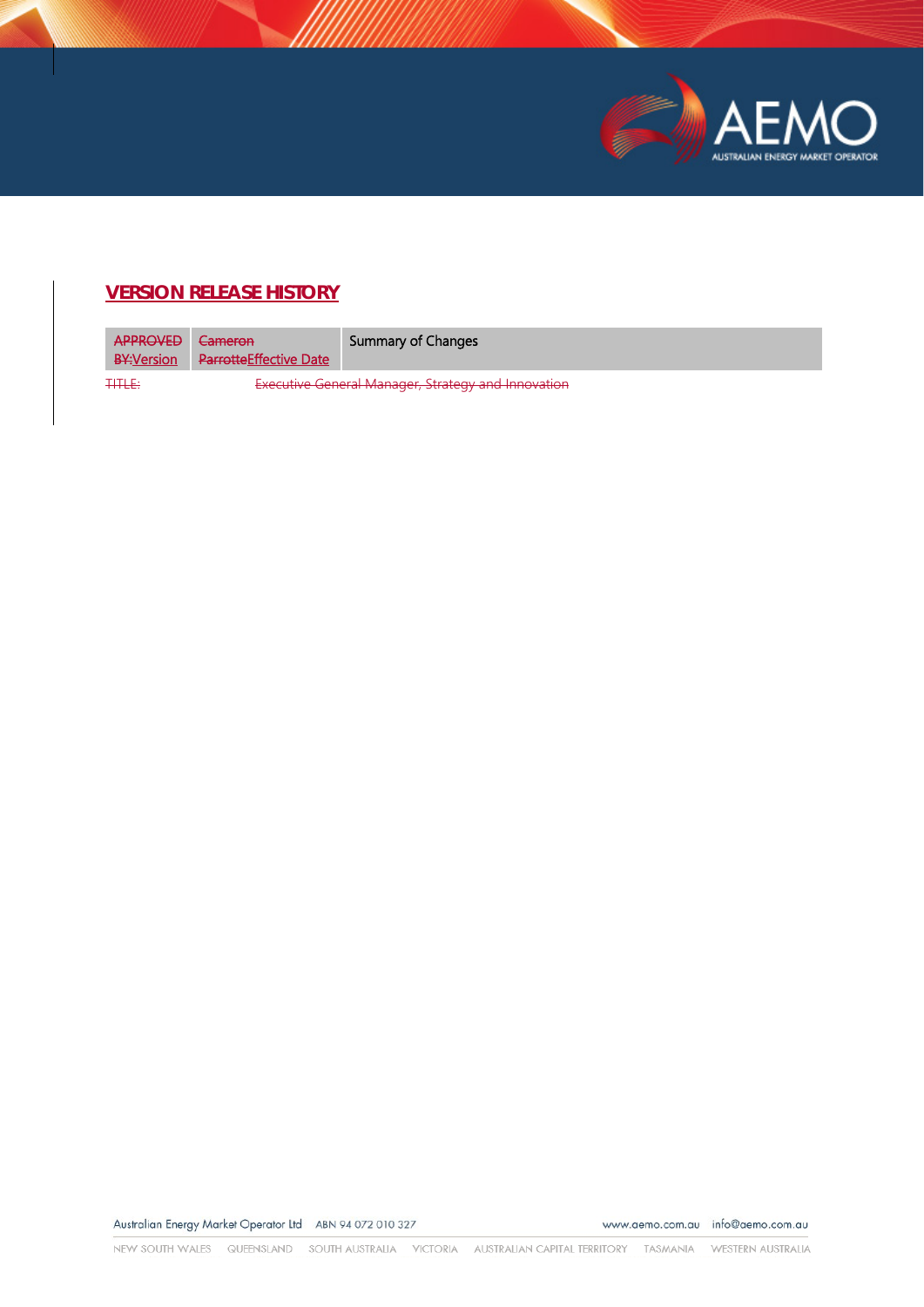

# **VERSION RELEASE HISTORY**

 $\overline{\phantom{a}}$ 

| Version | Effective date                             | <b>Summary of changes</b>                                                                                   |
|---------|--------------------------------------------|-------------------------------------------------------------------------------------------------------------|
|         | 21 September<br>2006                       | Power System Operation Procedure (Market Procedure) for Dispatch                                            |
| 2       | 30 September<br>2009                       | AEMO proposed amendments to this procedure resulting in publication of<br>Procedure Change Report PPCL 0013 |
| 3       | 5 January 2010                             | AEMO proposed amendments to this procedure resulting in publication of<br>Procedure Change Report PPCL 0014 |
| 4       | 4 March 2010                               | AEMO proposed amendments to this procedure resulting in publication of<br>Procedure Change Report PPCL 0015 |
| 5       | 28 June 2010                               | AEMO proposed amendments to this procedure resulting in publication of<br>Procedure Change Report PPCL 0018 |
| 6       | Balancing<br>Market<br>Commencement<br>Day | Replacement of the Procedure resulting from Procedure Change Proposal<br><b>PPCL0021</b>                    |
| 7       | 5 March 2014                               | AEMO proposed amendments to this procedure as a result of -Procedure Change<br>Proposal PPCL0027            |
| 8       | 1 October 2017                             | Update to Procedure resulting from Procedure Change Proposal AEPC_2017_10                                   |
| 9       | <b>TBA 2019</b>                            | Update to Procedure resulting from Procedure Change Proposal AEPC 2019 04                                   |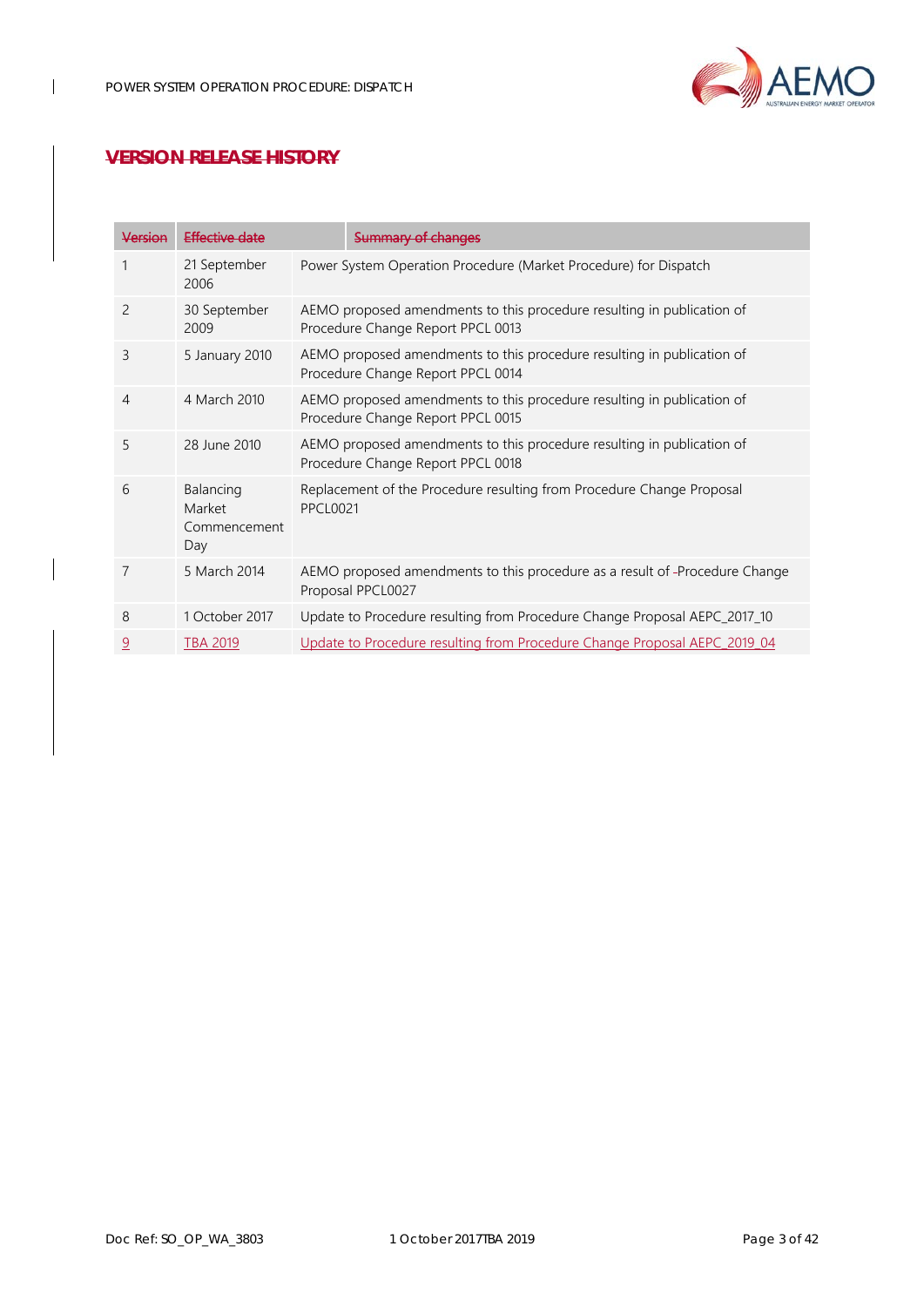$\begin{array}{c} \hline \end{array}$ 

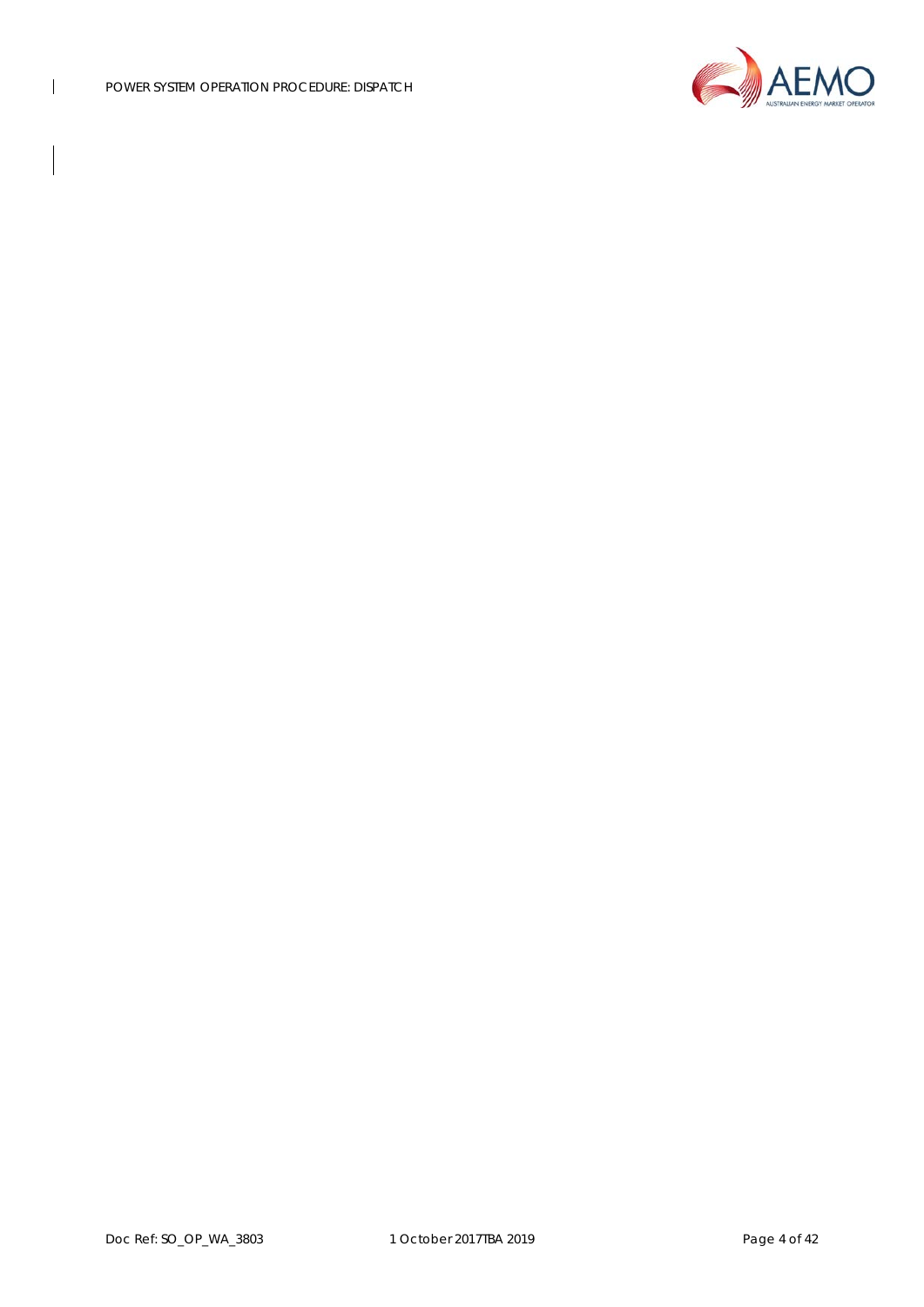

#### **CONTENTS**

| 1. PROCEDURE OVERVIEW                                                                                                                                                                                                                | -6                      |
|--------------------------------------------------------------------------------------------------------------------------------------------------------------------------------------------------------------------------------------|-------------------------|
| 1.2. INTERPRETATION <b>Andrew Contract Contract Contract Contract Contract Contract Contract Contract Contract Contract Contract Contract Contract Contract Contract Contract Contract Contract Contract Contract Contract Contr</b> | -6                      |
| 1.3. PURPOSE AND APPLICATION OF THIS PROCEDURE <b>And Contain the Contract of Active</b> And The Process of Active An                                                                                                                | -6                      |
| 2. MANAGEMENT OF DISPATCH INFORMATION AND DISPATCH CRITERIA                                                                                                                                                                          | 구                       |
| 2.1. MANAGEMENT OF DISPATCH INFORMATION                                                                                                                                                                                              | $\overline{\mathbf{z}}$ |
| 2.2. DISPATCH CRITERIA                                                                                                                                                                                                               | -8                      |
| SCHEDULING AND DISPATCH OF THE BALANCING PORTFOLIO                                                                                                                                                                                   | -8                      |
| 4. PRE-GATE CLOSURE                                                                                                                                                                                                                  | -8                      |
| <u> 1980 - Johann Barn, mars an t-Amerikaansk ferskeizh (h. 1980).</u><br>4.1. PRE-DISPATCH PLAN                                                                                                                                     | -8                      |
| 4.2. CONSTRAINTS USED IN THE PRE-DISPATCH PLAN                                                                                                                                                                                       | -9                      |
| 4.3. LOAD FORECASTS <b>And Construction Construction</b> Construction Construction Construction Construction Construction                                                                                                            | 9                       |
| 4.4. [BLANK] <b>And All All And All And All And All And All And All And All And All And All And All And All And A</b>                                                                                                                | 40                      |
| 4.5. FORECASTS OF NON-SCHEDULED GENERATORS <b>CONTRACT CONTRACT CONTRACT CONTRACT CONTRACT</b>                                                                                                                                       | –11                     |
| 4.6. FORECASTS OF ANCILLARY SERVICES DEMAND                                                                                                                                                                                          | –11                     |
| 4.7. UPDATING THE DISPATCH PLAN NARROW AND CONTROL CONTROL CONTROL CONTROL CONTROL CONTROL CONTROL CONTROL CONTROL CONTROL CONTROL CONTROL CONTROL CONTROL CONTROL CONTROL CONTROL CONTROL CONTROL CONTROL CONTROL CONTROL CON       | 42                      |
| 4.8. DEMAND SIDE PROGRAMMES <b>And Construct Construct Construct Construct Construct Construct Construction</b>                                                                                                                      | 42                      |
| 4.9. DISPATCH ADVISORY NOTICES <b>Andrew Contract Contract Contract Contract Contract Contract Contract Contract Contract Contract Contract Contract Contract Contract Contract Contract Contract Contract Contract Contract Con</b> | 43                      |
| 4.10. CONTENT AND MANAGEMENT OF DISPATCH ADVISORY NOTICES <b>CONTENT</b> AND MANAGEMENT OF DISPATCH ADVISORY NOTICES                                                                                                                 | 13                      |
| 4.11. PRE-ISSUING OF DISPATCH INSTRUCTIONS <b>CONTRACT CONTRACT CONTRACT ACTS</b>                                                                                                                                                    |                         |
| <u> 1989 - Johann Stein, mars an deutscher Stein und der Stein und der Stein und der Stein und der Stein und der</u><br>5 POST GATE CLOSURE                                                                                          | 45                      |
| 5.1. BONA FIDE CHANGES TO PHYSICAL STATUS OF FACILITIES ________________________                                                                                                                                                     | 45                      |
| 5.2. COMMITMENT AND DE-COMMITMENT OF GENERATING FACILITIES                                                                                                                                                                           | 45                      |
| 5.3. CREATION OF DISPATCH INSTRUCTIONS AND DISPATCH ORDERS COMMUNICATION                                                                                                                                                             | 46                      |
| 5.4 CREATION OF OPERATING INSTRUCTIONS<br><u> 1989 - Johann Stein, marwolaethau a bhann an t-Amhair an t-Amhair an t-Amhair an t-Amhair an t-Amhair an t-A</u>                                                                       | 48                      |
| 5.5. ISSUING OF DISPATCH INSTRUCTIONS AND DISPATCH ORDERS IN A CONTINUES AND RELEASED FOR A STATE OF DISPATCH                                                                                                                        | 19                      |
| 5.6. RESPONSE TO DISPATCH INSTRUCTIONS AND DISPATCH ORDERS                                                                                                                                                                           | -20                     |
| 5.7 ISSUING OF AND RESPONSE TO OPERATING INSTRUCTIONS<br><u> 1980 - Johann Barbara, martxa amerikan personal (h. 1980).</u>                                                                                                          | $\overline{22}$         |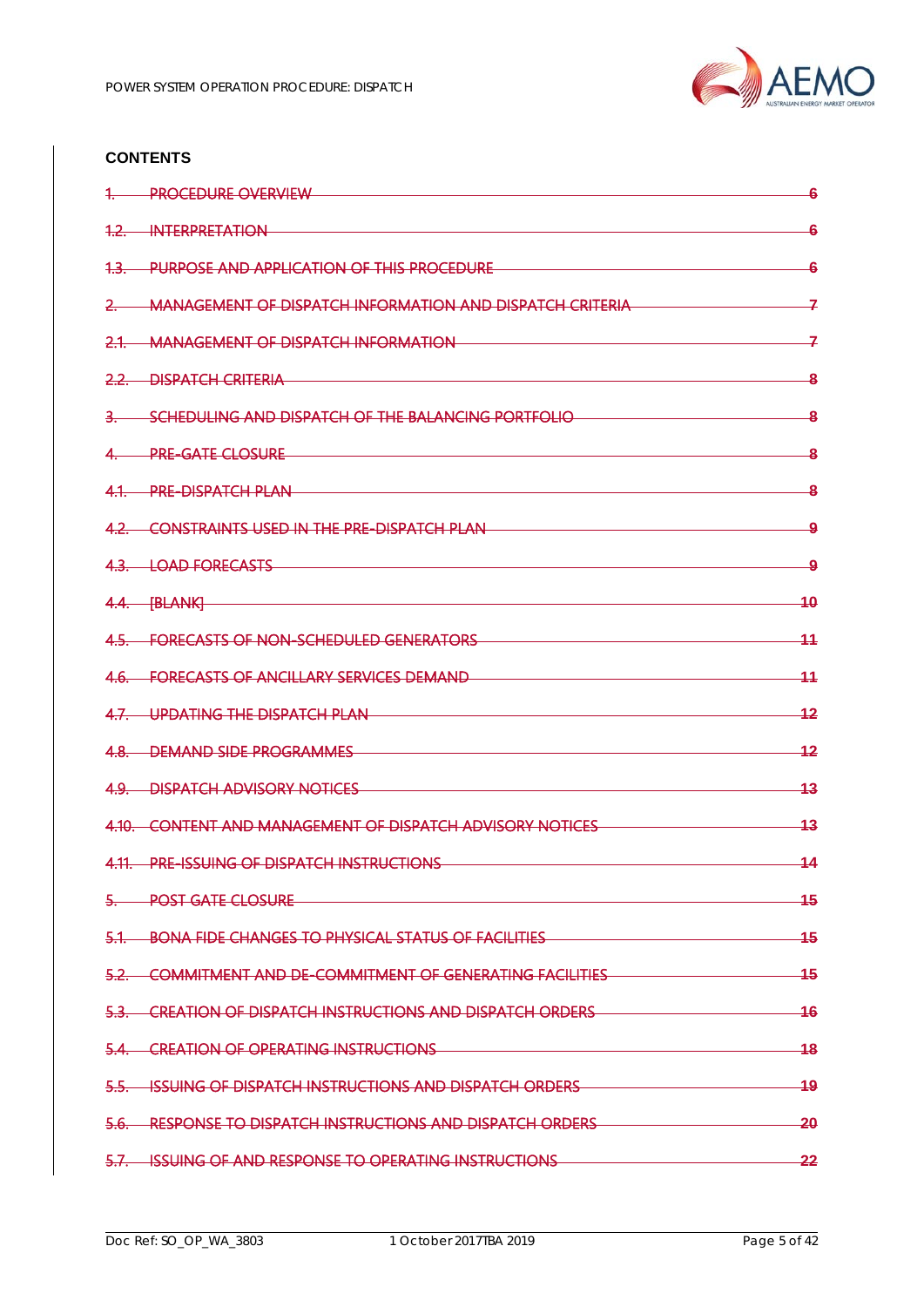| <b>DISPATCH OF GENERATING FACILITY FOR SYSTEM SECURITY</b><br><del>5.8.</del>                                                                                     | 22                          |
|-------------------------------------------------------------------------------------------------------------------------------------------------------------------|-----------------------------|
| 5.9. ACTIVATION OF LOAD FOLLOWING ANCILLARY SERVICE                                                                                                               | 23                          |
| <b>TRADING INTERVAL</b><br>6.                                                                                                                                     | 23                          |
| 6.1.<br>REAL-TIME MONITORING DURING A TRADING INTERVAL                                                                                                            | 23                          |
| 6.2. FORMULATION AND ISSUING OF INTERMEDIATE DISPATCH INSTRUCTIONS AND DISPATCH<br><b>ORDERS</b>                                                                  | 24                          |
| 6.3. CONSTRAINED OPERATION OF A NON-SCHEDULED GENERATOR                                                                                                           | 25                          |
| 6.4. VOLTAGE CONTROL                                                                                                                                              | 25                          |
| <b>DISPATCH SETTLEMENT DATA</b><br>7.                                                                                                                             | 26                          |
| <b>INTRODUCTION</b><br><del>7.1.</del>                                                                                                                            | 26                          |
| 7.2. QUANTIFICATION OF CONSTRAINED OFF QUANTITIES                                                                                                                 | 26                          |
| CALCULATION OF SPINNING RESERVE RESPONSE QUANTITIES<br>73.                                                                                                        | 26                          |
| 7.4. CALCULATION OF LOAD REJECTION RESERVE RESPONSE QUANTITIES                                                                                                    | $\overline{27}$             |
| <b>SOLAND EOLESTIMATES</b><br>75-                                                                                                                                 | 28                          |
| 7.6. DEMAND SIDE PROGRAMME CURTAILMENT REQUEST                                                                                                                    | 29                          |
| ADMINISTRATION AND REPORTING IN RELATION TO SYNERGY                                                                                                               | 29                          |
| 8.1. LIMITATION OF REQUIREMENTS FOR SYNERGY                                                                                                                       | 29                          |
| 8.2. REPORTING IN RELATION TO SYNERGY'S WEM RULES OBLIGATIONS                                                                                                     | -29                         |
| 8.3. APPOINTMENT OF REPRESENTATIVE                                                                                                                                | 29                          |
| 8.4. KEEPING OF RECORDS                                                                                                                                           | 29                          |
| 8.5. FAILURE TO AGREE ON AN ISSUE WITHIN THE PROCEDURE <b>CONTAINS A CONSTRUSTION</b>                                                                             | $-30$                       |
| 9. EXEMPTIONS TO COMMITMENT AND DE-COMMITMENT NOTIFICATION REQUIREMENTS 31                                                                                        |                             |
| 9.1. APPLICATION FOR EXEMPTION FROM A MARKET PARTICIPANT WITH A DISTRIBUTION<br><b>CONNECTED SCHEDULED GENERATOR</b>                                              | $-34$                       |
| <u> 1980 - Johann Barn, mars ar breist bestjoerde te gemeente gemeente van de gemeente van de gemeente van de ge</u><br>9.2. AEMO'S ASSESSMENT OF THE APPLICATION | $\overline{\phantom{1}}$ 31 |
| 9.3. AEMO'S DETERMINATION                                                                                                                                         | $-32$                       |
| <u> 1989 - Johann Stein, marwolaethau a bhann an t-Amhainn an t-Amhainn an t-Amhainn an t-Amhainn an t-Amhainn a</u><br>9.4 REVOCATION OF AN EXEMPTION            | $-32$                       |
| 9.5. LIST OF EXEMPT DISTRIBUTION CONNECTED SCHEDULED GENERATORS                                                                                                   | $-32$                       |
| APPENDIX 1: LIST OF DISPATCH ADVISORY NOTICE TYPES <b>APPENDIX 1: LIST OF DISPATCH ADVISORY NOTICE TYPES</b>                                                      | $-34$                       |
|                                                                                                                                                                   |                             |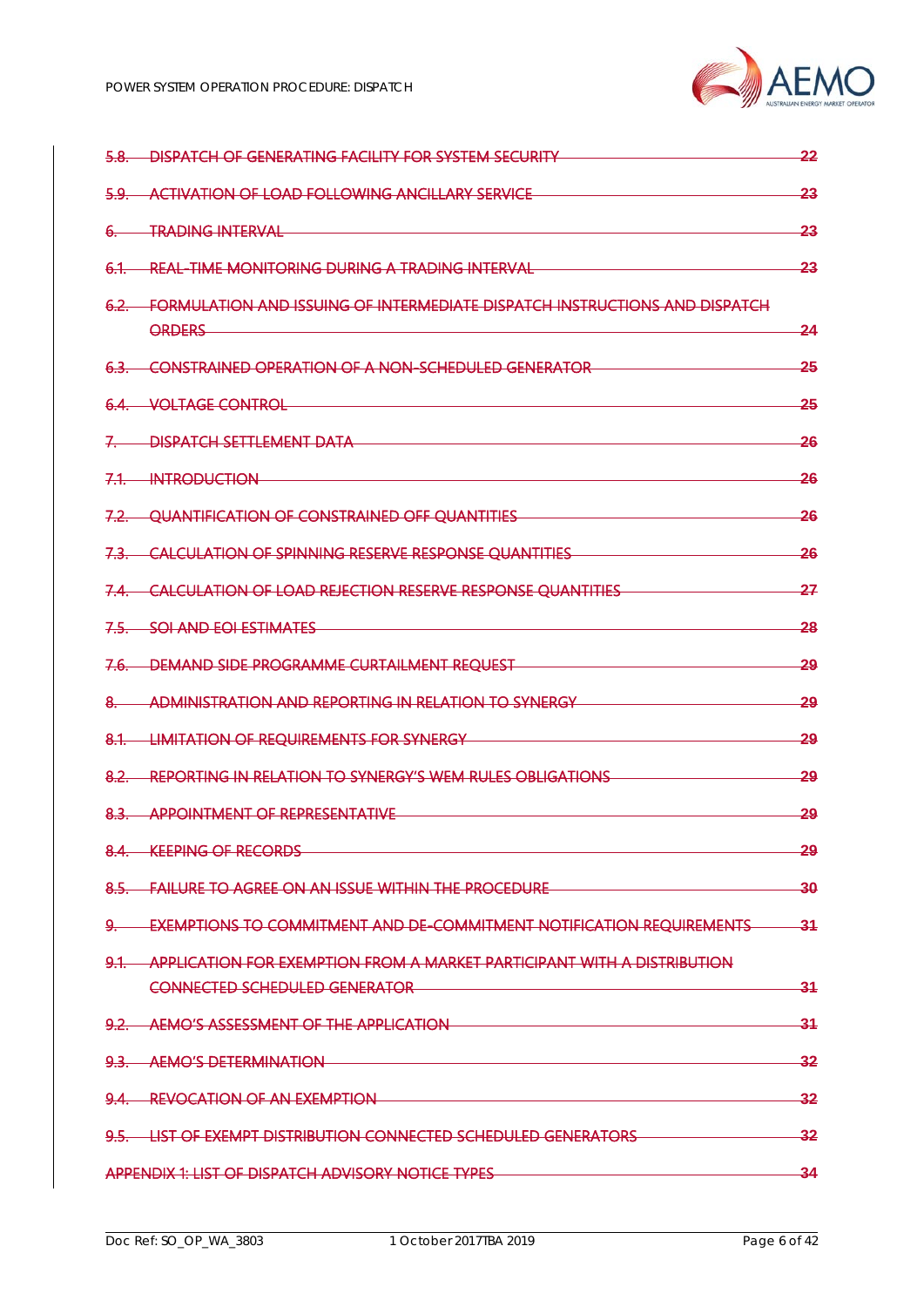

|           | <b>PROCEDURE OVERVIEW</b>                                                                                                                                                                                                     | 9  |
|-----------|-------------------------------------------------------------------------------------------------------------------------------------------------------------------------------------------------------------------------------|----|
| 1.1.      | Relationship with the Wholesale Electricity Market Rules                                                                                                                                                                      | 9  |
| 1.2.      | Interpretation<br><u> 1989 - Johann Barn, mars ann an t-Amhain an t-Amhain an t-Amhain an t-Amhain an t-Amhain an t-Amhain an t-Amh</u>                                                                                       | 9  |
| 1.3       | Purpose and application of this Procedure<br>and the Procedure<br>Service and application of this Procedure                                                                                                                   | 10 |
| 1.4.      | <b>Associated documents</b><br><u> 1989 - Johann Barn, amerikansk politiker (d. 1989)</u>                                                                                                                                     | 12 |
| 2.        | MANAGEMENT OF DISPATCH INFORMATION AND DISPATCH CRITERIA                                                                                                                                                                      | 12 |
| 2.1.      | Management of Dispatch Information Management of Dispatch Information                                                                                                                                                         | 12 |
| 2.2.      | Dispatch Criteria<br><u> 1980 - Johann Stoff, amerikansk politiker (d. 1980)</u>                                                                                                                                              | 13 |
| 3.        | SCHEDULING AND DISPATCH OF THE BALANCING PORTFOLIO                                                                                                                                                                            | 13 |
|           | <b>PRE-GATE CLOSURE</b>                                                                                                                                                                                                       | 13 |
| 4.1       | Pre-Dispatch plan<br><u> 1989 - Johann Stoff, deutscher Stoff, der Stoff, der Stoff, der Stoff, der Stoff, der Stoff, der Stoff, der S</u>                                                                                    | 14 |
| 4.2.      |                                                                                                                                                                                                                               | 14 |
| 4.3.      | Load forecasts<br><u> 1980 - Johann Barn, mars ann an t-Amhain Aonaichte ann an t-Aonaichte ann an t-Aonaichte ann an t-Aonaichte a</u>                                                                                       | 14 |
| 4.4.      | [Blank]<br><u> 1989 - Johann Stoff, amerikansk politiker (d. 1989)</u>                                                                                                                                                        | 16 |
| 4.5.      | Forecasts of Non-Scheduled Generators <b>Example 2018</b> To 2019 12:00:00 To 2019                                                                                                                                            | 16 |
| 4.6.      | Forecasts of Ancillary Services demand<br><u> 1989 - Johann Stein, marwolaethau (b. 1989)</u>                                                                                                                                 | 16 |
| 4.7.      | Updating the Dispatch Plan <b>Example 2018</b> The Dispatch Plan                                                                                                                                                              | 17 |
| 4.8.      | Demand Side Programmes and the state of the state of the state of the state of the state of the state of the state of the state of the state of the state of the state of the state of the state of the state of the state of | 17 |
| 4.9.      | [Blank]<br><u> 1989 - Johann Stoff, amerikansk politiker (* 1908)</u>                                                                                                                                                         | 19 |
| 4.10.     | [Blank]<br><u> 1980 - Andrea Barbara, poeta esperanto-</u>                                                                                                                                                                    | 19 |
| 4.11.     | Pre-issuing of Dispatch Instructions                                                                                                                                                                                          | 19 |
| 5.        | <b>POST GATE CLOSURE</b>                                                                                                                                                                                                      | 20 |
| 5.1       | [Blank]                                                                                                                                                                                                                       | 21 |
| 5.2.      | Commitment and de-commitment of generating Facilities <b>Commitment</b> and de-                                                                                                                                               | 21 |
| 5.3.      | <b>Creation of Dispatch Instructions and Dispatch Orders</b>                                                                                                                                                                  | 22 |
| 5.4.      | <b>Creation of Operating Instructions</b>                                                                                                                                                                                     | 24 |
| 5.5.      | <b>Issuing of Dispatch Instructions and Dispatch Orders</b>                                                                                                                                                                   | 25 |
| 5.6.      | Response to Dispatch Instructions and Dispatch Orders<br><u> 1980 - Johann Barn, mars an t-Amerikaansk ferskeider (</u>                                                                                                       | 26 |
| 5.7.      | Issuing of and response to Operating Instructions<br><u> 1989 - Johann Barn, mars eta bainar eta industrial eta bainarra eta baina eta baina eta baina eta baina eta</u>                                                      | 28 |
| 5.8.      | Dispatch of generating Facility for system security<br><u> 1989 - Johann Stoff, Amerikaansk politiker († 1908)</u>                                                                                                            | 29 |
| 5.9.      | <b>Activation of Load Following Ancillary Service</b>                                                                                                                                                                         | 29 |
| <u>6.</u> | <b>TRADING INTERVAL</b>                                                                                                                                                                                                       | 30 |
| 6.1.      | Real-time monitoring during a Trading Interval                                                                                                                                                                                | 30 |
| 6.2.      | Formulation and issuing of intermediate Dispatch Instructions and Dispatch Orders                                                                                                                                             | 31 |
| 6.3.      | Constrained operation of a Non-Scheduled Generator                                                                                                                                                                            | 31 |
| 6.4.      | Voltage control                                                                                                                                                                                                               | 32 |
| 7.        | <b>DISPATCH SETTLEMENT DATA</b>                                                                                                                                                                                               | 33 |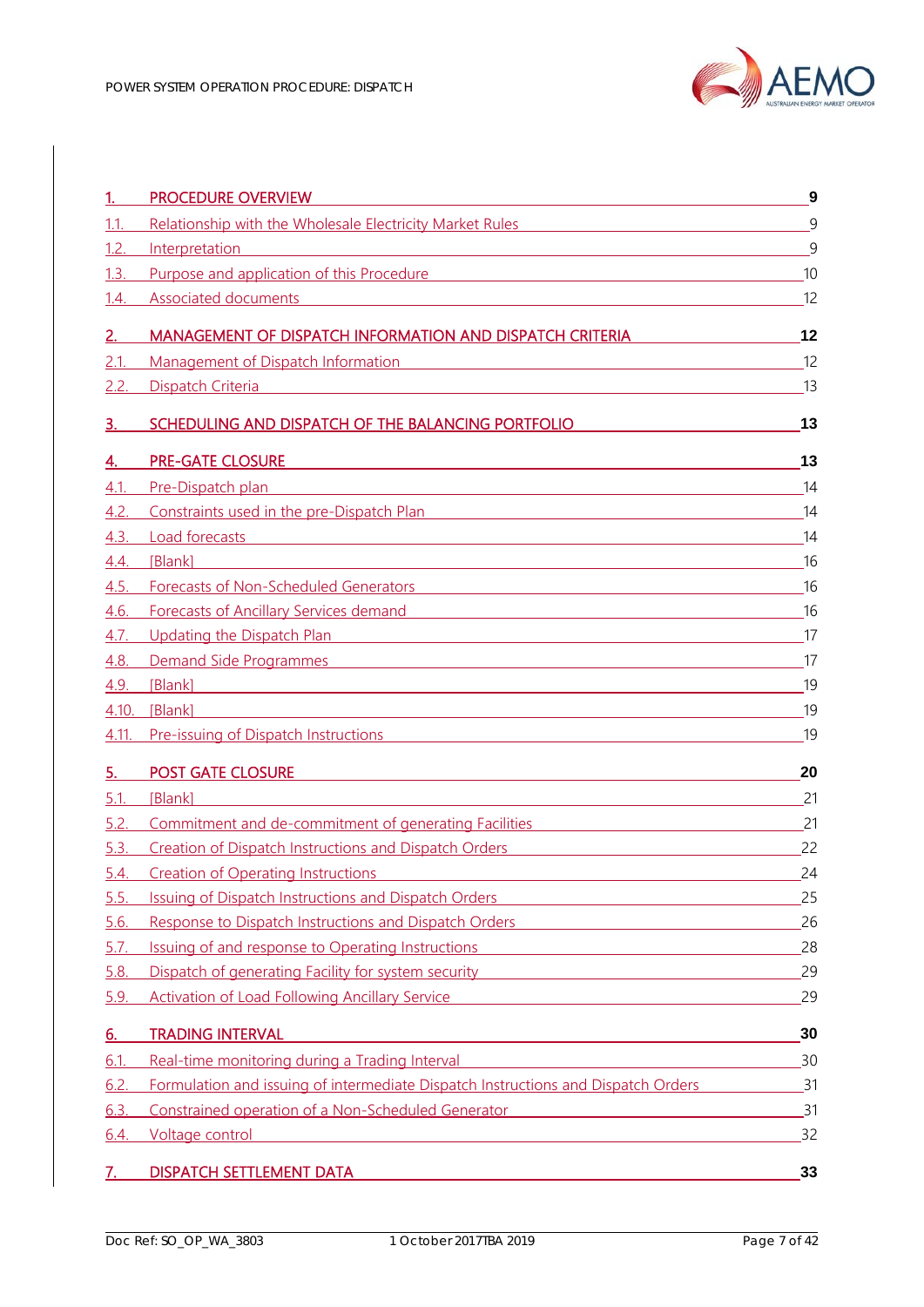

| Introduction                                                                                                                                                                                                                     | 33                                                                                                                   |
|----------------------------------------------------------------------------------------------------------------------------------------------------------------------------------------------------------------------------------|----------------------------------------------------------------------------------------------------------------------|
| Quantification of Constrained off Quantities                                                                                                                                                                                     | 33                                                                                                                   |
| <b>Calculation of Spinning Reserve Response Quantities</b>                                                                                                                                                                       | 34                                                                                                                   |
| <b>Calculation of Load Rejection Reserve Response Quantities</b>                                                                                                                                                                 | 35                                                                                                                   |
| SOI Quantity, EOI Quantity and Relevant Dispatch Quantity estimates                                                                                                                                                              | 36                                                                                                                   |
| Demand Side Programme curtailment request                                                                                                                                                                                        | 36                                                                                                                   |
| ADMINISTRATION AND REPORTING IN RELATION TO SYNERGY                                                                                                                                                                              | 37                                                                                                                   |
| Limitation of requirements for Synergy                                                                                                                                                                                           | 37                                                                                                                   |
| Reporting in relation to Synergy's WEM Rules obligations                                                                                                                                                                         | 37                                                                                                                   |
| <b>Appointment of Representative</b>                                                                                                                                                                                             | 37                                                                                                                   |
| <b>Keeping of Records</b>                                                                                                                                                                                                        | 37                                                                                                                   |
| Failure to Agree on an issue within the Procedure                                                                                                                                                                                | 38                                                                                                                   |
| <b>EXEMPTIONS TO COMMITMENT AND DE-COMMITMENT NOTIFICATION REQUIREMENTS</b>                                                                                                                                                      | 39                                                                                                                   |
| Application for exemption from a Market Participant with a distribution connected Scheduled                                                                                                                                      |                                                                                                                      |
| Generator                                                                                                                                                                                                                        | 39                                                                                                                   |
| AEMO's assessment of the application                                                                                                                                                                                             | 39                                                                                                                   |
| <b>AEMO's determination</b>                                                                                                                                                                                                      | 40                                                                                                                   |
| Revocation of an exemption<br>Notice and the contract of the contract of the contract of the contract of the contract of the contract of the contract of the contract of the contract of the contract of the contract of the con | 40                                                                                                                   |
| List of exempt distribution connected Scheduled Generators                                                                                                                                                                       | 40                                                                                                                   |
|                                                                                                                                                                                                                                  | <u> 1980 - Jan Samuel Barbara, martin da shekara 1980 - An tsa a tsa a tsa a tsa a tsa a tsa a tsa a tsa a tsa a</u> |

# **TABLES**

| Table 1 Defined Terms          |  |
|--------------------------------|--|
| Table 2 Background information |  |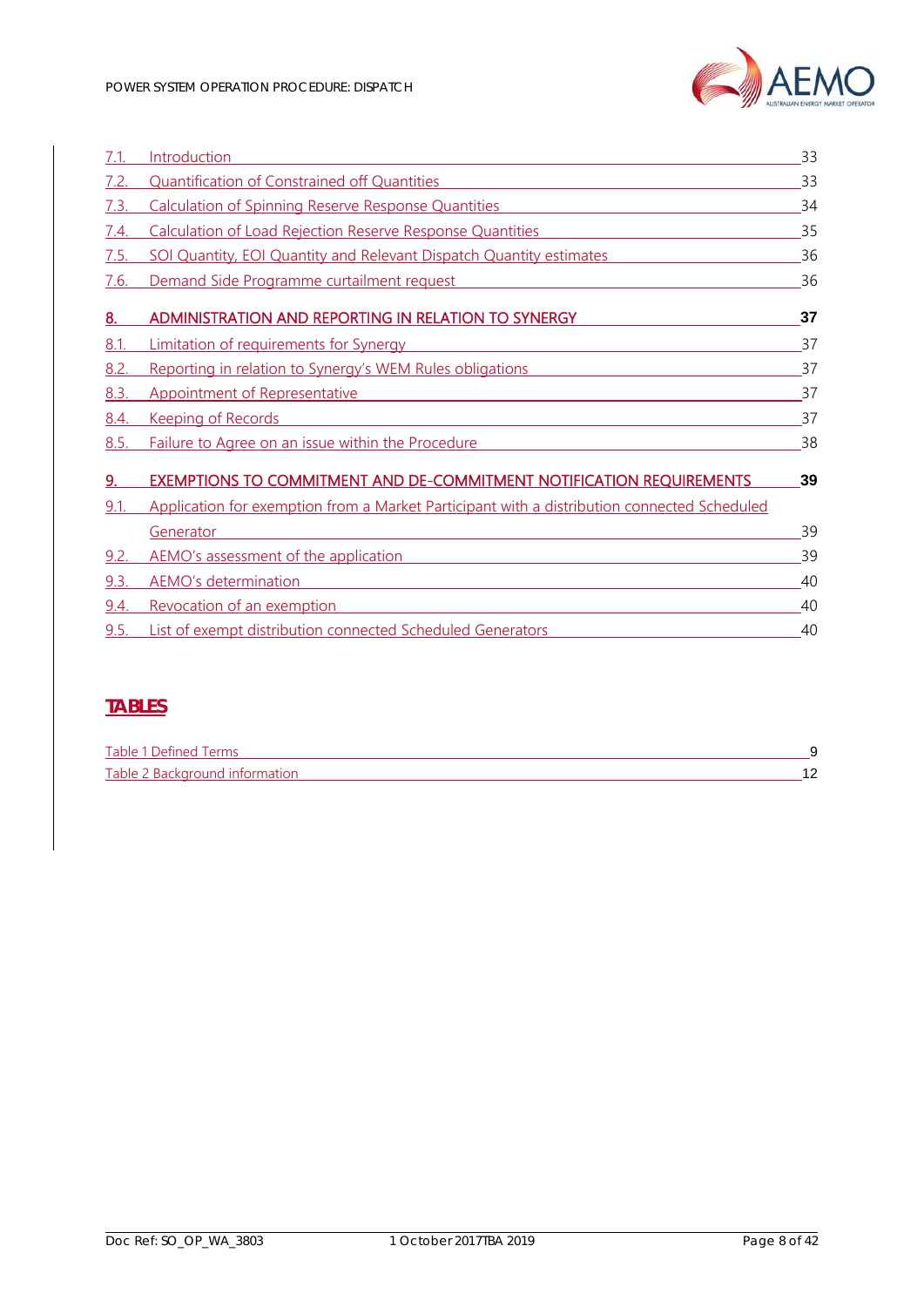

## <span id="page-8-0"></span>**1. PROCEDURE OVERVIEW**

#### <span id="page-8-1"></span>**1.1. Relationship with the Wholesale Electricity Market Rules**

- 1.1.1. This Power System Operation Procedure (PSOP): Dispatch (Procedure) has been developed in accordance with the Wholesale Electricity Market Rules (WEM Rules)), as described in step [1.3](#page-9-0) below.
- 1.1.2. References to particular WEM Rules within the Procedure in bold and square brackets [Clause XX] are current as at 1 October 2017. These references are included for convenience only and are not part of this Procedure.

#### <span id="page-8-2"></span>**1.2. Interpretation**

- 1.2.1. In this Procedure:
	- (a) terms that are capitalised, but not defined in this Procedure, have the meaning given in the WEM Rules;
	- (b) to the extent that this Procedure is contrary or inconsistent with the WEM Rules, the WEM Rules shall prevail to the extent of the inconsistency;
	- (c) a reference to the WEM Rules, or Market Procedures, includes any associated forms required or contemplated by the WEM Rules or Market Procedures; and

(d) words expressed in the singular include the plural and vice versa; and

- $(d)(e)$  unless the context requires otherwise, references to AEMO include AEMO in its System Management capacity; and
- (a) words expressed in the singular include the plural or vice versa.
- 1.1.1. In this Procedure there are shaded text boxes. The shaded text boxes contain explanatory text. They are included in this Procedure only as interpretational aids and do not form part of this Procedure.
- 1.2.2. In addition, the following defined terms have the meaning given in [Table 1.](#page-8-3)

| Term                                                  | <b>Definition</b>                                                                                                                                                                                                                                                                                    |
|-------------------------------------------------------|------------------------------------------------------------------------------------------------------------------------------------------------------------------------------------------------------------------------------------------------------------------------------------------------------|
| <b>Automatic Generation Control</b><br>or AGC         | Equipment operated by AEMO, which sends signals to generating facilities<br>participating in the AGC scheme to automatically adjust their output in order to<br>maintain frequency or restore frequency to within the SWIS Operating Standard.<br>In the WEM, AGC may also be utilised for dispatch. |
| <b>Backup Load Following Service</b><br>(Backup LFAS) | LFAS provided in accordance with clause 7B.4.1 of the WEM Rules.                                                                                                                                                                                                                                     |

#### <span id="page-8-3"></span>**Table 1 Defined Terms**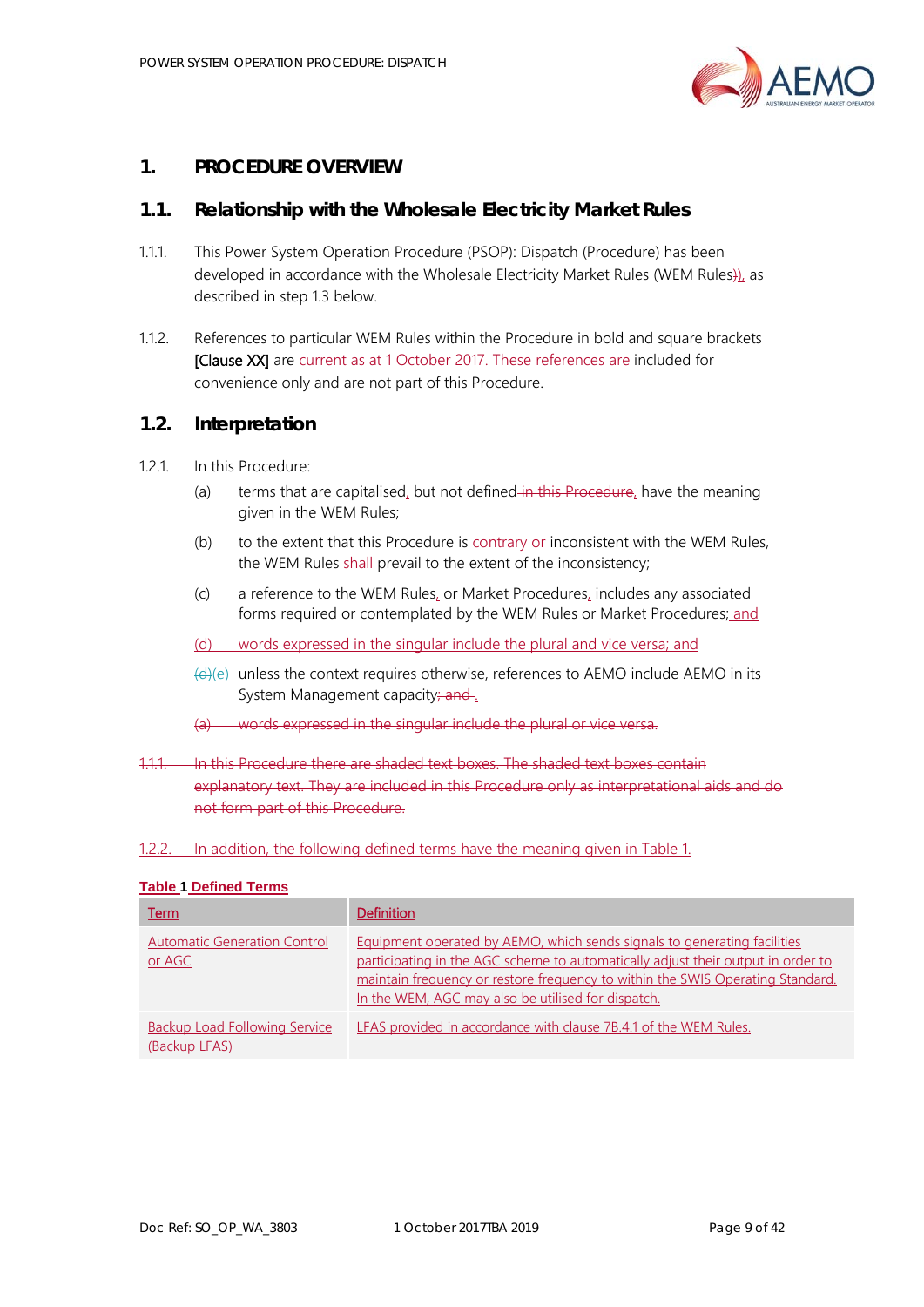

## <span id="page-9-0"></span>**1.3. Purpose and application of this Procedure**

- <span id="page-9-1"></span>1.3.1. The purpose of this Procedure is to describe:
	- (a) the process AEMO follows to grant permission to put a Scheduled Generator holding Capacity Credits into a state where it will take more than four hours to resynchonrise, in accordance with clause 3.21B of the WEM Rules [Clause 3.21B.8], which is detailed in ste[p 5.2;](#page-20-1)
	- $(a)(b)$  the format and method, which is detailed in step [4.5,](#page-15-1) by which each Market Generator must provide to AEMO, for each of its Intermittent Generators with capacity exceeding 10MW, its most current forecast of the MWh energy output of the Intermittent Generator for each Trading Interval of the specified period [Clause 7.2.5];
	- (c) the procedure for Market Participants who have been assigned DSM Capacity Credits to provide AEMO with their consumption information [Clauses 7.6.10 and 7.6.10A], which is detailed in step [4.8.1;](#page-16-2) and
	- $(b)(d)$  the procedure to be followed when scheduling and issuing Operating Instructions to dispatch Registered Facilities covered by any Ancillary Services Contract **[Clause**] 7.6.13];in a form sufficient for audits and investigation under the WEM Rules [Clause 7.6.13], which is detailed in steps [5.3.5,](#page-22-0) [5.4](#page-23-0) and [5.7;](#page-27-0)
	- $E(E)(e)$  the format and time resolution for the provision of specified data to be provided by Synergy to AEMO with respect to the scheduling of Stand Alone Facilities for Ancillary Services and the scheduling of Facilities in the Balancing Portfolio generally **[Clause 7.6A.2<del>]</del>;(a)]**, which is detailed in ste[p 3;](#page-12-1)
	- (f) the format and time resolution for the provision of data by AEMO to Synergy with respect to the scheduling of Stand Alone Facilities for Ancillary Services and the scheduling of Facilities in the Balancing Portfolio generally **[Clauses 7.6A.2(b) and** 7.6A.2(c)], which is detailed in step [3;](#page-12-1)
	- (g) the procedures AEMO and Synergy must follow to comply with this clause 7.6A of the WEM Rules, including the process to follow in developing the confidential procedure, developed by AEMO in consultation with Synergy, relating to Synergy's commercially sensitive information exchanged in accordance with clause 7.6A of the WEM Rules [Clause 7.6A.7 and 7.6A.8], which is detailed in steps [3,](#page-12-1) [4.3,](#page-13-2) [4.7,](#page-16-0) and [8.](#page-36-0)
	- (d)(h) the process for selecting Non-Balancing Facilities Demand Side Programmes from the Non-Balancing Dispatch Merit Order [Clause 7.7.4A];], which is detailed in step [5.3.7;](#page-22-1)
	- (a) the information that must be provided by a Market Participant to AEMO for each of its Non-Scheduled Generators to enable an estimation of the Facility's output by AEMO [Clauses 7.7.5A and 7.7.5C];
	- $(b)(i)$  the procedure for AEMO to estimate the maximum amount of sent out energy, in MWh, which each Non-Scheduled Generator, by Trading Interval, would have supplied in the Trading Interval had a Dispatch Instruction not been issued [Clause 7.7.5B];Clauses 7.7.5A(a), 7.7.5A(b), 7.7.5A(c) and 7.7.5B], which is detailed in step [7.2;](#page-32-2)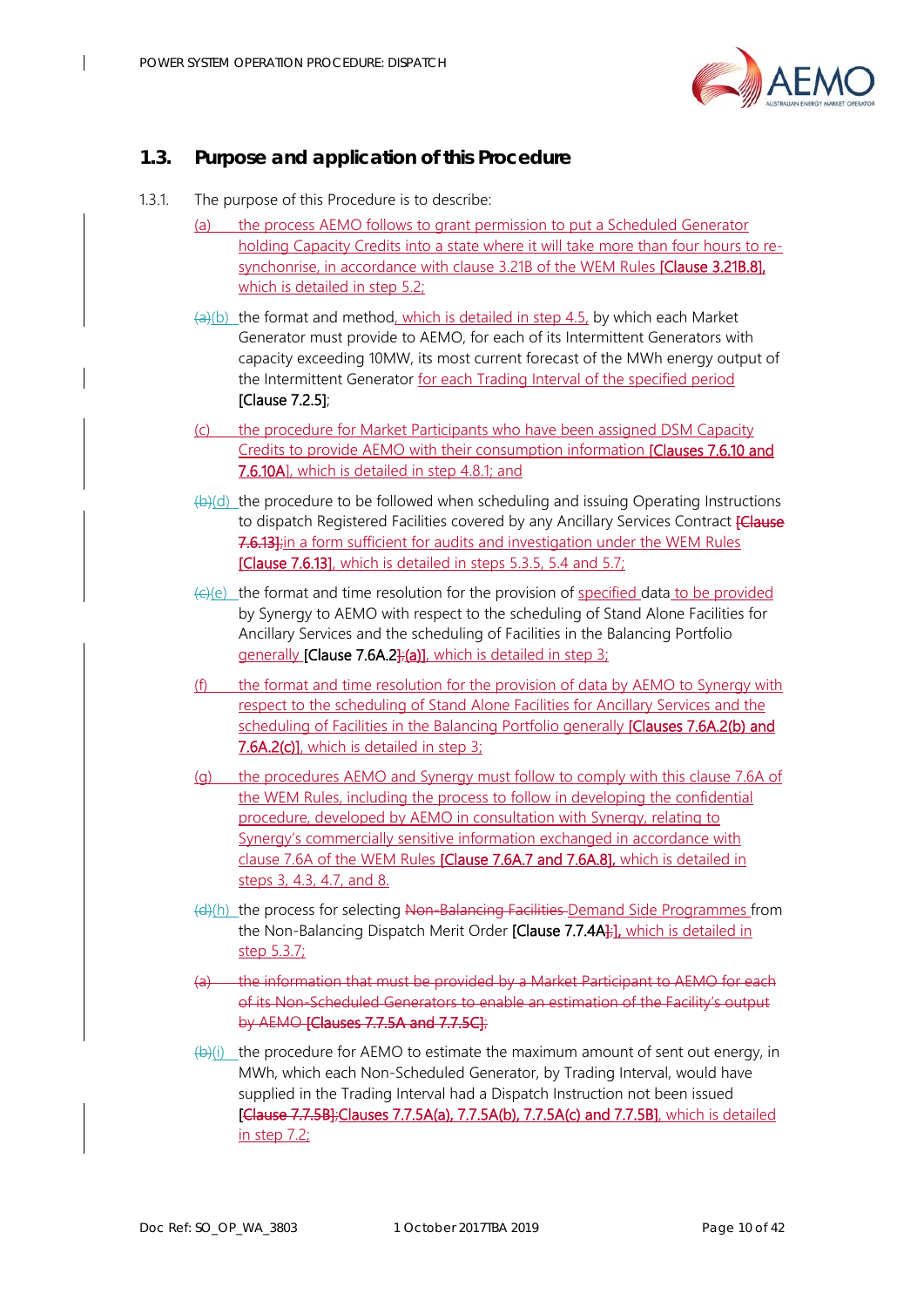

- (j) the procedure for AEMO to estimate the decrease in the output (in MWh) of each of Synergy's Non-Scheduled Generators as a result of an instruction from System Management to deviate from the Dispatch Plan or change their commitment or output in accordance with clause 7.6A.3(a) of the WEM Rules [Clauses 7.7.5A(d) and 7.13.1C(e)], which are detailed in step [7.2.](#page-32-2)
- (k) the information that must be provided by a Market Participant to AEMO for each of its Non-Scheduled Generators to enable an estimation of the Facility's output by AEMO **[Clauses 7.7.5A and 7.7.5C]**, which are detailed in step [4.5;](#page-15-1)
- $\left\langle \epsilon \right\rangle$ (I) the procedure to be followed by AEMO and Market Participants in forming, issuing, recording, receiving, confirming and responding to Dispatch Instructions and Operating Instructions [Clause 7.7.9];], which is detailed in steps [5.3,](#page-21-0) [5.4,](#page-23-0) [5.5,](#page-24-0) [5.6](#page-25-0) and [5.7;](#page-27-0)
- $\frac{1}{2}$  (d) $\frac{1}{2}$  the procedure to be followed by AEMO in determining the quantities described under clause 7.7.5A(a) of the WEM Rules **[Clause 7.7.9**}], which is detailed in step [7.2;](#page-32-2)
- (n) the following processes, detailed in ste[p 9,](#page-38-0) to be used [Clause 7.9.19]:
	- (i) for applications under clause 7.9.13 of the WEM Rules for exemption from the requirements of clauses 7.9.1 and 7.9.5 of the WEM Rules;
	- (ii) by AEMO in determining, under clause 7.9.14 of the WEM Rules, whether or not to grant an exemption;
	- (iii) by AEMO in determining whether or not to revoke an exemption under clause 7.9.17 of the WEM Rules;
	- (iv) for notification of any exemptions granted or revoked by AEMO in relation to applications under clause 7.9.13 of the WEM Rules; and
	- (v) for publishing and maintaining on the Market Web Site any information and details with respect to exemptions in relation to applications under clause 7.9.13 of the WEM Rules;
- (e)(o) the procedure for calculating the Load Rejection Reserve Response Quantity and the Spinning Reserve Response Quantity **[Clause 7.13.1(eD)]**;by Trading Interval [Clause 7.13.1(eD)], which is detailed in steps [7.3](#page-33-0) and [7.4;](#page-34-0)
- $(f)(p)$  the procedure to be followed by Rule Participants in providing settlement and monitoring data to AEMO [Clause 7.13.3 $\frac{1}{2}$ ], which is detailed in steps [4,](#page-12-2) [6](#page-29-0) and [7;](#page-32-0)
- (q) the procedure for determining an estimate for each Trading Interval in the Trading Day and the following items [Clauses 7A.3.7 and 7A.3.7] which are detailed in step [7.5:](#page-35-0)
	- (i) the SOI Quantity for each Balancing Facility of  $[Gauss 7A.3.7]$ :
	- $(ii)$  the SOI Quantity;
	- (iii)(ii) the EOI Quantity for each Balancing Facility; and
	- $(i\omega)(iii)$  the Relevant Dispatch Quantity at the end of athe Trading Interval;
- $\left(\frac{1}{2}\right)(r)$  the procedure for determining forecasts of the Relevant Dispatch Quantity and EOI Quantity for Non-Scheduled Generators for each future Trading Interval in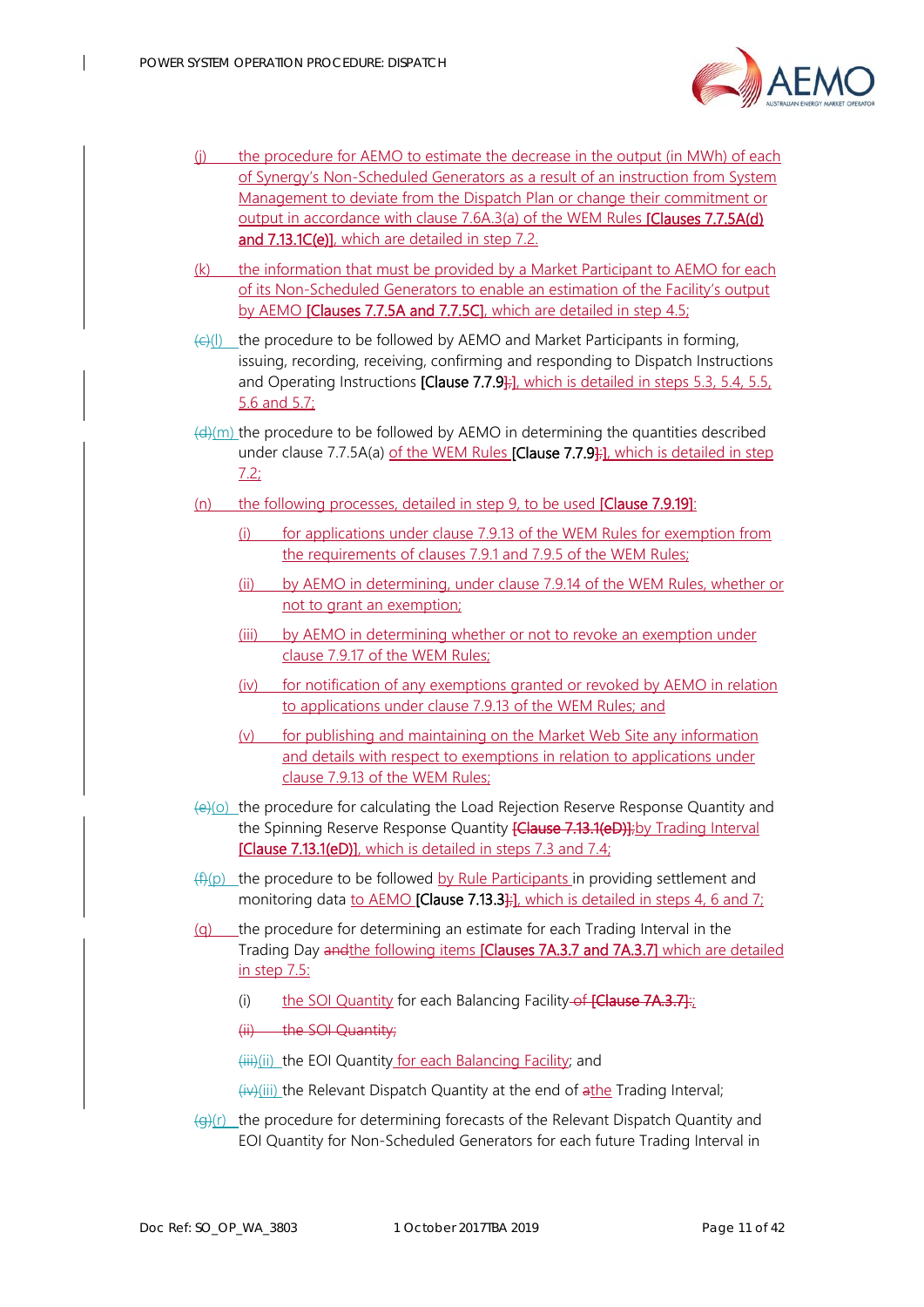

the Balancing Horizon [Clause 7A.3.15]; which are detailed in steps [4.3](#page-13-2) and [1.1](#page-15-1) respectively; and

- (h)(s) the procedure for determining the forecast Forecast Upwards LFAS Quantity and Forecast Downwards LFAS Quantity for each Trading Interval in the next Trading Day **[Clause 7B.1.4]; and]**, which is detailed in step [4.3.](#page-13-2)
- (i) the procedure for Market Participants who have been assigned DSM Capacity Credits to provide AEMO with their consumption information [Clause 7.6.10A].
- 1.3.2. This Procedure applies to:
	- (a) AEMO in its general dispatch obligations and those relating to scheduling the Synergy Balancing Portfolio as a service provided to Synergy;
	- (b) Rule Participants in complying with the provision of information required for Dispatchdispatch as described in step [1.3.1;](#page-9-1) and
	- (c) Market Participants in respect to the operation of their Facilities.

#### <span id="page-11-0"></span>**1.4. Associated documents**

1.4.1. The documents in [Table 2](#page-11-3) provide background information to this Procedure.

#### <span id="page-11-3"></span>**Table 2 Background information**

| Reference            | <b>Title</b>                                                                  | Location               |
|----------------------|-------------------------------------------------------------------------------|------------------------|
| SO OP WA 3805        | <b>IMS Interface Market Procedure - Network</b><br>Operators and AEMO         | <b>Market Web Site</b> |
|                      |                                                                               |                        |
|                      | <b>PSOP: Ancillary Services</b>                                               |                        |
| <b>SO OP WA 3801</b> | <b>PSOP: Commissioning Tests</b>                                              | <b>Market Web Site</b> |
| SO OP WA 3802        | <b>PSOP: Communications and Control Systems</b>                               | Market Web Site        |
| SO OP WA 3803        | <b>PSOP: Facility Outages</b>                                                 | Market Web Site        |
| SO OP WA 3806        | PSOP: Medium Term Projected Assessment of<br><b>System Adequacy (MT PASA)</b> | Market Web Site        |
| SO OP WA 3807        | <b>PSOP: Network Modelling Data</b>                                           | <b>Market Web Site</b> |
| SO OP WA 3808        | PSOP: Power System Security                                                   | Market Web Site        |
| SO OP WA 3809        | PSOP: Short Term Projected Assessment of System<br><b>Adequacy (ST PASA)</b>  | Market Web Site        |

## <span id="page-11-1"></span>**2. MANAGEMENT OF DISPATCH INFORMATION AND DISPATCH CRITERIA**

#### <span id="page-11-2"></span>**2.1. Management of Dispatch Information**

- 2.1.1. AEMO must maintain all necessary data needed to carry out the following processes:
	- (a) preparing the information necessary for -the Scheduling Day;
	- (b) planning for dispatch;
	- (c) issuing Dispatch Advisories;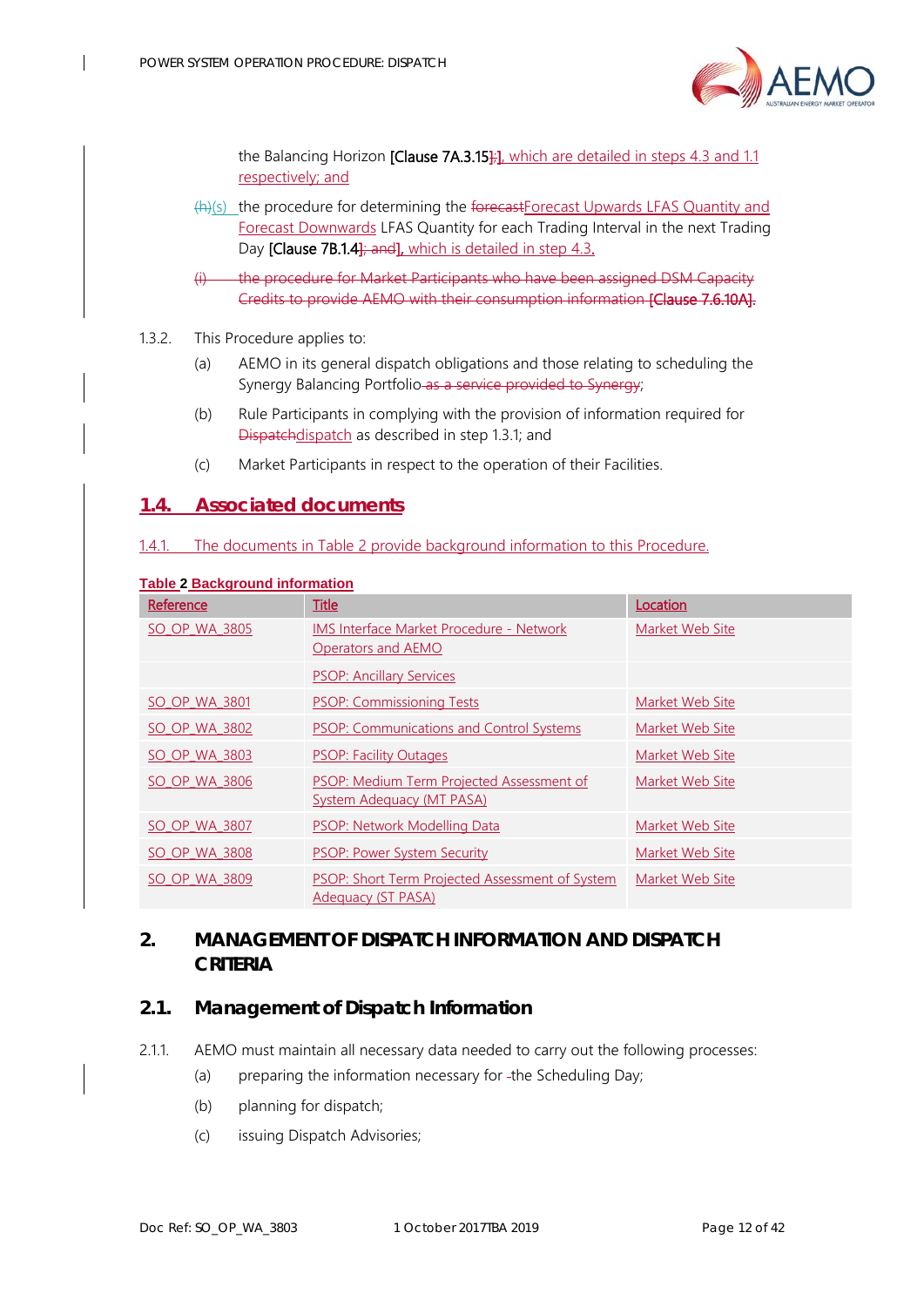

- (d) issuing Dispatch Instructions, Operating Instructions and Dispatch Orders; and
- (e) preparing the ex-post settlement and monitoring data.

#### <span id="page-12-0"></span>**2.2. Dispatch Criteria**

- 2.2.1. When scheduling and dispatching Market Participants' Facilities, AEMO must at all times seek to meet the criteria described in clause 7.6.1 of the WEM Rules.
- 2.2.2. The criteria are, in order of priority:
	- (a) to enable operation of the SWIS within the Technical Envelope parameters appropriate for the applicable SWIS Operating State;
	- (b) to minimise involuntary load shedding on the SWIS; and
	- (c) to maintain Ancillary Services to meet the Ancillary Services standards appropriate for the applicable SWIS Operating State.
- 2.2.3. For the avoidance of doubt, satisfying the Dispatch Criteria will always take precedence over other dispatch rules such as adherence to the Balancing Merit Order.

#### <span id="page-12-1"></span>**3. SCHEDULING AND DISPATCH OF THE BALANCING PORTFOLIO**

- 3.1.1. AEMO's and Synergy's obligations for scheduling and dispatching the Facilities of the Balancing Portfolio are set out in clause 7.6A of the WEM Rules.
- <span id="page-12-3"></span>3.1.2. Synergy must provide AEMO with a set of dispatch guidelines for its Facilities comprising the Balancing Portfolio in a form agreed between Synergy and AEMOIClause 7.6A.2(a).
- 1.1.2. AEMO must prepare a Dispatch Plan daily for the Balancing Portfolio in a form agreed between Synergy and AEMO.
- 3.1.3. Synergy must update the Balancing Portfolio dispatch guidelines at least once every month and advise AEMO of the date and time from which the updated guidelines are to take effect [Clause 7.6A.2(a)].
- 3.1.4. Communication of the Balancing Portfolio dispatch guidelinesAEMO must be madeprepare, in a form agreed by between Synergy and AEMO., covering each Trading Interval in the relevant Trading Day [Clause 7.6A.2(c)]:
	- (a) a Dispatch Plan for each Facility in the Balancing Portfolio; and

(b) a forecast of the detailed Ancillary Services required from each Facility in the Balancing Portfolio and Ancillary Services from each Stand Alone Facility.

3.1.5. Communication of, and consultation in relation to, the information referred to in clause 7.6A.2(c) of the WEM Rules must normally be by means of an electronic interface. Synergy and AEMO may communicate by other means where necessary provided that all communications create, or are subsequently verified by, an electronic record.

## <span id="page-12-2"></span>**4. PRE-GATE CLOSURE**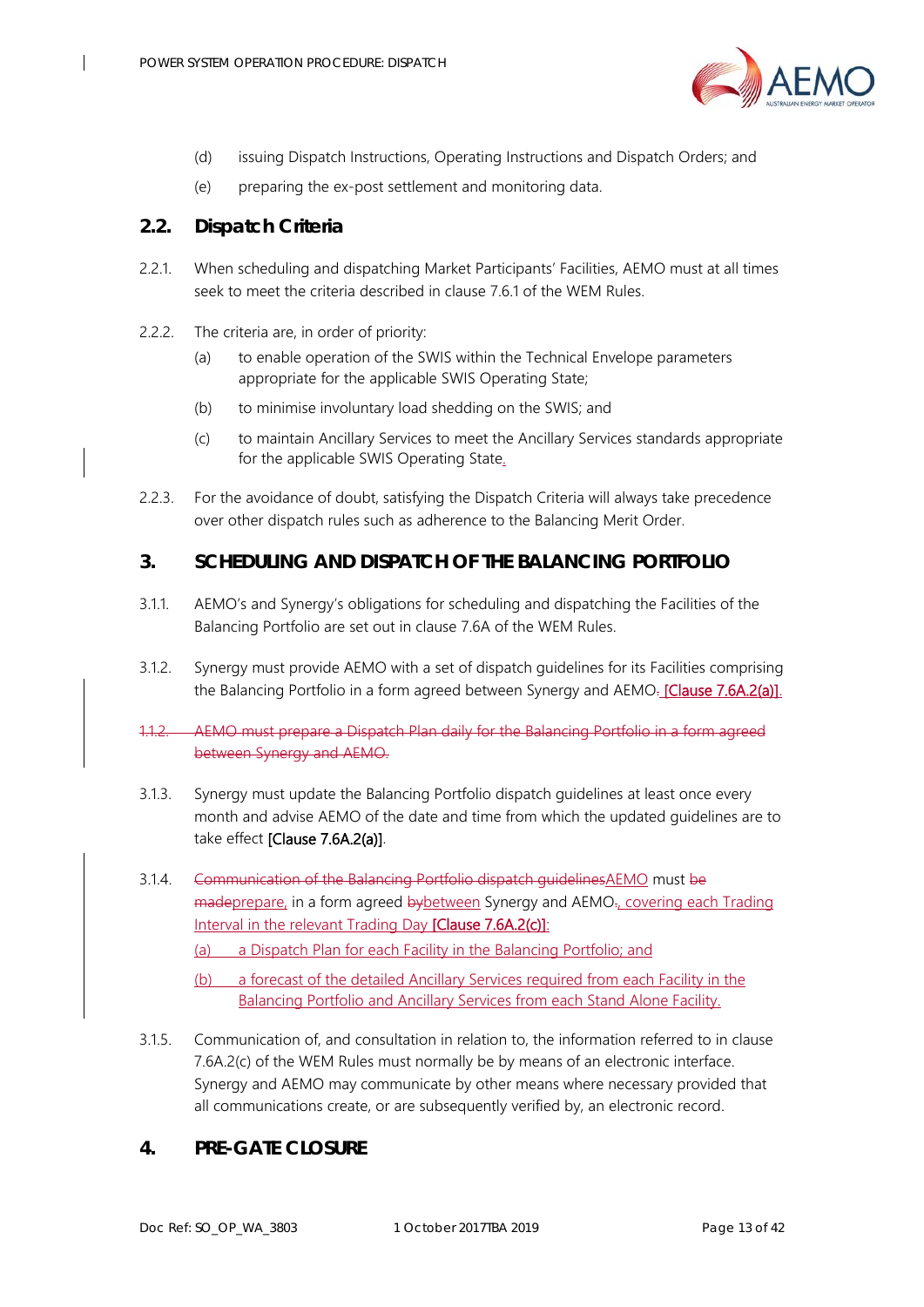

## <span id="page-13-0"></span>**4.1. Pre-dispatchDispatch plan**

- <span id="page-13-3"></span>4.1.1. AEMO must produce, and update as required, a pre-Dispatch Plan covering all periods in the Balancing Horizon.
- 4.1.2. The pre-Dispatch Plan referred to in step [4.1.1](#page-13-3) must, where practicable, be produced using a mathematical program based on the same formulation used to create Dispatch Instructions (refer step [5.35.3](#page-21-0) below).
- <span id="page-13-5"></span>4.1.3. Upon determining a Forecast BMO, AEMO must formulate any constraints necessary to maintain Power System Security and use those constraints when producing the pre-Dispatch Plan referred to in step [4.1.1.](#page-13-3)
- 4.1.4. AEMO must report any pre-dispatch constraints binding, and any pre-dispatch constraints violated, via Dispatch Advisory notices as described in section [5.9](#page-28-1) of this Procedure. In addition if it is expected that a Dispatch Instruction will be issued to a Non-Balancing Facility or a Demand Side Programme within the next 24 hours, a Dispatch Advisory must be issued [Clauses 7.11.5(j) and (k)].
- <span id="page-13-4"></span>4.1.5. AEMO may communicate warnings to individual Market Participants if it detects significant discrepancies between Standing Data equipment limitsEquipment Limits and the pre-Dispatch Plan.

<span id="page-13-1"></span>*Note: The warnings referred to in step [4.1.5](#page-13-4) are for information only. It remains the Market Participant's responsibility to ensure their Balancing Submissions reflect the physical capabilities of their Facilities at all times.*

## **4.2. Constraints used in the pre-Dispatch Plan**

- 4.2.1. The constraints referred to in step [4.1.3](#page-13-5) may include, as appropriate, constraints to ensure any one or more of the following:
	- (a) maintenance of Ancillary Services standards;
	- (b) appropriate use of contracted services, including Dispatch Support Services and Network Control Services;
	- (c) maintenance of the Ready Reserve Standard;
	- (d) adherence to Equipment Limits, but only to the extent that those limits are not inconsistent with the dispatch of Balancing Facilities that, but for the Equipment Limits, would be dispatched under clause 7.6.1C of the WEM Rules;
	- (e) maintenance of overall system security; and
	- (f) appropriate management of fuel, if and to the extent that AEMO is required to manage such constraints during a fuel supply emergency.

## <span id="page-13-2"></span>**4.3. Load forecasts**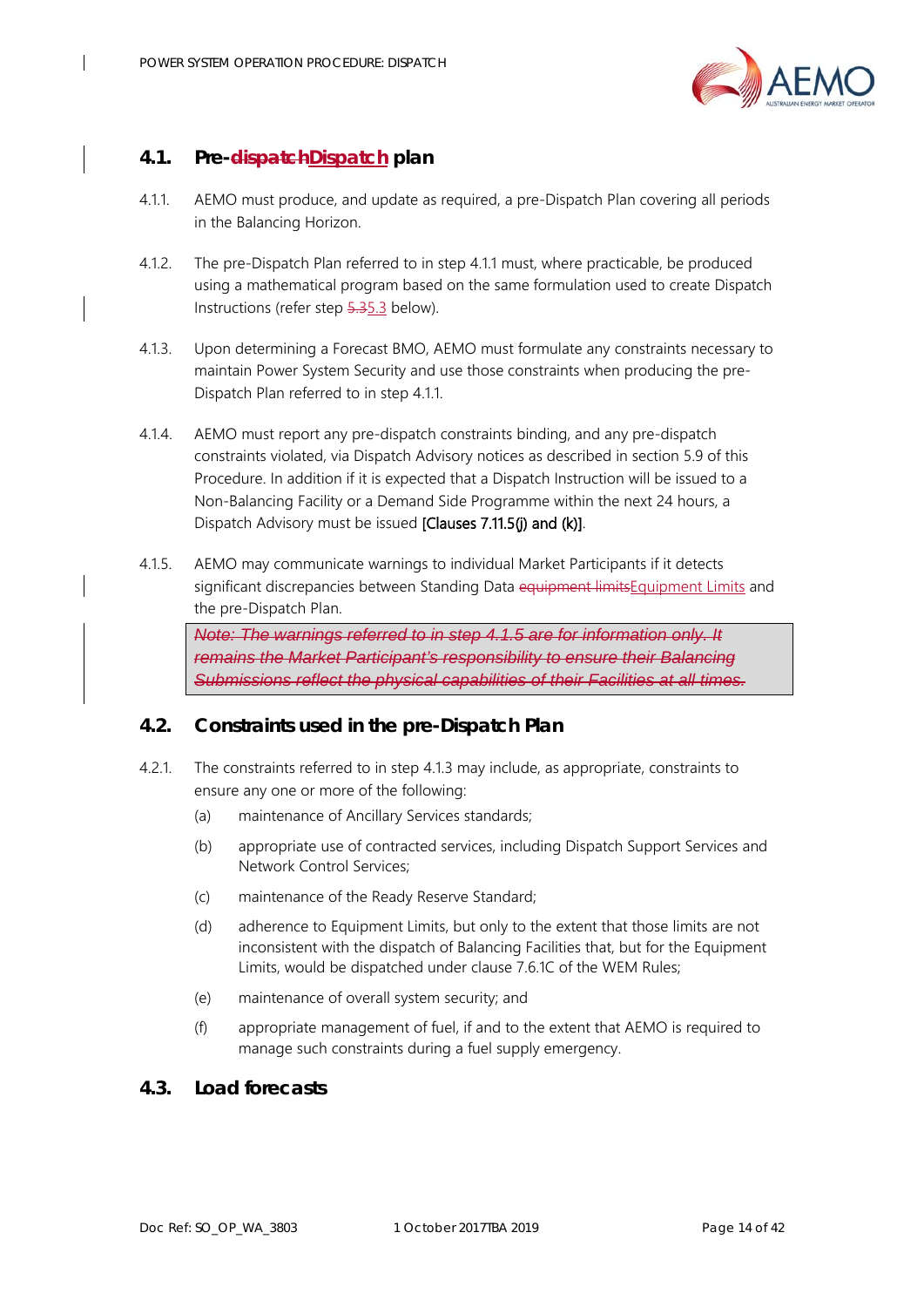

- <span id="page-14-0"></span>4.3.1. AEMO must, by 8:30 AM on the Scheduling Day associated with a Trading Day, determine and provide Synergy with a forecast of total system demand for the Trading Day [Clause 7.6A.2(b)].
- 4.3.2. Forecasts of total system demand in relation to step [4.3.1](#page-14-0) must separately itemise, for each Trading Interval in the Trading Day, the following quantities, Loss Factor adjusted to the Reference Node:
	- (a) Forecast SWIS system load, in MW, at the end of the Trading Interval; and
	- (b) Forecast total energy output, in MWh, over the Trading Interval.
- 4.3.3. The SWIS system load must be calculated as the combined energy (or power) exported from all generating facilities connected to each Network Operator's networks, as measured at the generating facility'sFacility's connection points, Loss Factor adjusted to the Reference Node.

*Load forecasts are considered to be for system demand in the absence of any curtailment by Non-Balancing Facilities (i.e. Demand Side Management). Forecast curtailment will be communicated to the market via a Dispatch Advisory notice.*

- 4.3.4. Forecasts of total system demand The forecast in step [4.3.1](#page-14-0) must be provided to Synergy through AEMO's market system or any other medium agreed between AEMO and Synergy.
- <span id="page-14-1"></span>4.3.5. AEMO must, by 7:30 AM on the Scheduling Day associated with a Trading Day, determine a Load Forecast for the Trading Day [Clause 7.2.1].
- 4.3.6. When determining forecast quantities in step [4.3.1](#page-14-0) or step [4.3.5,](#page-14-1) AEMO must, where practicable, utilise the most recent information available to it.
- 4.3.7. AEMO must, for each future Trading Interval in the Balancing Horizon, determine a forecast of the Relevant Dispatch Quantity. AEMO must, each time it has new information on which to determine these quantities, update these forecasts, but is not required to do so more than once per Trading Interval [Clause 7A.3.15].
- 4.3.8. AEMO must, by 12:00 PM on the Scheduling Day, prepare a forecast of thedetermine the Forecast Upwards LFAS Quantity and the Forecast Downwards LFAS Quantity for each Trading Interval in the next Trading Day [Clause 7B.1.4].
- 4.3.9. TheThe Forecast Upwards LFAS Quantity and the Forecast Downwards LFAS Quantity will be forecast by adjusting the LFAS Requirementrequirements specified in the Ancillary Service Reportreport to account for forecast conditions of Load and Non--Scheduled Generators available to AEMO on the Scheduling Day.
- 4.3.10. The LFAS Quantity may be further adjusted to account for approved Commissioning Tests that has been approved by AEMO to take place on the Trading Day.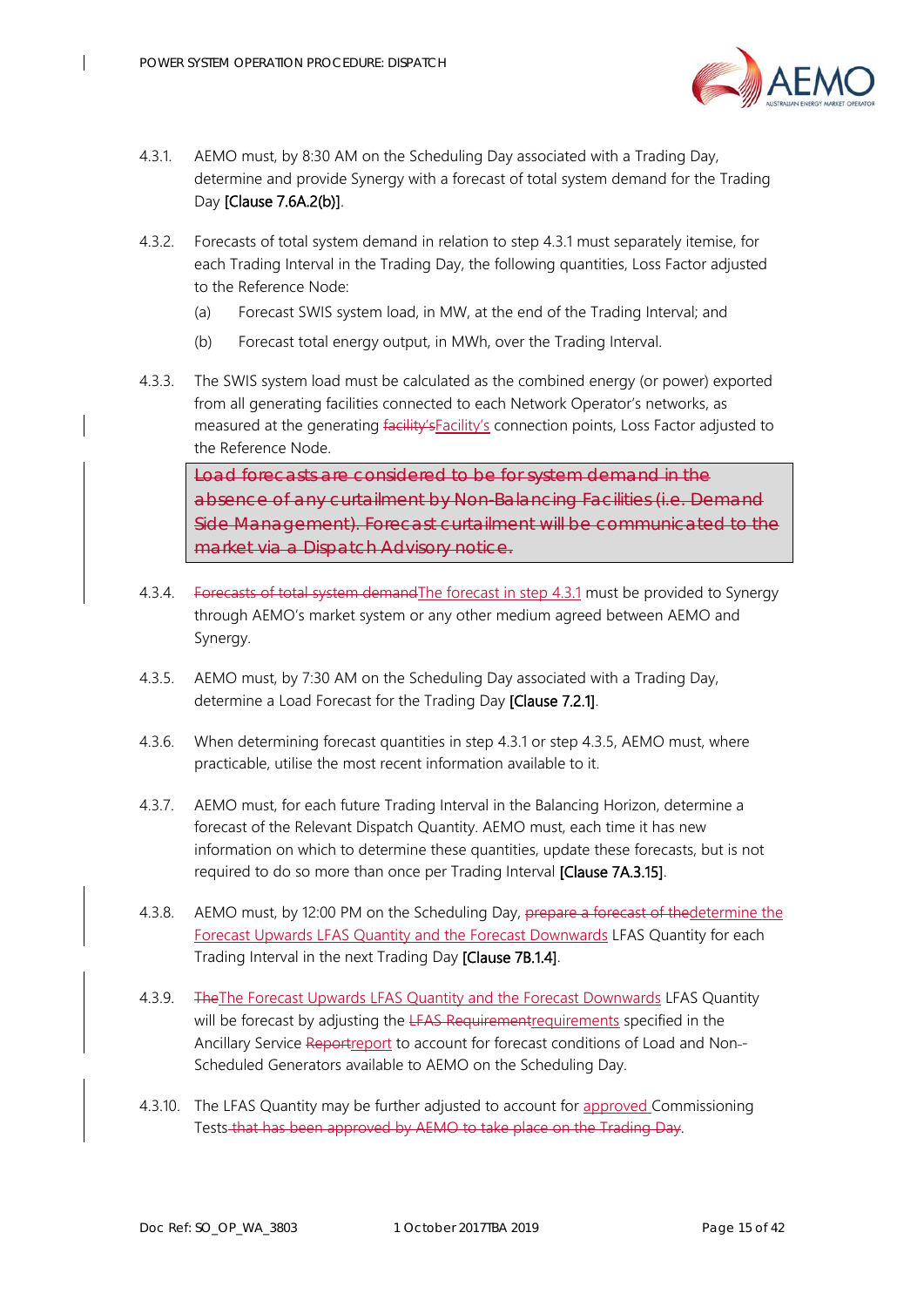

## <span id="page-15-1"></span><span id="page-15-0"></span>**4.4. [Blank]**

*This section, intended to cover treatment of significant discrete loads, is blank at this time. AEMO is considering whether it is necessary to model significant discrete loads (suggested definition is a load at a single connection point on the SWIS with a non-Loss Factor adjusted peak greater than or equal to 20MW or a set of related loads with more than one connection point sharing coincident load profiles with the sum of the non-Loss Factor adjusted peaks being greater than or equal to 20 MW).*

#### **4.5. Forecasts of Non-scheduledScheduled Generators**

- <span id="page-15-3"></span>4.5.1. Unless otherwise directed by AEMO, each Market Generator must provide, for each of its Intermittent Generators with a maximum output capacity exceeding 10 MW, the data specified in clause 7.2.5 of the WEM Rules-**[Clause 7.2.5]**.
- 4.5.2. A Market Generator must provide the forecast information referred to in step [4.5.1](#page-15-3) via the interface to AEMO's market system unless an alternative medium is agreed between AEMO and the Market Generator.
- <span id="page-15-4"></span>4.5.3. Where so required by AEMO, each Market Generator must provide, for each of its Non-Scheduled Generators, modelling data sufficientspecified in clauses 7.7.5A and 7.7.5C of the WEM Rules to allow AEMO to forecast the output of that Non-Scheduled Generator **[Clauses 7.7.5A and 7.7.5C]**. This should be done via the System Management IT system.
- 4.5.4. The modelling data provided in step [4.5.3](#page-15-4) must include, but is not necessarily limited to, identification of the main independent variables affecting output and the function relating those variables to output. All modelling data shall be provided on, or be sufficient to allow conversion to, a sent-out basis.
- 4.5.5. Where AEMO is required to determine a forecast of the output of a Non-Scheduled Generator:
	- (a) AEMO may utilise a forecast of sent-out energy for the Non-Scheduled Generator provided by the Market Generator in a Resource Plan or Balancing Submission;
	- (b) where AEMO considers that a forecast of sent-out energy received for a Non-Scheduled Generator is not reflective of the level of output actually occurring or likely to occur, AEMO may estimate the expected Non-Scheduled Generator output using the information provided under step [4.5.3](#page-15-4) and may substitute this data for part or all of the data provided for that Non-Scheduled Generator; and
	- (c) AEMO may utilise other forecast data where required, if Non-Scheduled Generator forecast data is received late or if sections of data are missing. This may be output data derived from recordings of injection levels from past Trading Intervals, or a separate forecast derived for that purpose.

# <span id="page-15-2"></span>**4.6. Forecasts of Ancillary Services demand**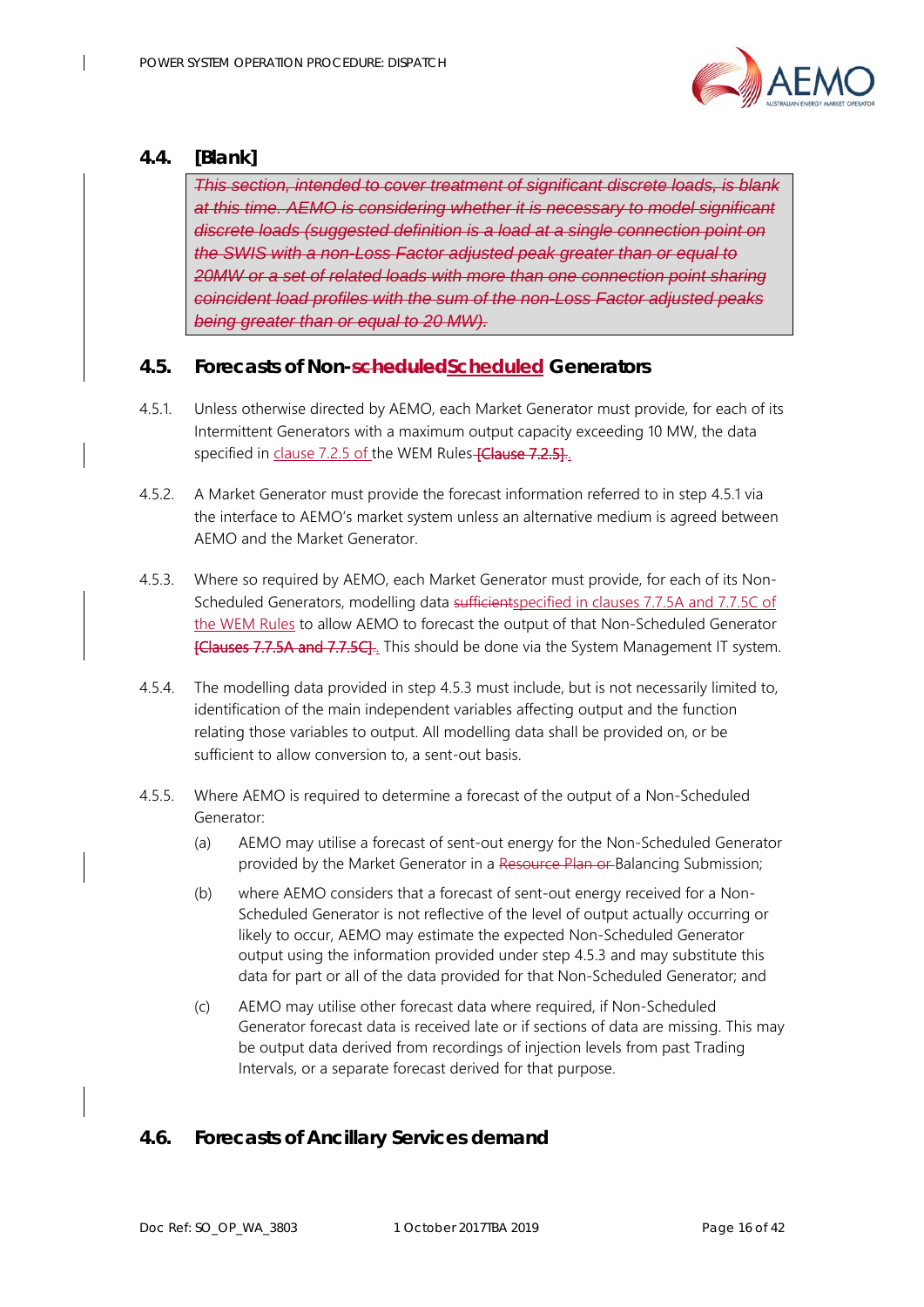

4.6.1. AEMO must determine the estimated Ancillary Service requirements for each Market Participant that is a provider of Ancillary Services in accordance with clause 7.2.3A of the WEM Rules-**[Clause 7.2.3A].**.

#### <span id="page-16-3"></span><span id="page-16-0"></span>**4.7. Updating the Dispatch Plan**

*AEMO has an obligation to consult with Synergy in preparing the Dispatch Plan [Clause 7.6A.2(d)].*

- 4.7.1. AEMO is required to notify Synergy of significant changes to the Dispatch Plan [Clause] 7.6A.2(f)].
- 4.7.2. The changes referred to in step [4.7.14.7.1](#page-16-3) must be deemed to be significant when they indicate:
	- (a) previously uncommitted generating Facilities are expected to be committed, or previously committed generating Facilities are expected to be de-committed;
	- (b) fuel required is forecast to be outside the limits set by Synergy; or
	- (c) AEMO expects to need to dispatch Facilities in the Balancing Portfolio outside the Balancing Portfolio dispatch guidelines described in step [3.1.2.](#page-12-3)
- 4.7.3. AEMO must transmit the revised Dispatch Plan to Synergy as soon as practicable through the interface to AEMO's market system.
- 4.7.4. Synergy may request changes to the Dispatch Plan, which AEMO must use reasonable endeavours to accommodate.

## <span id="page-16-1"></span>**4.8. Demand Side Programmes**

- <span id="page-16-2"></span>4.8.1. AEMO may request a AMarket Participant to provide who has been assigned DSM Capacity Credits must, in the current consumption [Clause 7.6.10A], in atime and manner agreed between the parties when it is anticipated that the dispatch of a Non-Balancing Facility may be required. This will includespecified by AEMO, provide AEMO with, for each Trading Interval for which, the information is requested, thethen current consumption, in MW, of [Clause 7.6.10]:
	- (a) each Associated Load of the Demand Side Programme as well as the total consumption of ; and
	- (b) the Demand Side Programme. If no agreed position is reached, AEMO (acting reasonably) will specify the, which must equal the sum of the consumption of all Associated Loads of that Demand Side Programme.
- <span id="page-16-4"></span>4.8.1.4.8.2. AEMO must publish the. time and manner. required to be specified by AEMO under step [4.8.1](#page-16-2) on the Market Web Site [Clause 7.6.10A].
- 4.8.2.4.8.3. If AEMO issues a Dispatch Instruction to a Demand Side Programme, it must use best endeavours to maximise the extent to which the resulting Non-Balancing Facility Dispatch Instruction Payments across all Demand Side Programmes are zero, in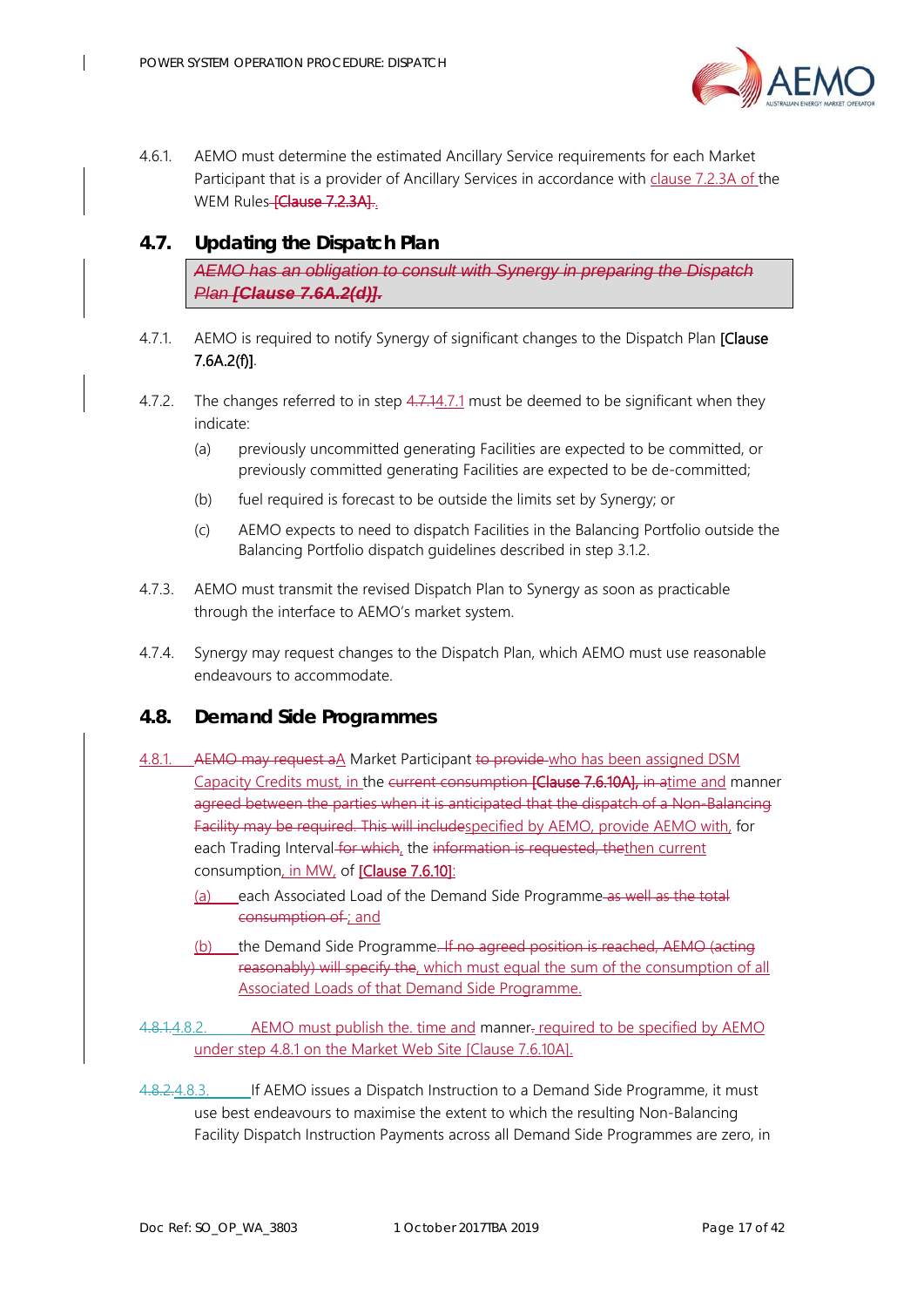

preference to causing any Tranche 2 DSM Dispatch Payments or Tranche 3 DSM Dispatch Payments to become payable [Clause 7.6.1E].

- 4.8.3.4.8.4. The Unused Expected DSM Dispatch Quantity contained in the Non-Balancing Dispatch Merit Order will initially be updated to reflect the Dispatch Instructions not already taken into account.
- 4.8.4.4.8.5. When metering data becomes available, AEMO will recalculate the Unused Expected DSM Dispatch Quantity and this information will be used to generate the subsequent Non-Balancing Dispatch Merit Order.
- 4.8.5.4.8.6. AEMO is required to issue a Dispatch Advisory if it expects to issue a Dispatch Instruction to a Non-Balancing Facility (including to a Demand Side Programme under clause 7.6.1C(d) of the WEM Rules) within the next 24 hours **[Clause 7.11.5(i) and (ki)]**. System Management must not issue a Dispatch Instruction to a Demand Side Programme under clause 7.6.1C(d) of the WEM Rules unless it has issued a Dispatch Advisory under clause 7.11.5(k) of the WEM Rules more than two hours before the time the Dispatch Instruction will come into effect [Clause 7.6.1F].

#### **1.2. Dispatch Advisory notices**

1.2.1. The requirements for the issue and release of Dispatch Advisory notices to Market Participants, Network Operators and the Economic Regulation Authority are specified in the WEM Rules [Clause 7.11].

1.2.2. Dispatch Advisories may arise as a result of one or more of:

- (a) conditions detected in the pre-Dispatch Plan; or
- (a) conditions detected in the Dispatch Plan; or
- (b) real-time monitoring thresholds being reached; or
- (c) conditions detected or forecast manually by AEMO Controllers.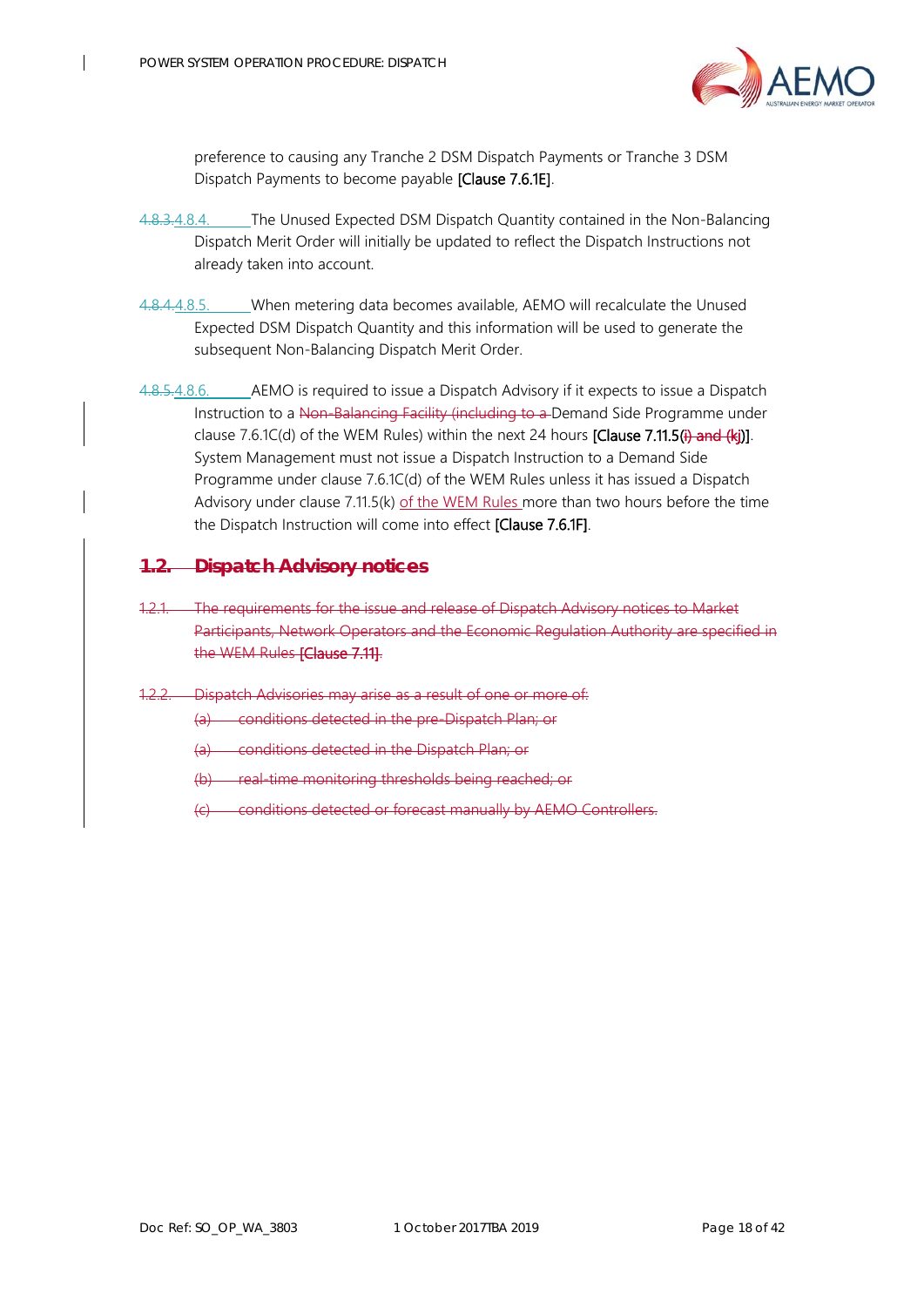

1.2.3. Types of Dispatch Advisory notices are listed in Appendix 1.

- 1.2.4. AEMO must transmit automatically generated Dispatch Advisory notices as soon as practicable after the completion of each Trading Interval, and at other times if required. Manually-generated Dispatch Advisory notices must be transmitted as soon as practicable.
- 1.2.5. Where there is a communication failure or insufficient time to issue such a notice, AEMO may convey the content of the notice via telephone or such other means as are practicable at the time, but must provide confirmation in the form of a formal Dispatch Advisory notice as soon as practicable.
- 1.2.6. AEMO has an obligation under the WEM Rules [Clause 7.11.6A] to ensure that confidential information is not disclosed in Dispatch Advisory notices.

#### **1.3. Content and management of Dispatch Advisory notices**

- 1.3.1. Each Dispatch Advisory notice must contain:
	- (a) the information required under the WEM Rules **[Clause 7.11.6]**; and
	- (b) a Dispatch Advisory Type field, as defined in Appendix 1 of this Procedure.
- 1.3.2. Dispatch Advisory notices remain in force until withdrawn.
- 1.3.3. Withdrawal of Dispatch Advisory notices must occur as follows:
	- (d) Dispatch Advisory notices issued pursuant to the pre-Dispatch Plan or Dispatch Plan cover one Trading Interval and are deemed to have been withdrawn at the end of that Trading Interval; or
	- (e) Dispatch Advisory notices issued retrospectively in response to events that have already occurred are deemed to have been withdrawn at the later of the time of issue and the ending time. Such Dispatch Advisories may also be withdrawn by issuing a withdrawal notification; or
	- (f) Dispatch Advisory notices issued in circumstances not covered above are issued when required and expire automatically at the ending time unless withdrawn earlier.

#### <span id="page-18-0"></span>**4.9. [Blank]**

#### <span id="page-18-1"></span>**4.10. [Blank]**

#### <span id="page-18-2"></span>**4.9.4.11. Pre-issuing of Dispatch Instructions**

<span id="page-18-3"></span>4.9.1.4.11.1. Where AEMO determines that a specific Facility is required to operate in a particular way in a future period for the maintenance of Power System Security, AEMO may issue Dispatch Instructions to the required Facility in accordance with the WEM Rules.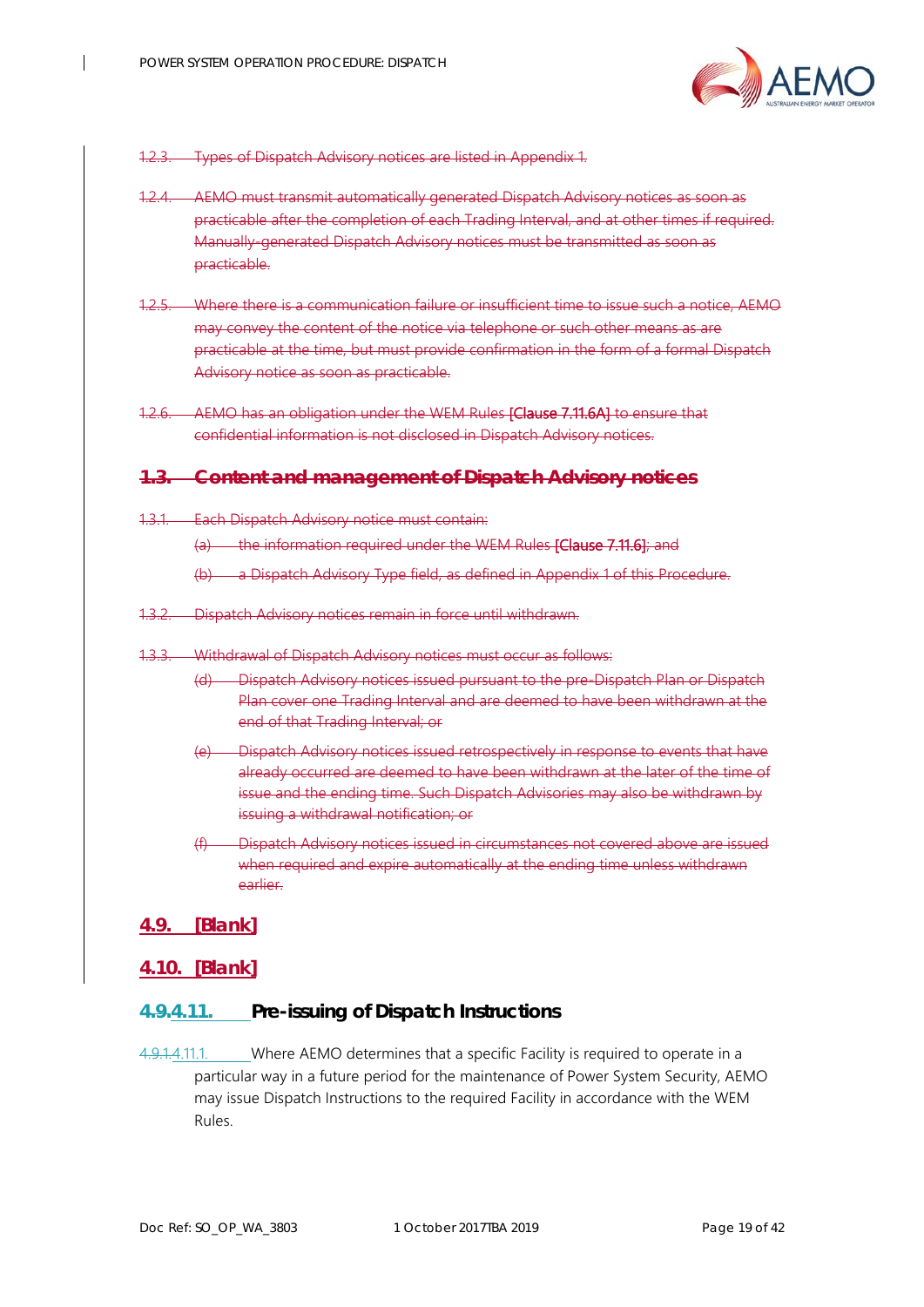

4.9.2.4.11.2. Where the Facility referred to in step [4.11.1](#page-18-3) would be required to be dispatched under clause 7.6.1C(c) of the WEM Rules, AEMO must:

- (a) observe the Facility's Standing Data minimum response time when issuing Dispatch Instructions to that Facility;
- (b) if Dispatch Instructions for the Facility are issued via AEMO's portal, also provide the Dispatch Instruction using voice communication; and
- (c) AEMO must specify in its Dispatch Instruction that the Dispatch Instruction is being issued under clause 7.6.1C(c) of the WEM Rules.
- <span id="page-19-1"></span>4.9.3.4.11.3. Where AEMO determines that a Non-Balancing Facility is required to operate in a future period for the maintenance of Power System Security, AEMO must issue Dispatch Instructions to the required Facility in accordance with that Facility's notice period. A Dispatch Advisory must be issued at least two hours before a Dispatch Instruction issued to a Demand Side Programme under clause 7.10.1C(d) comes into effect [Clause 7.6.1F].
- 4.9.4.4.11.4. AEMO may issue new Dispatch Instructions to replace Dispatch Instructions issued pursuant to step [4.11.1](#page-18-3) or step [4.11.3](#page-19-1) if required.

#### <span id="page-19-0"></span>**5. POST GATE CLOSURE**

#### **1.4. Bona fide changes to physical status of Facilities**

- <span id="page-19-2"></span>1.4.1. The WEM Rules require a Market Participant, except Synergy in respect of the Balancing Portfolio, to update its Balancing Submission if after Balancing Gate Closure it becomes aware that the Balancing Submission is inaccurate due to an Internal Constraint, an External Constraint or an Operating Instruction [Clause 7A.2.10].
- <span id="page-19-3"></span>1.4.2. If the circumstances described in step [5.1.1](#page-19-2) occur, and reflect a reduction or expected reduction in the capability of the Market Participant's Facility or Facilities, the affected Market Participant must also advise AEMO in writing as soon as practicable the nature written details of the nature of the Internal Constraint or External Constraint, when it occurred and its duration . This notification must initially be by telephone or other voice communication but then followed as soon as practicable on AEMO's market system [Clause 7A.2.11].
- 1.4.3. When advised in accordance with step [5.1.2,](#page-19-3) AEMO must for any Trading Intervals for which it expects to receive no further updates to the Forecast BMO:
	- (d) assess power system security in accordance with the Power System Operation Procedure: Power System Security and take any required actions resulting from that assessment;
	- immediately issue a Dispatch Advisory notice specifying the extent of the reduction in capacity and whether the affected Facility is marginal, above or below the balancing point; and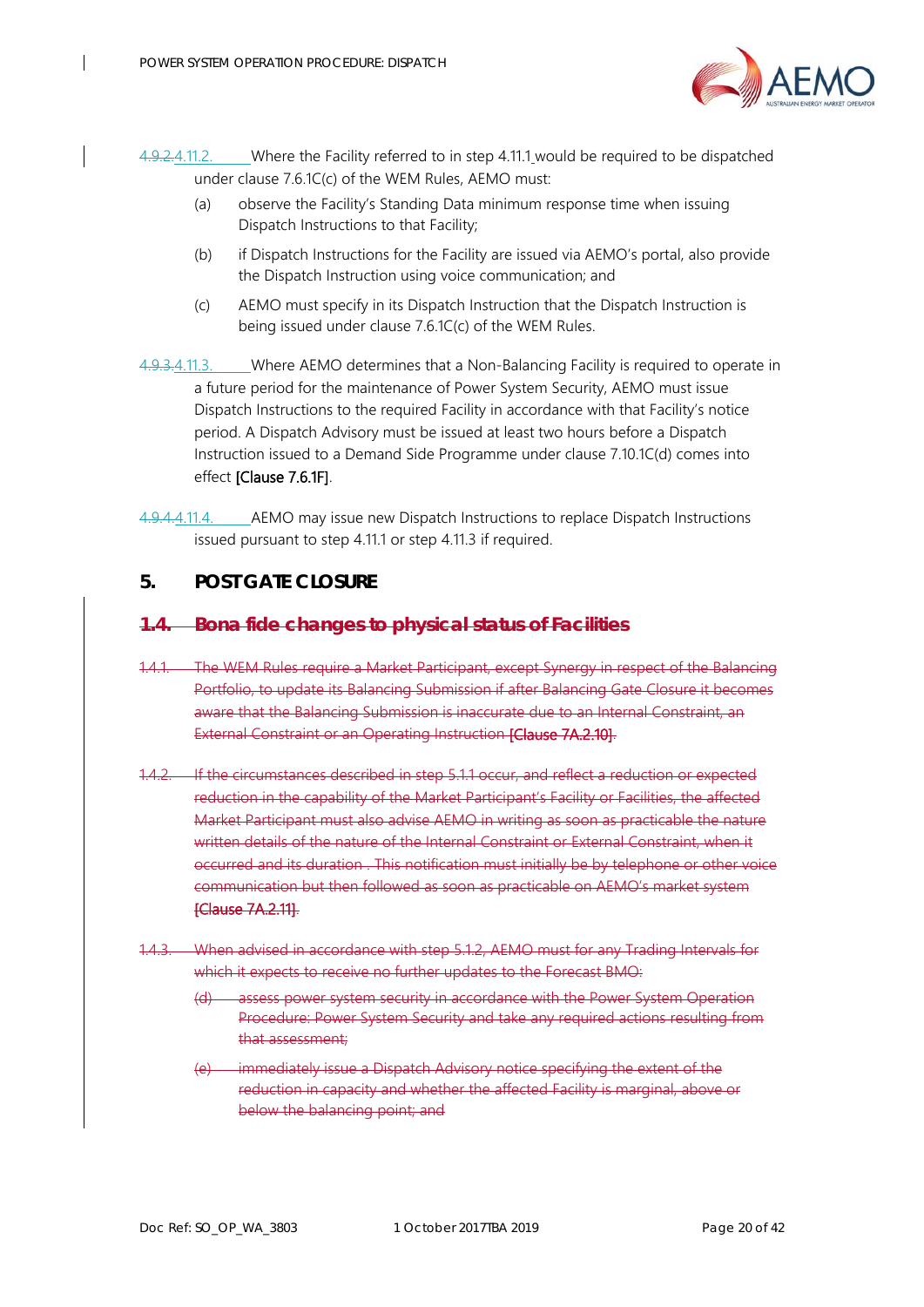

if required to issue a Dispatch Instruction to the affected Facility take the notification in ste[p 5.1.2](#page-19-3) to be an advice given under step [5.6.6.](#page-26-0)

1.4.4. If a Market Participant receives a Dispatch Instruction in accordance with the Non-Balancing Dispatch Merit Order and becomes aware that its forecasted consumption profile is no longer a reasonable forecast of its consumption profile for the relevant Trading Interval, then it must notify AEMO by phone or as agreed between the parties of the revised good faith forecast as soon as reasonably practicable **[Clause 7.7.6C]**.

#### <span id="page-20-0"></span>**5.1. [Blank]**

#### <span id="page-20-1"></span>**5.1.5.2. Commitment and de-commitment of generating Facilities**

- 5.1.1.5.2.1. The obligations of AEMO and Market Participants in respect of commitment and de-commitment of generating Facilities are set out in the WEM Rules [Clauses 3.21B and 7.9].
- 5.1.2.5.2.2. A Market Participant, except Synergy with respect to the Balancing Portfolio, must communicate confirmation of expected time of synchronisation and desynchronisation whenby the time it is required to do so under the WEM Rules via telephone or other voice communication [ClauseClauses 7.9.1 and 7.9.5], unless it is exempt from doing so in accordance with clause 7.9.14 of the the WEM Rules-Clause 7.9.14]..
- <span id="page-20-2"></span>5.1.3.5.2.3. The WEM Rules set out the circumstances where a Market Participant intending to put a Scheduled Generator holding Capacity Credits into a state where it will take more than four hours to re-synchronise is not required to seek permission from AEMO [Clause 3.21B.1]. Where these exceptions do not apply, the Market Participant must seek approval and the request must be communicated via telephone or other voice communication, and include the information required by the WEM Rules [Clause

#### 3.21B.2].

*A Market Participant is required by the WEM Rules [Clause 3.21B.2] to include in the request for permission the following information:*

*"(a) the identity of the Scheduled Generator;*

- *(b) the time at which the Market Participant wants to have the Scheduled Generator enter a state where it will take more than four hours to resynchronise; and*
- *(c) the first time after that in (b) at which the Scheduled Generator will be able to be resynchronised with four hours' notice."*
- <span id="page-20-3"></span>5.1.4.5.2.4. AEMO will assess the request for approval made under step [5.2.3](#page-20-2) to determine if permission should be withheld in accordance with clause 3.21B.5 of the WEM Rules [Clause 3.21B.5]..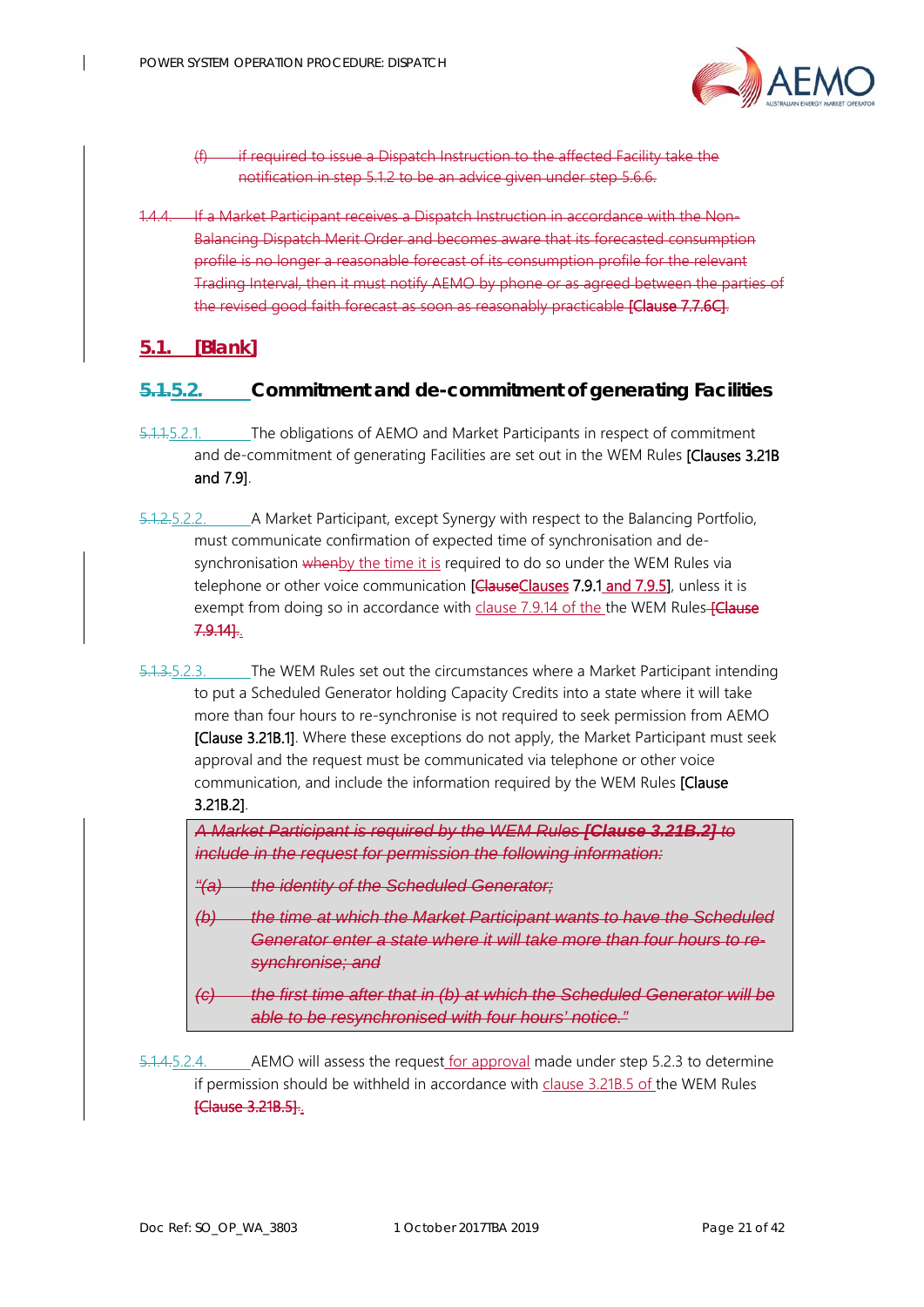

*The WEM Rules [Clause 3.21B.5] provide that System Management may only withhold permission if:*

*"(a) the request for that permission is not in accordance with clause 3.21B.2 or the Power System Operation Procedure; or*

*(b) granting permission would mean that System Management would be incapable of maintaining the Ready Reserve Standard".*

- 5.1.5.5.2.5. Where AEMO approves or rejects the request for permission, AEMO must inform the Market Participant of its decision as soon as practicable, but no later than one hour prior to the time described in clause 3.21B.2(b) of the WEM Rules, in accordance with clause 3.21B.4 of the WEM Rules by telephone or other voice communication in accordance with the WEM Rules [Clause 3.21B.4].
- 5.1.6.5.2.6. Where AEMO has notified the Market Participant of its decision to reject the request for permission in accordance with step [6.2.4](#page-30-2)[5.2.4,](#page-20-3) AEMO and the Market Participant must use best endeavours to find an alternative time for the Scheduled Generator to be put into a state where it will take more than four hours to resynchronise in accordance with the WEM Rules [Clause 3.21B.6].
- 1.4.5. AEMO must log the reasons when permission to synchronise or de-synchronise is refused.

## <span id="page-21-0"></span>**5.2.5.3. Creation of Dispatch Instructions and Dispatch Orders**

- 5.2.1.5.3.1. AEMO must create Dispatch Instructions and Dispatch Orders in such a way as to ensure the Dispatch Criteria in clause 7.6.1 of the WEM Rules-**[Clause 7.6.1]** are met at all times.
- 5.2.2.5.3.2. AEMO must, wherever practicable, create Dispatch Instructions and Dispatch Orders using a mathematical program.
- 5.2.3.5.3.3. The WEM Rules [Clauses 7.6.1A, 7.6.1B, 7.6.1C, 7.6.1D and 7.6.1E] of the WEM Rules stipulate the priority rules that AEMO must follow in formulating Dispatch Instructions.
- <span id="page-21-2"></span><span id="page-21-1"></span>5.2.4.5.3.4. AEMO must [Clause 7.6.1A] give priority to the dispatch of a Registered Facility under a Network Control Service Contract if doing so would assist AEMO to meet the Dispatch Criteria. [Clause 7.6.1A]. AEMO must consider that a Network Control Service Contract would assist it to meet the Dispatch Criteria if AEMO considers that:
	- (a) the dispatch of the power system without calling upon the Network Control Service Contract would adversely affect Power System Security; and
	- (a) dispatching the Facilities covered by the NCS Contract according to the terms of the contract would prevent the circumstances described in step [5.3.4](#page-21-1)[\(a\)](#page-21-2) from arising or alleviate them if they have already arisen.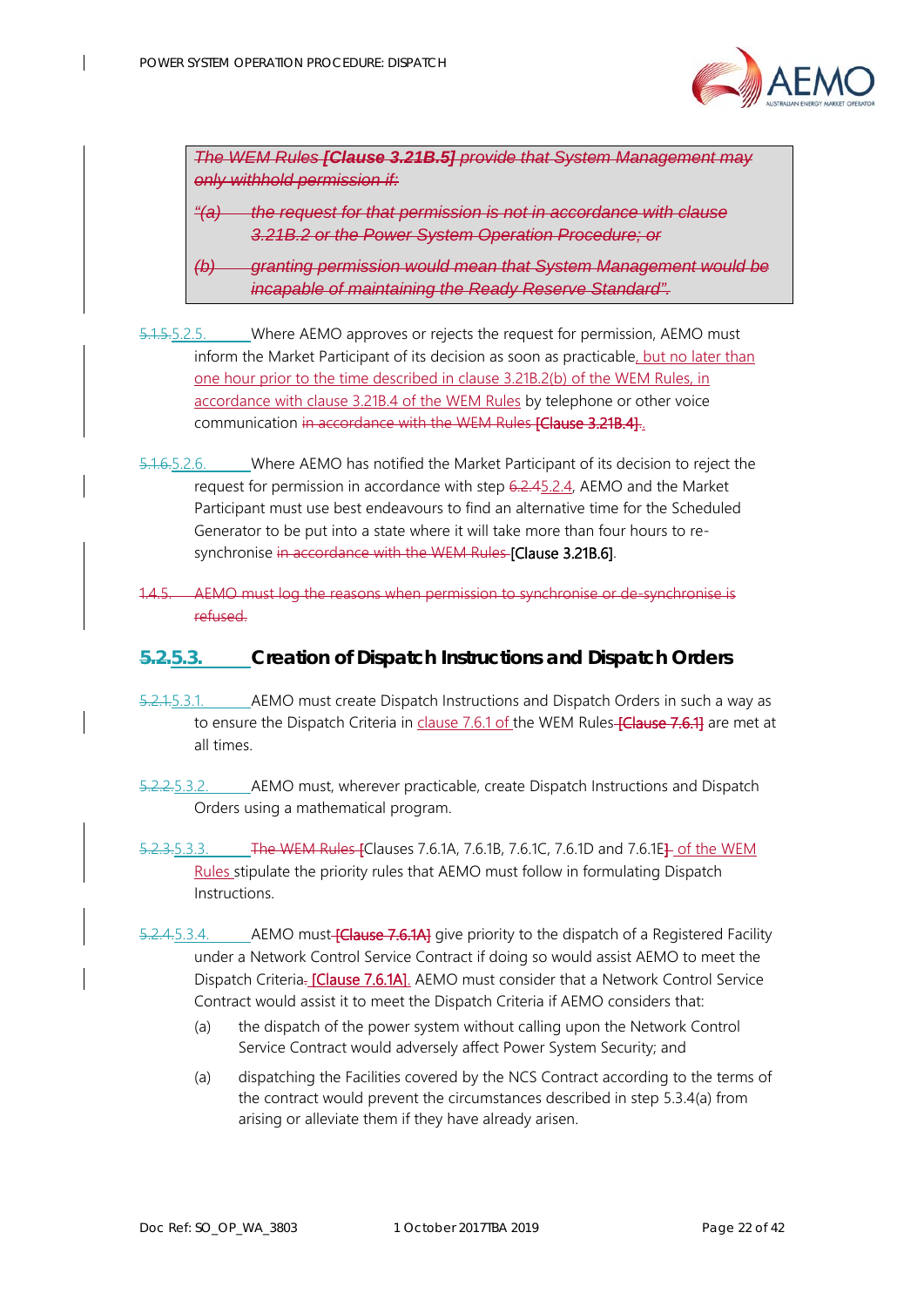

- <span id="page-22-0"></span>5.2.5.5.3.5. AEMO may [Clause 7.6.1B] give priority to the issuing of Operating Instructions that call on Ancillary Services, Network Control Service or Supplementary Capacity Contracts, or enable a Test. [Clause 7.6.1B]. AEMO must, as far as possible without breaching its obligations in relation to maintaining Power System Security, apply its discretion in the following manner:
	- (a) Network Control Service Contracts must be called upon in accordance with step [5.3.4](#page-21-1) or as otherwise specified in the WEM Rules;
	- (b) Ancillary Services Contracts must be called upon in accordance with the terms of the contract in accordance with AEMO's approved Ancillary Services Planplan and in a way that at all times meets the Ancillary Services StandardsRequirements;
	- (c) Supplementary Capacity Contracts must be called upon in accordance with the terms of the contract; and
	- (d) Commissioning Tests must be scheduled in accordance with the Power System Operation Procedure: Commissioning Tests; and Testing.
	- (e) Reserve Capacity Tests must be conducted in accordance with clause 4.25.9 of the WEM Rules.
- 5.2.6.5.3.6. AEMO must **[Clause 7.6.1C]** take into account Ramp Rate Limits when formulating the priority of Dispatch Instructions under clause 7.6.1C of the WEM Rules in accordance with the Balancing Merit Order. For the avoidance of doubt:
	- (a) a Facility that is below the balancing point in the BMO and is not dispatched for its full offered quantity, but that is dispatched for the maximum quantity its Ramp Rate Limit implies it is capable of achieving in the Trading Interval, must be considered to have been dispatched "in merit"; or
	- (b) a Facility that is above the balancing point in the BMO and is dispatched for a non-zero quantity, being the minimum quantity its Ramp Rate Limit implies it is capable of achieving, must be considered to have been dispatched "in merit".

*AEMO will not consider Standing Data minimum generation constraints when formulating Dispatch Instructions in accordance with the BMO. Market Participants must prepare their Balancing Submissions in such a way as to achieve either dispatch above minimum generation, or de-commitment. When AEMO issues Out of Merit Dispatch Instructions in accordance with Market Rule 7.6.1C(b), it will however observe minimum generation constraints.*

- <span id="page-22-1"></span>5.2.7.5.3.7. Where AEMO determines in accordance with clause 7.7.4A of the WEM Rules [Clause 7.7.4A] that dispatch of a Non-Balancing FacilityDemand Side Programme is required, AEMO must apply the following process to select the Non-Balancing Facility or FacilitiesDemand Side Programme from the Dispatch Merit Order while acting in accordance with clause 7.6.1C of the WEM Rules-Clause 7.6.1C.
	- (a) exclude from selection any Non-Balancing Facility Demand Side Programme that could not offer the required response inside its specified minimum response time or for any other Standing Data limitation;
	- (b) exclude from selection any Non-Balancing FacilityDemand Side Programme that AEMO reasonably believes, on the basis of the Prepre-Dispatch Plan described in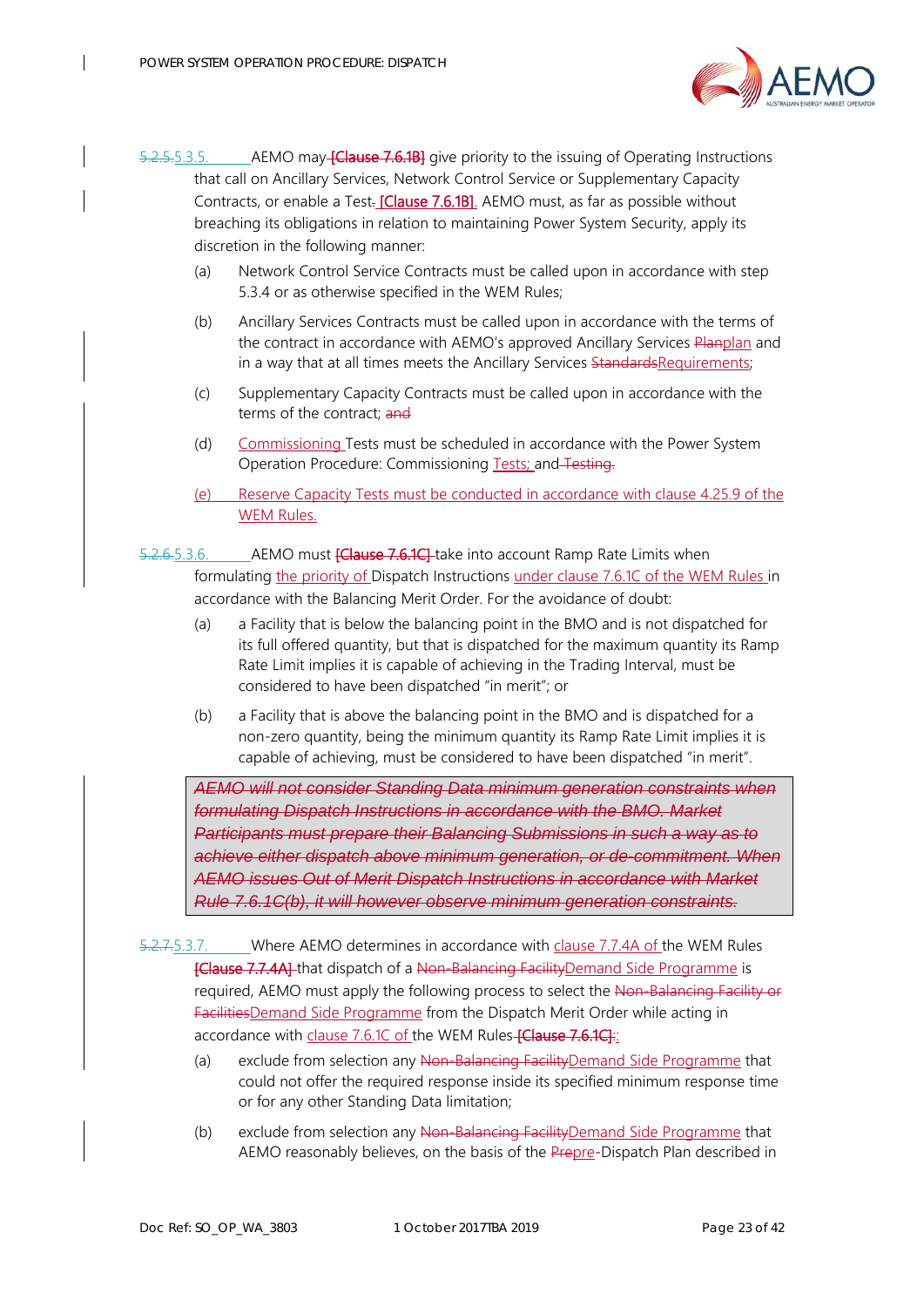

step [4.1,](#page-13-0) will be required to be dispatched at some later time within the Balancing Horizon so that its dispatch at that later time would provide a larger benefit in terms of system security that its dispatch to meet immediate system needs and that the Standing Data limitations under which the Facility may be dispatched preclude it from being dispatched on both occasions;

- (c) exclude from selection any Non-Balancing FacilityDemand Side Programme that AEMO reasonably believes will be required to be dispatched at some later time (or times) outside of the Balancing Horizon so that its dispatch at that later time (or times) would provide a larger benefit in terms of system security than its dispatch to meet immediate system needs and that the Standing Data limitations under which the Facility may be dispatched may preclude it from being dispatched on all occasions;
- (d) as in the Pre-Gate Closure actions (step [4.8.2\)](#page-16-4), Dispatch Non-Balancing Facilitiesdispatch Demand Side Programme according to the Non Balancing Dispatch Merit Order using best endeavours to maximise the extent to which the resulting Non-Balancing Facility Dispatch Instruction Payments are zero [Clause 7.6.17.6C1E] in preference to causing any Tranche 2 DSM Dispatch Payments or Tranche 3 DSM Dispatch Payments to be payable; and.
- AEMO may request the Market Participant to provide the relevant current consumption [Clause 7.6.10A] in a manner agreed to between the parties in accordance with step [4.8.1.](#page-16-2)

#### <span id="page-23-0"></span>**5.3.5.4. Creation of Operating Instructions**

- 5.4.1. AEMO must issue Operating Instructions-
- $1.4.6...$  to:
	- (a) call on services provided by Facilities (other than Facilities in the Balancing Portfolio) under a Network Control Service Contract, an Ancillary Service Contract, or a Supplementary Capacity Contract; or
	- (b) to call on Stand Alone Facilities to provide Ancillary Services other than LFAS but including LFAS Backup Enablement; or
	- $(c)$  in connection with a Test; or

(c)(d) otherwise as described in the WEM Rules.

5.3.1.5.4.2. Where AEMO identifies, based on the BMO or Forecast BMO, that a Facility's Balancing Submission is inconsistent with an Operating Instruction to that Facility, AEMO may send a warning to the Market Participant.

*The obligation to ensure dispatch consistent with Operating Instructions remains with the Market Participant. Any warning from System Management is provided for information only.*

5.3.2.5.4.3. Where a Market Participant with a contract to provide Ancillary Services or a Network Control Service provides the contracted service automatically and in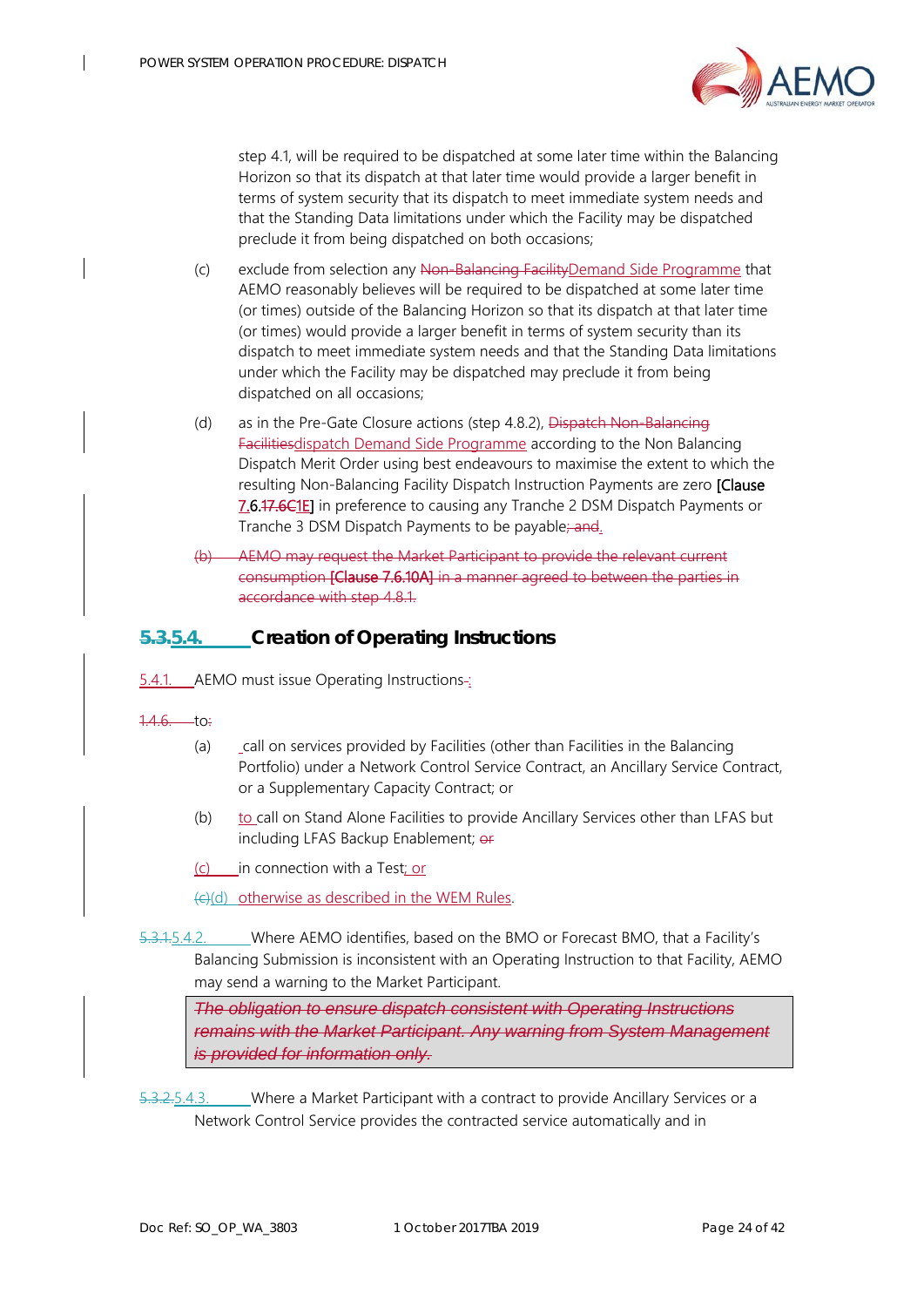

accordance with the terms of the contract, AEMO must communicate the Operating Instruction to the relevant Market Participant as early as practicable.

*Where AEMO is required to call on a Network Control Service from a Facility whose Standing Data notice period is less than gate closure, AEMO will issue the Operating Instruction immediately after gate closure based on the Forecast BMO. The Network Control Service Facility may then update its Balancing Submission after gate closure, as allowed under the WEM Rules [Clause 7A.2.10].*

*Note the above only applies where the Network Control Service is for the provision of real power. Calling a Network Control Service Contract for reactive power will be done by a direction, i.e. outside the market.*

#### <span id="page-24-0"></span>**5.4.5.5. Issuing of Dispatch Instructions and Dispatch Orders**

- 5.4.1.5.5.1. The WEM Rules detail the requirements for Dispatch Instructions [Clauses 7.7.1, 7.7.2 and 7.7.3] and Dispatch Orders.
- 5.4.2.5.5.2. All Dispatch Instructions and Dispatch Orders for a Facility remain in force until superseded by a new Dispatch Instruction or Dispatch Order.
- 5.4.3.5.5.3. Dispatch Instructions to Demand Side Programmes will be expressed in terms of quantity of curtailment. The Dispatch Instruction will consider the amount of load indicated to be available for curtailment as per the latest Non-Balancing Dispatch Merit Order as well as the number of hours for which this reduction is possible.
- <span id="page-24-1"></span>5.4.4.5.5.4. AEMO must issue Dispatch Instructions and Dispatch Orders electronically via one of the following methods (in order of preference):
	- (a) SCADA, if available; or
	- (b) AEMO's interface to its market system; or
	- (c) email (SMS may be used as an adjunct to email); or
	- (d) telephone (or other voice communication), with subsequent confirmation by one of the means above.
- 5.4.5.5.5. Other than for Facilities over which AEMO has direct control and so the Facility is capable of responding faster, when dispatching Facilities in merit **[Clause**under clause 7.6.1C(a)] of the WEM Rules or Out of Merit [Clause under clause 7.6.1C(b)]) of the WEM Rules. AEMO must provide at least 5 minutes between the issuing and commencement time of Dispatch Instructions and Dispatch Orders.
- 5.4.6.5.5.6. AEMO must respect Standing Data minimum response times when issuing Dispatch Instructions or Dispatch Orders to Facilities Out of Merit for system security  $r$ easons-under clause  $7.6.1C(c)$  of the WEM Rules for system security reasons, unless advised otherwise by the Market Participant concerned.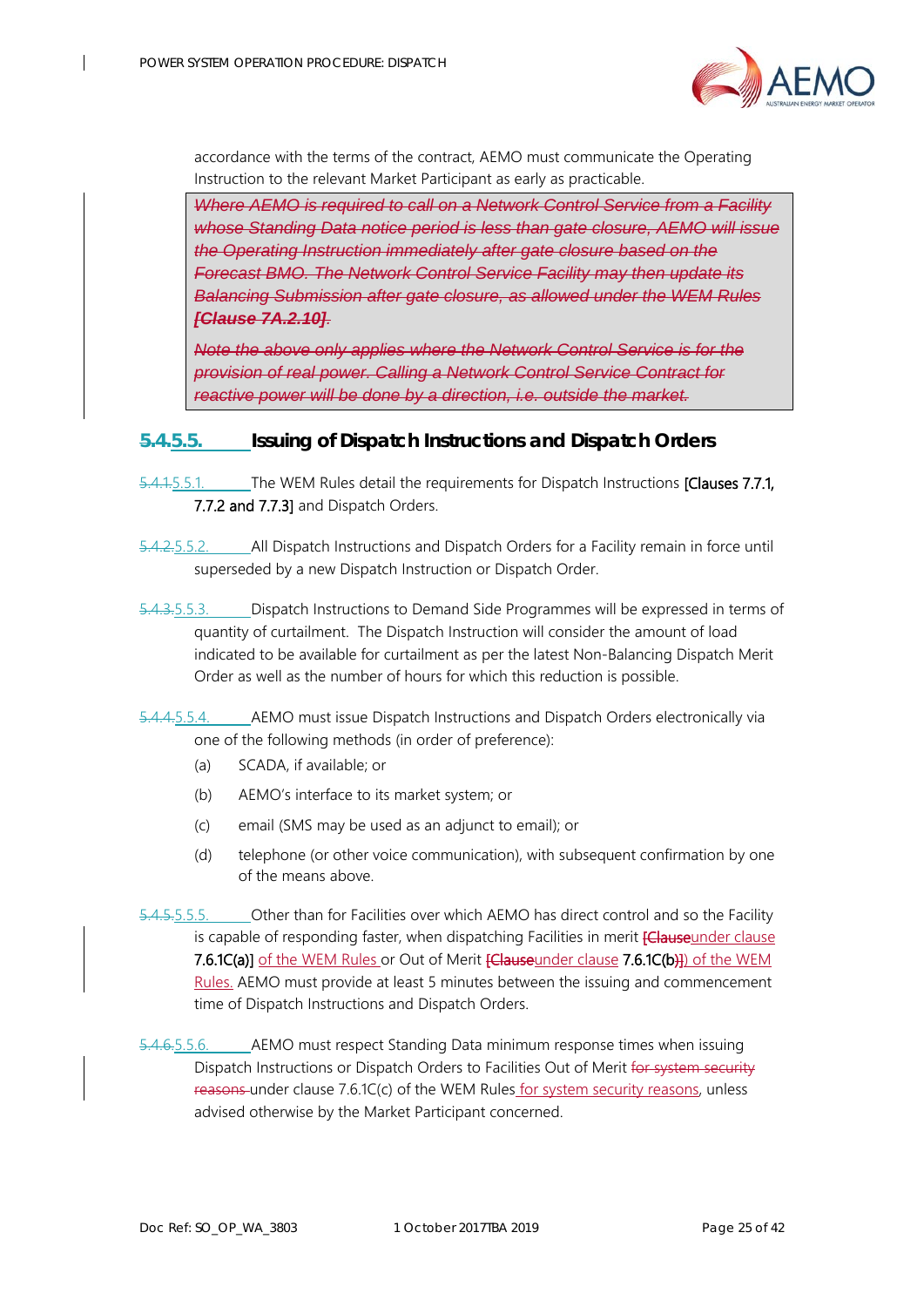

5.4.7.5.5.7. Where it is not practicable for AEMO to issue Dispatch Instructions or Dispatch Orders in the manner described in step [5.5.4,](#page-24-1) AEMO may use such other means as it deems best suited to the circumstances and the requirements of step [5.5.4](#page-24-1) shall be deemed to have been fulfilled.

#### $147 +$

#### 5.4.8.5.5.8. Where the system frequency moves above 50.025Hz or below 49.975Hz; and:

- $\frac{1}{2}$  If the governor of a generator facility which does not carry an obligation to provide a Spinning Reserve Service or Load Following Service automatically moves the generator away from its most recent Dispatch Instruction to a point outside its Tolerance Range in a manner that assists reducing the frequency deviation,
- (a) then, when advising the Economic Regulation Authority of a breach by the relevant Market Participant of clause  $7.10.1$  of the WEM Rules [Clause 7.10.1], AEMO must indicate that the deviation was due to an automatic governor response-; and
- $(a)(b)$  To ensure a controlled restoration of the frequency back to 50Hz, AEMO may issue Dispatch Instructions or Dispatch Orders to hold some Facilities at levels they have stabilised at after the frequency disturbance.

*The Technical Rules requires that each generating unit operating in parallel*  with the SWIS must have its governor enabled and governor response set at *4% droop, and have governor frequency dead band of less than 0.05 Hz. Refer to clauses 3.3.4.4(d) and (e) of the Technical Rules.*

*The above step is included to ensure that penalties are not imposed upon Market Generators that respond to assist in the event of a system emergency.*

#### <span id="page-25-0"></span>**5.5.5.6. Response to Dispatch Instructions and Dispatch Orders**

5.5.1.5.6.1. Where AEMO has operational control of a Facility, AEMO must deem any Dispatch Instruction or Dispatch Order issued to that Facility to have been accepted.

*For the avoidance of doubt, System Management is still required to issue Dispatch Instructions to Facilities under its operational control [Clause 7.8.2].*

- 5.5.2.5.6.2. Where AEMO issues a Dispatch Instruction to a Market Participant by telephone or other voice communication, the Market Participant must advise AEMO during that conversation if it cannot comply with the Dispatch Instruction and if so advise the extent and nature of its non-compliance.
- 5.5.3.5.6.3. Where AEMO issues a Dispatch Instruction or Dispatch Order via telephone or other voice communication and subsequently provides a confirmation of the Dispatch Instruction or Dispatch Order via AEMO's interface to its market system, the Market Participant is not required to provide a response to this subsequent electronic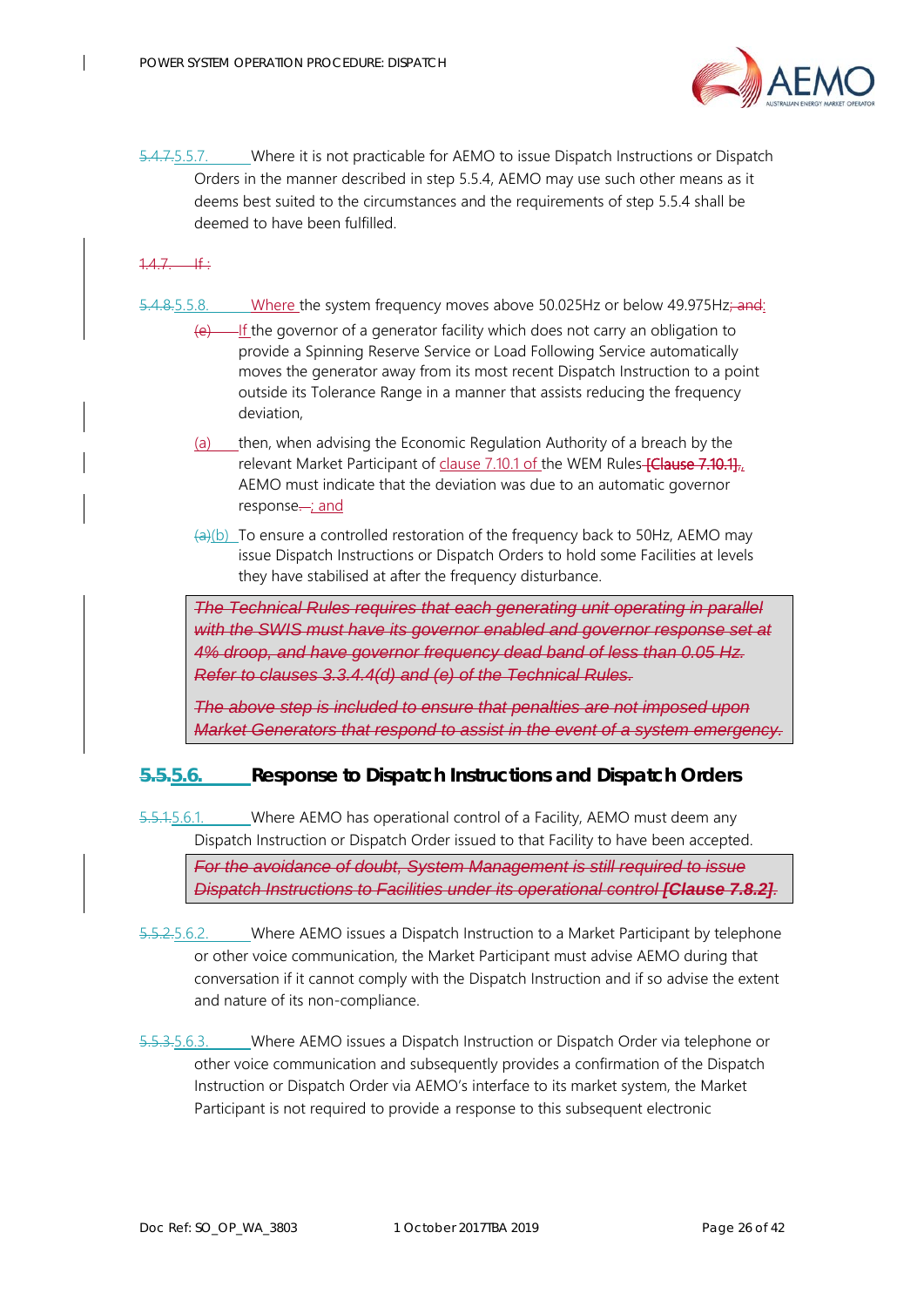

notification, unless there has been a change in circumstances and the Market Participant cannot comply with the Dispatch Instruction or Dispatch Order.

- 5.5.4.5.6.4. A Market Participant must confirm receipt of a Dispatch Instruction or Dispatch Order issued via SCADA within 30 seconds of receipt. If the Facility is unable to comply with the Dispatch Instruction or Dispatch Order, the Market Participant must also advise AEMO by telephone or other voice communication that it cannot comply and the nature and extent of its non-compliance.
- 5.5.5.5.6.5. A Market Participant must confirm receipt of a Dispatch Instruction or Dispatch Order issued via AEMO's secure business-to-business gateway within 1 minute. If the Facility is unable to comply with the Dispatch Instruction or Dispatch Order, the Market Participant must also advise AEMO by telephone or other voice communication that it cannot comply and the nature and extent of its non-compliance.
- <span id="page-26-0"></span>5.5.6.5.6.6. Where a Market Participant receives Dispatch Instructions or Dispatch Orders for a Facility via AEMO's portal, and the Market Participant receives one or more Dispatch Instructions or Dispatch Orders for the Facility and a Trading Interval over the period ending 5 minutes before the start of the Trading Interval, the Market Participant must, by no later than 3 minutes before the start of the Trading Interval:
	- (a) identify the most recent Dispatch Instruction or Dispatch Order received for the Facility and Trading Interval in the period ending 5 minutes before the start of the Trading Interval;
	- (b) if the Facility is unable to comply with this Dispatch Instruction or Dispatch Order, advise AEMO by telephone or other voice communication that it cannot comply and the nature and extent of its non-compliance; and
	- (c) confirm receipt of this Dispatch Instruction or Dispatch Order via AEMO's portal.  $(d)$

**The Market Participant may, but is not required to respond to any earlier** *Dispatch Instructions or Dispatch Orders received for the Facility and Trading Interval in this period.*

- <span id="page-26-1"></span>5.5.7.5.6.7. Where a Market Participant advises AEMO that it cannot comply with its Dispatch Instruction or Dispatch Order, AEMO must, in accordance with clause 7.7.6B of the WEM Rules:
	- (a) issue a new Dispatch Instruction or Dispatch Order to the Market Participant consistent with their advised capability, and record an alleged breach of the original Dispatch Instruction or Dispatch Order;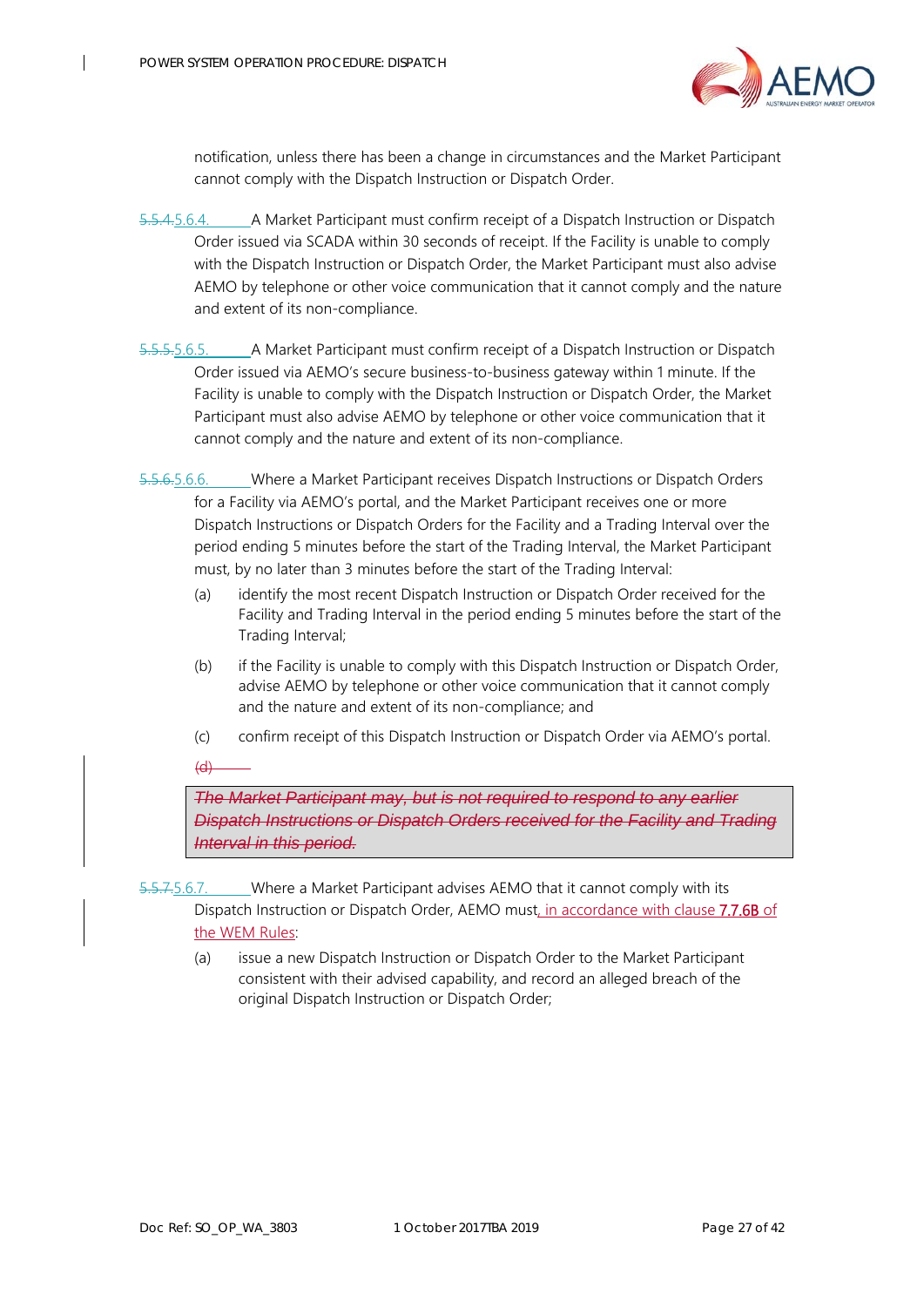

*If, under clause 7.7.6B, a Market Participant notifies AEMO that its Facility cannot meet a Dispatch Instruction and advises a reduced quantity or Ramp Rate, AEMO is obliged to use the generator to the maximum of that reduced quantity or Ramp Rate possible. For example, if a Dispatch Instruction was to move from 20 MW to 60 MW at a Ramp Rate of 6 MW/minute, and the Market Participant advises that it can only deliver 40 MW, then System Management must issue a second Dispatch Instruction to move to 40 MW. Alternatively, if the Market Participant advises that it can reach 60 MW but only at a Ramp Rate of 4 MW/minute, then AEMO must issue a Dispatch Instruction to move to 60 MW at 4 MW/minute.*

- (b) issue Dispatch Instructions or Dispatch Orders to other Facilities as required; and
- (c) issue a Dispatch Advisory notice to advise the market of dispatch Out of Merit (where applicable).

5.5.8.5.6.8. Where AEMO does not receive confirmation that a Dispatch Instruction or Dispatch Order has been received within 3 minutes of the start of the Trading Interval to which the Dispatch Instruction relates, AEMO must deem the Dispatch Instruction or Dispatch Order to have been refused. AEMO must then:

- (a) send the Market Participant concerned a new Dispatch Instruction or Dispatch Order instructing them to stay at the output specified on their last accepted Dispatch Instruction or Dispatch Order;
- (b) record an alleged breach of the Dispatch Instruction or Dispatch Order to which the Facility did not respond;
- (c) issue Dispatch Instructions or Dispatch Orders to other Facilities as required; and
- (d) issue a Dispatch Advisory notice to advise the market of dispatch Out of Merit (where applicable).

#### <span id="page-27-0"></span>**5.6.5.7. Issuing of and response to Operating Instructions**

- 5.6.1.5.7.1. The WEM Rules detail the requirements for Operating Instructions [Clause 7.7.3A].
- 5.6.2.5.7.2. AEMO must issue Operating Instructions electronically via one of the following methods (in order of preference):

(a) via a digital method determined by AEMO, which may include AGC;

- $\frac{a}{b}$ (b) email (SMS may be used as an adjunct to email); or
- $(b)(c)$  telephone (or other voice communication), with subsequent confirmation by email.
- 5.6.3.5.7.3. AWhere the WEM Rules require a Market Participant must to confirm receipt of an Operating Instruction, the confirmation must be by sent by email, or by an alternative method agreed by AEMO, as soon as practicable. If the Market Participant cannot comply with the Operating Instruction, then the email or communication by the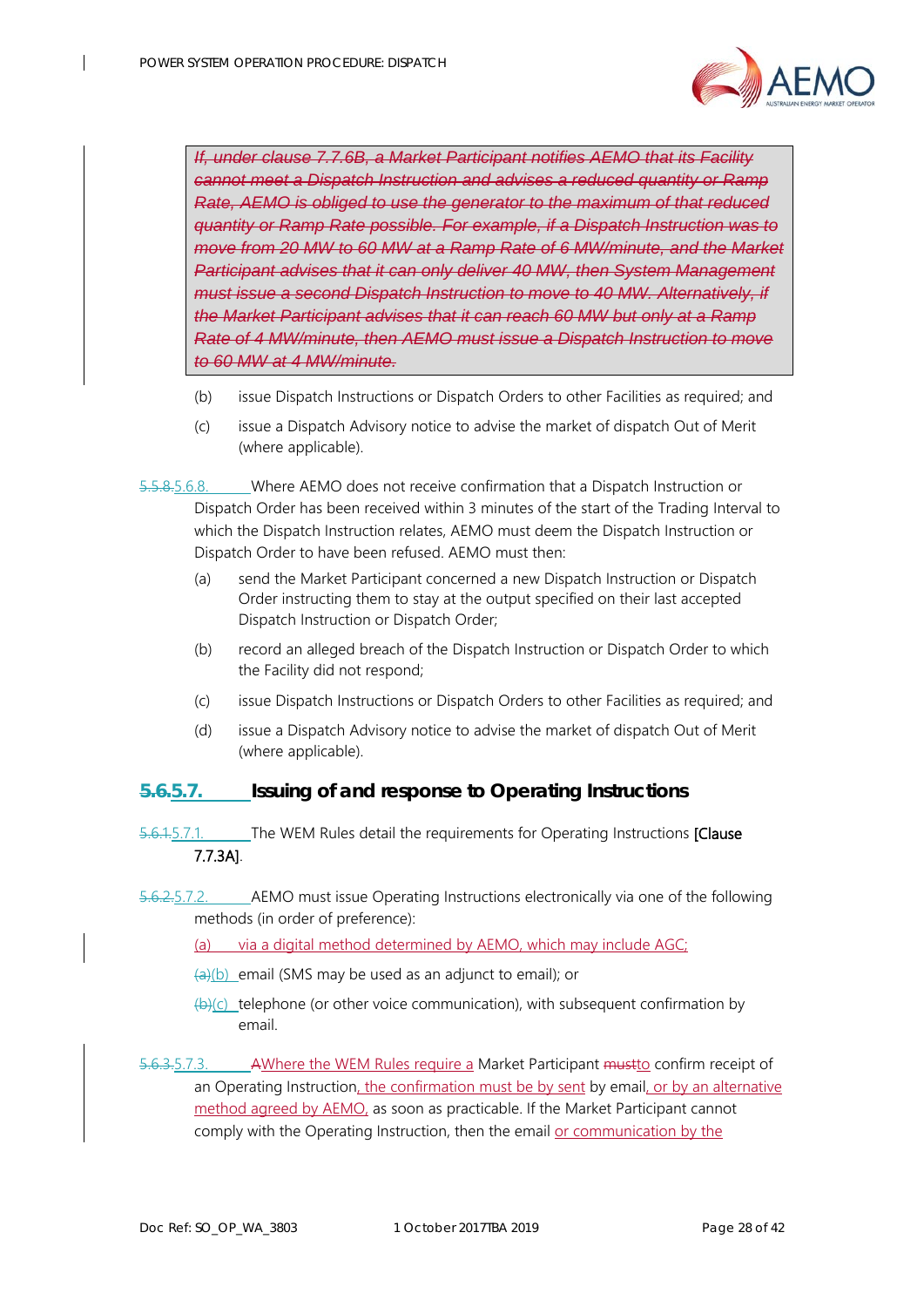

alternative method agreed by AEMO must advise that the Market Participant cannot comply and the nature and extent of the non-compliance.

- 5.6.4.5.7.4. If, after issuing an Operating Instruction for the provision of an Ancillary Service, Network Control Service or service provided under a Supplementary Capacity Contract AEMO requires the service provision to be extended beyond the estimated end time provided in the Operating Instruction, AEMO must issue another Operating Instruction for the expected period of the extension.
- 5.6.5.5.7.5. For the avoidance of doubt, except for an Operating Instruction related to a Network Control Service Contract, a Market Participant must not modify the output level of itsa Balancing Facility simply because it has received an Operating Instruction for that Facility, but only in response to a Dispatchan Operating Instruction. AEMO will issue any required Dispatch Instructions to the Balancing Facility as appropriate.

#### <span id="page-28-0"></span>**5.7.5.8. Dispatch of generating Facility for system security**

<span id="page-28-2"></span>5.7.1.5.8.1. AEMO may issue a Dispatch Instruction or Dispatch Order requiring a Facility to move from zero generation to positive generation, or vice versa, where doing so is necessary to maintain Power System Security.

*Dispatch Instructions/Dispatch Orders referred to in step [5.8.1](#page-28-2) are implicitly instructions to synchronise and operate (commit) or de-synchronise (decommit). The Dispatch Instruction protocol does not allow for explicit commit/de-commit instructions.*

- 5.7.2.5.8.2. When the system is forecast to move into a High Risk Operating State, AEMO must observe as far as practicable the BMO or Forecast BMO for the Trading Intervals in which the threat to Power System Security occurs when selecting the Facility or Facilities to commit.
- <span id="page-28-3"></span>5.7.3.5.8.3. AEMO may select the Facility or Facilities to commit that provide the most flexibility for AEMO to deal with current or potential threats to Power System Security when the system is:
	- (a) in a High Risk Operating State;
	- (b) in an Emergency Operating State; or
	- (c) forecast to move into an Emergency Operating State.

*In general, step [5.8.3](#page-28-3) will result in the preferential commitment of large, fastmoving and/or flexible generating units.*

#### <span id="page-28-1"></span>**5.8.5.9. Activation of Load Following Ancillary Service**

1.4.8. AEMO must activate Load Following Ancillary Service from units scheduled to provide the service via AEMO's AGC system.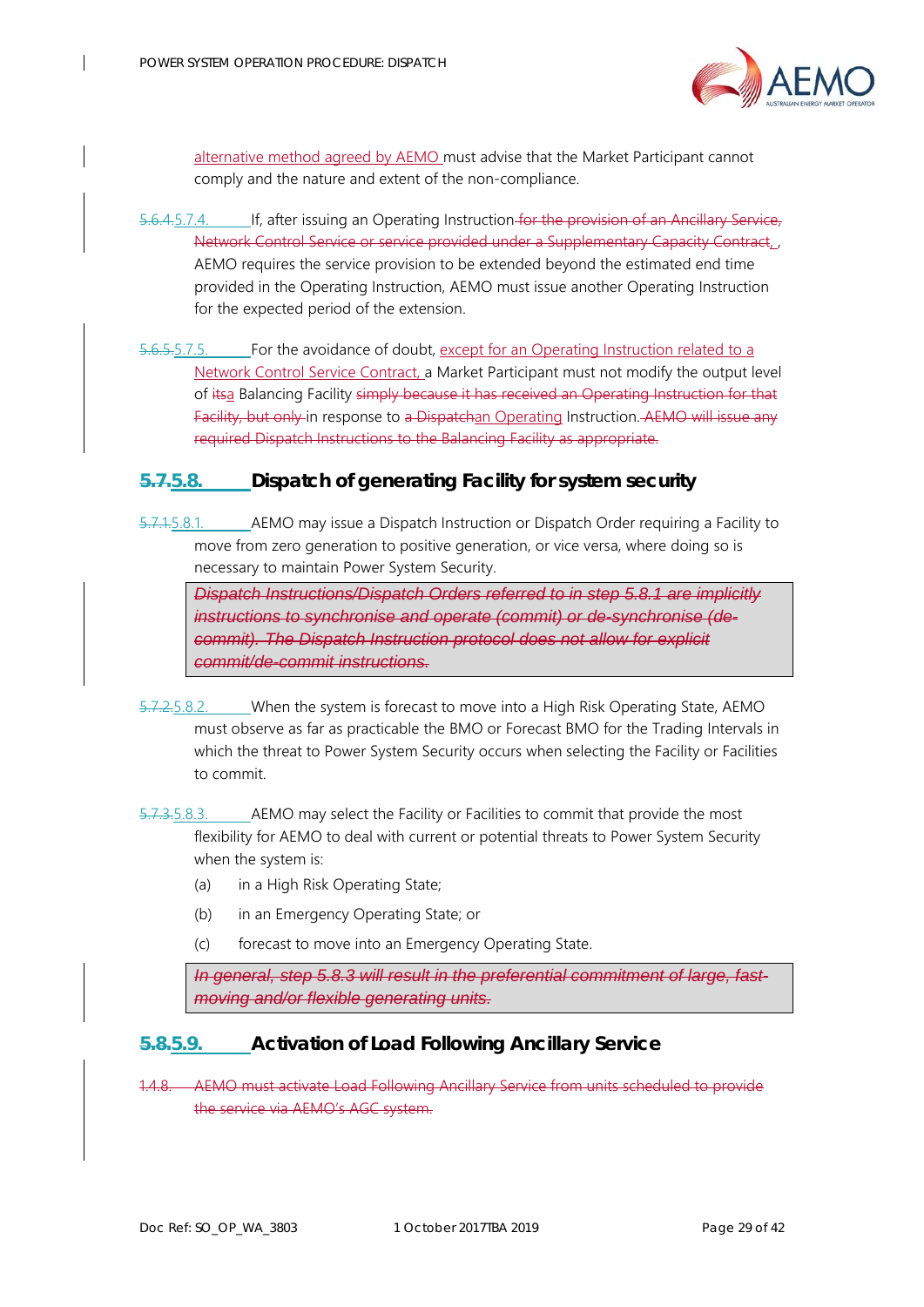

5.9.1. For each Trading Interval, AEMO must activate each LFAS Facility in each LFAS Enablement Schedule for its full LFAS Enablement and use those LFAS Facilities in reasonable proportion to their relevant LFAS Enablement via AGC [Clause 7B.3.6].

#### <span id="page-29-0"></span>**6. TRADING INTERVAL**

#### <span id="page-29-1"></span>**6.1. Real-time monitoring during a Trading Interval**

- 6.1.1. AEMO must monitor the operation of the power system in real time and must issue Dispatch Instructions or Dispatch Orders to re-balance if it considers that it is prudent to do so.
- 6.1.2. AEMO must not re-balance during a Trading Interval (including to return LFAS Facilities to their base point prior to the end of the Trading Interval) except to the extent that rebalancing is required to maintain Power System Security and meet the Dispatch Criteria.
- 6.1.3. In determining whether it is prudent to re-balance, AEMO must consider a range of factors including but not limited to one or more of the following:

 $(a)(d)$  system frequency;

 $(b)(e)$  position of LFAS Facilities relative to their AGC control target;

- $\overline{(e)}(f)$  any reduction in Spinning Reserve;
- $(d)(g)$  the behaviour of Balancing Facilities, in particular Facilities outside their Tolerance Range or, if applicable, Facility Tolerance Range;
- $(e)(h)$  significant changes in load or wind forecasts;
- $(f)(i)$  the behaviour of generators involved in commissioning activities or undergoing a Commissioning Test; or
- $\frac{1}{2}$ (j) the time remaining until the end of the Trading Interval.

*System Management will establish a Tolerance Range [Clause 2.13.6D] and Facility Tolerance Ranges [Clause 2.13.6E] according to the requirements of the WEM Rules.* 

- 6.1.4. AEMO must create and issue any Dispatch Instructions or Dispatch Orders required to re-balance in accordance with the priority rules stipulated in the WEM Rules [Clauses 7.6.1A, 7.6.1B, 7.6.1C 7.6.1D and 7.6.1E].
- 6.1.5. If a Facility is outside its Tolerance Range or, if applicable, Facility Tolerance Range and AEMO determines it is prudent to re-balance, AEMO must:

-record an alleged breach of the relevant Dispatch Instruction;

 $(b)(a)$  issue the affected Facility with a new Dispatch Instruction to stay at its current output level; and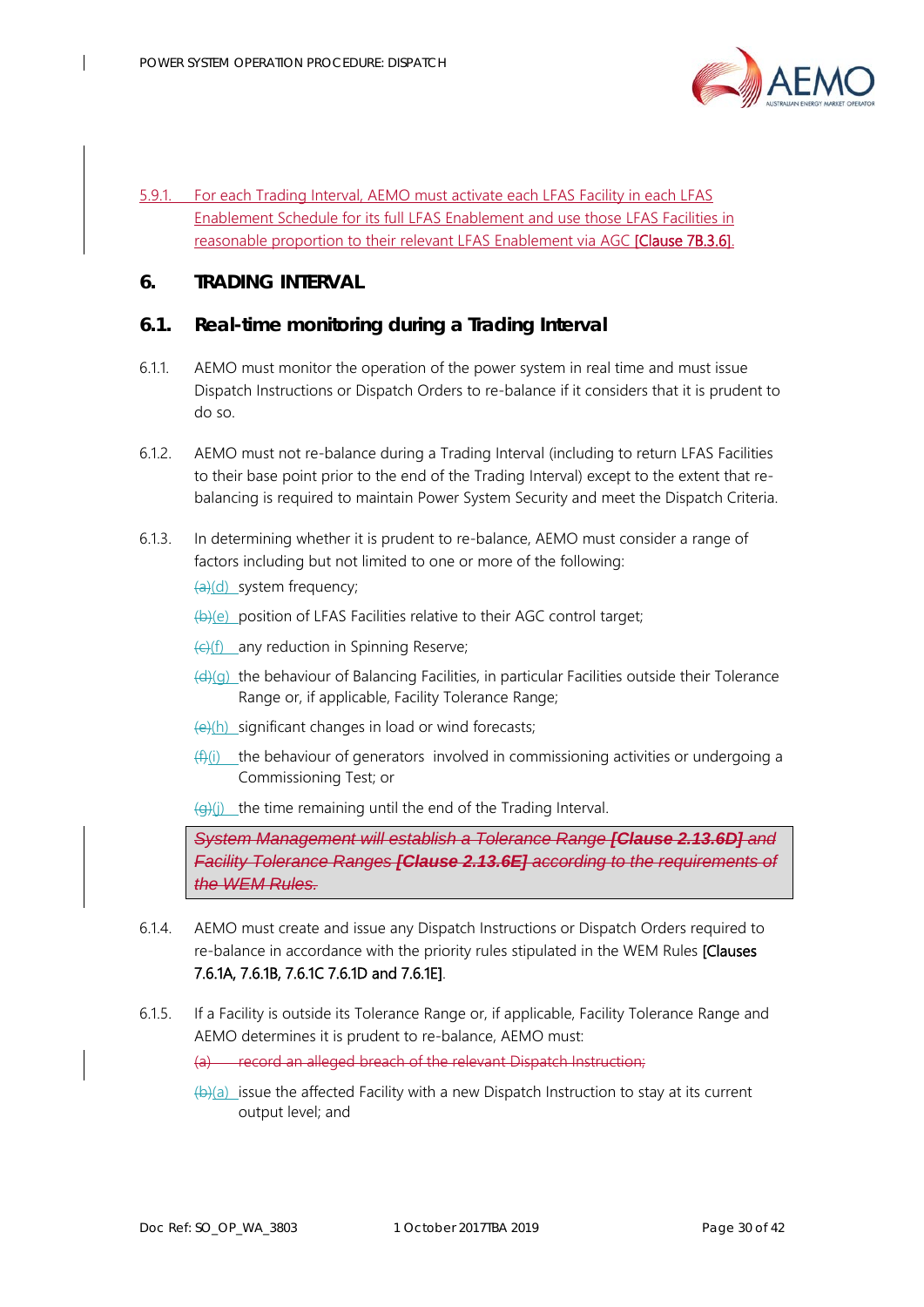

- $\langle \Theta \rangle$  issue new Dispatch Instructions as required in accordance with the BMO, skipping the affected Facility.
- 1.4.9. If the Facility is outside its Tolerance Range or, if applicable, Facility Tolerance Range and AEMO determines that no re-balancing is required, AEMO must record an alleged breach of the relevant Dispatch Instruction.

*System Management may follow up verbally with the Market Participant but will take no further action for so long as re-balancing is not required.*

# <span id="page-30-0"></span>**6.2. Formulation and issuing of intermediate Dispatch Instructions and Dispatch Orders**

- 6.2.1. AEMO may issue one or more Dispatch Instructions to a single Facility within a Trading Interval.
- 6.2.2. AEMO must provide voice communications as well as electronic notifications for Dispatch Instructions whose response time is in the same Trading Interval as its issued time, unless:
	- (a) AEMO has operational control of the Facility; or
	- (b) Dispatch Instructions are issued to the Facility via SCADA or AEMO's secure business-to-business gateway.

*AEMO will need to issue intermediate Dispatch Instructions and Dispatch Orders to manage intra-period changes in ramp rate, contingency events, fluctuations in net system load outside the Load Following range, and for other reasons.* 

- 6.2.3. If, in the opinion of AEMO, a Facility providing LFAS is not adequately complying with its performance requirements, AEMO should investigate the reasons for non-performance and may at its discretion initiate the disabling of the non-performing LFAS Facility and enabling of a Synergy Registered Facility to provide some or all of the LFAS that was meant to be provided by the disabled LFAS Facility as backup LFAS [ClauseClauses 7B.3.8<sup>1</sup>. and 7B4.1(a)]. The performance requirements for an LFAS Facility are documented in the Power System Operating Procedure: Ancillary Services.
- <span id="page-30-2"></span>6.2.4. AEMO may enable one or more Synergy Registered Facilities to provide backup LFAS if the quantity of LFAS required by AEMO in a Trading Interval is greater than the most recent LFAS Quantity published for the Trading Interval.

## <span id="page-30-1"></span>**6.3. Constrained operation of a Non-Scheduled Generator**

6.3.1. AEMO may issue a Dispatch Instruction to a Market Participant with a Non-Scheduled Generator to restrict the MW or MWh output of the Non-Scheduled Generator over specified Trading Intervals where the Dispatch Criteria are not being met, to restrict the variability that is occurring in the MW output from the Facility, if a High Risk Operating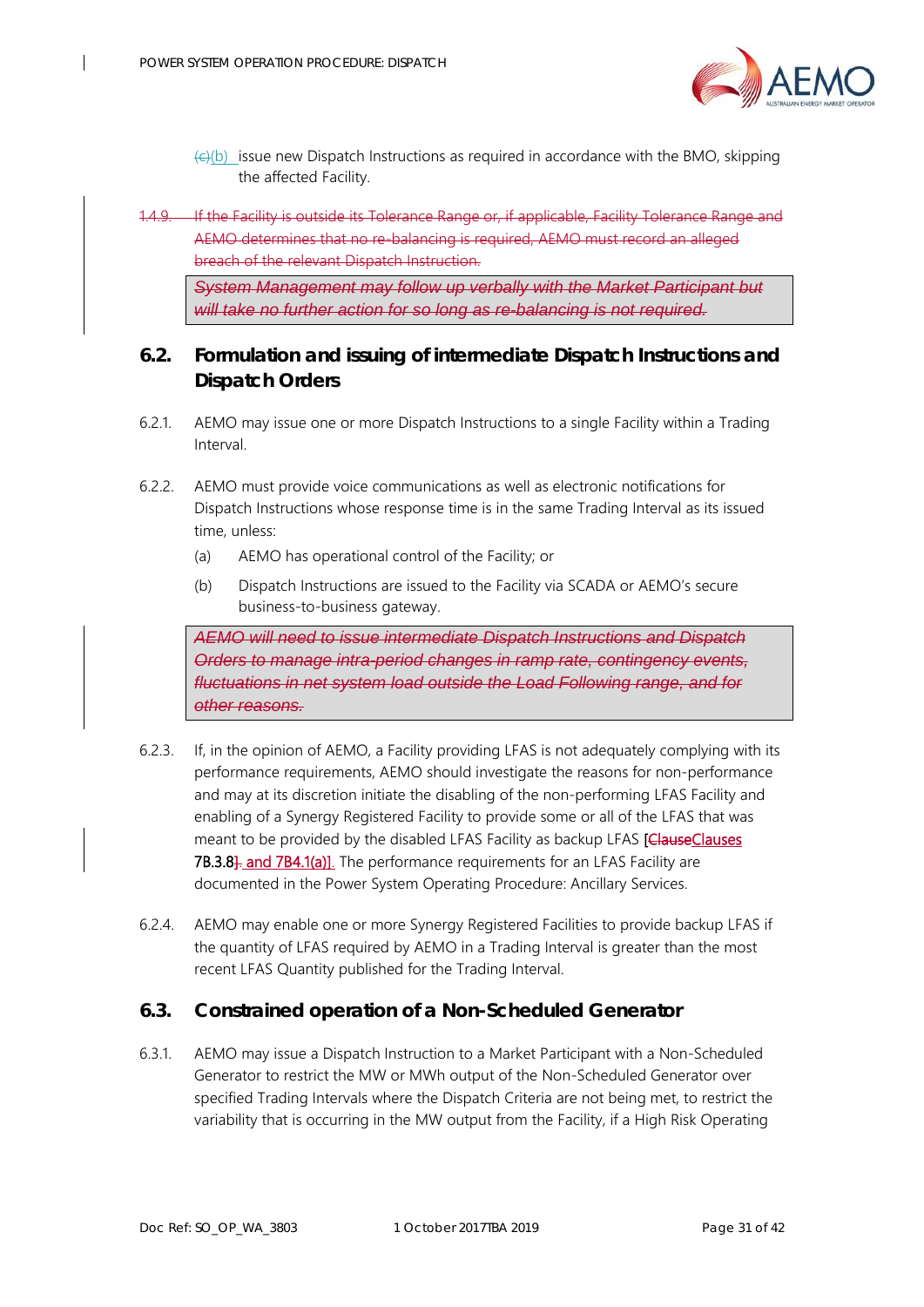

State or Emergency Operating State exists, or if adherence to the Balancing Merit Order requires it.

- 6.3.2. The reasons for non-observance of the limits of SWIS operation as defined in the Technical Envelope may include, but are not limited to one or more of the following:
	- (a) the Ancillary Service Requirements are not being satisfied; or
	- (b) operation of the Non-Scheduled Generator is causing voltage swings in the region of the Facility's connection to the Network to exceed the range permitted by the Technical Rules or Security Limits; or
	- (c) operation of the Non-Scheduled Generator is causing Equipment Limits or Security Limits to be exceeded; or
	- (d) operation of the Non-Scheduled Generator is causing frequency deviations to exceed the normal frequency operating range.
- 6.3.3. In determining whether to constrain the operation of a Non-Scheduled Generator, AEMO may take account of the extent of any difference between the current operation of the generator, and any forecast of that generator's operation used to set the requirement for LFAS.

*Except where required by the BMO, AEMO will generally only constrain Non-Scheduled Generator operation if the intermittency of that generator significantly exceeds what was planned for when setting the LFAS requirement.*

*Turn-down price, except for a marginal Non-Scheduled Generator being dispatched in accordance with the BMO, plays no role in AEMO's decisions with respect to constraining Non-Scheduled Generators.*

#### <span id="page-31-0"></span>**6.4. Voltage control**

6.4.1. AEMO may, in accordance with the Technical Rules, direct a Facility to change its reactive power output to assist with voltage control on the SWIS.

*The Technical Rules (current as of December 2016) require "The overriding objective of a generating unit's voltage control system is to maintain the specified voltage range at the connection point."*

*This may reduce the capacity of a Facility to a level below its Dispatch Instruction. AEMO would then have to increase MW output from the next generator on the BMO. AEMO would issue a Dispatch Advisory and Dispatch Instructions for this instance. Similarly if voltage issues on the network required AEMO to modify the generation plan across the SWIS (say move MW generation from one part of the SWIS to another to remove the voltage constraint), AEMO would have to issue a Dispatch Advisory, dispatch as per BMO if the market did respond or dispatch Out of Merit as per Standing Data if the market did not respond.*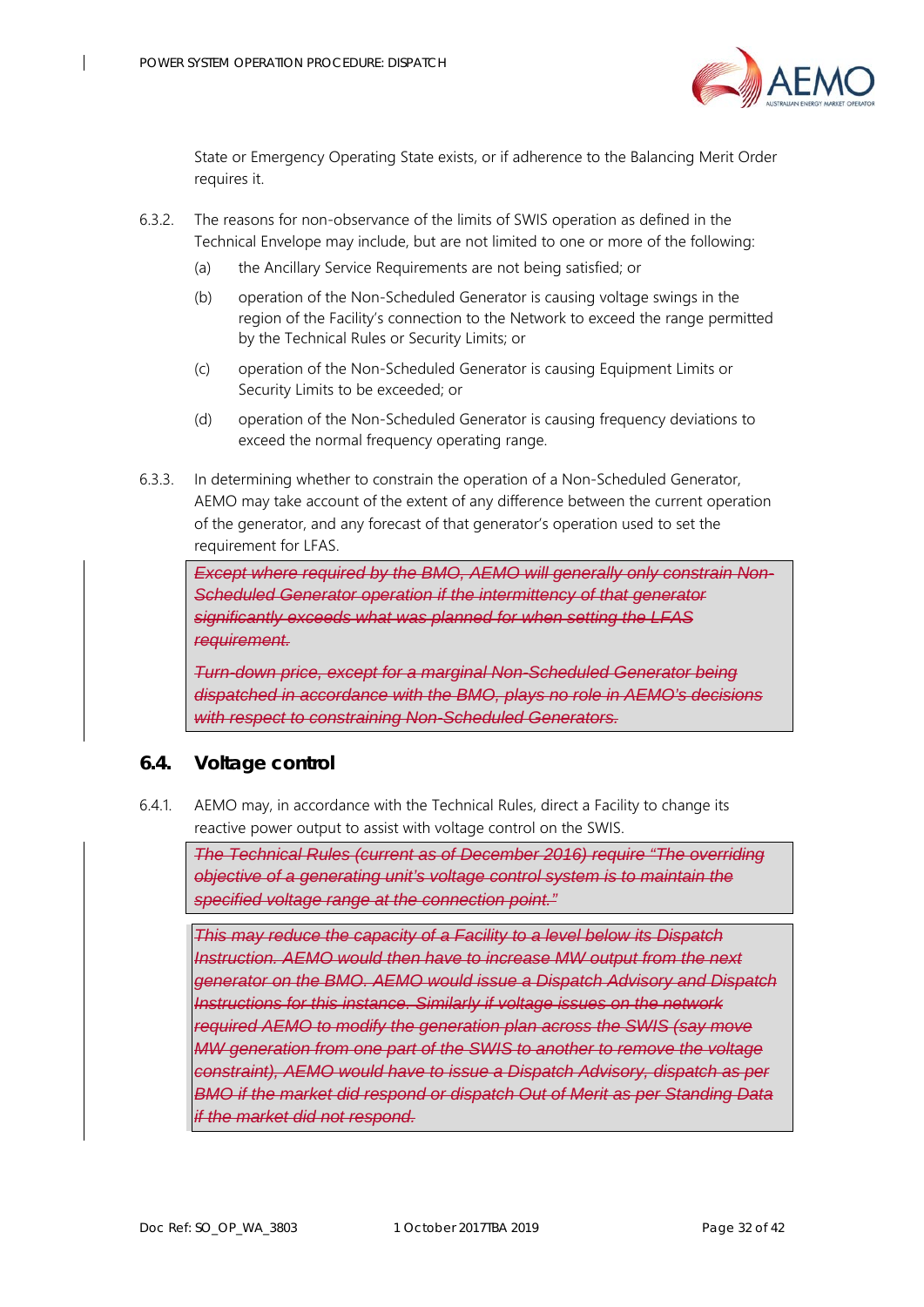

## <span id="page-32-0"></span>**7. DISPATCH SETTLEMENT DATA**

#### <span id="page-32-1"></span>**7.1. Introduction**

- 7.1.1. The requirements for AEMO to prepare settlement data are specified in clause 7.13 of the WEM Rules.
- 7.1.2. If AEMO is prevented from completing the processes that enable the recording of the data it may delay the recording of the data by up to two Business Days [Clause 7.13.1B].

## <span id="page-32-2"></span>**7.2. Quantification of Constrained off Quantities**

- <span id="page-32-3"></span>7.2.1. Where AEMO requires a Non-Scheduled Generator to reduce output in a Trading Interval, AEMO must prepare an estimate of the  $\div$ 
	- (a) maximum quantity of sent out energy in MWh which the Non-Scheduled Generator would have generated in that Trading Interval had a Dispatch Instruction not been issued [ClauseClauses 7.7.5A(b), 7.7.5A(c), 7.7.5B and  $7.13.1(eF)$ .)]; and
	- (b) decrease in the output (in MWh) of each of Synergy's Non-Scheduled Generators as a result of an instruction from System Management to deviate from the Dispatch Plan or change their commitment or output in accordance with clause 7.6A.3(a) [Clause 7.13.1C(e)].
- <span id="page-32-5"></span><span id="page-32-4"></span>7.2.2. To estimate or revise the quantities referred to in step [7.2.1,](#page-32-3) AEMO may must use, at its discretion,
	- (a) the Facility's actual output, where the relevant Dispatch Instruction or deviation from the Dispatch Plan was issued:
		- (i) to reflect a Forced Outage affecting the Facility;
		- (ii) as required by step [5.6.7;](#page-26-1) or
		- (iii) to reflect the BMO; or
	- $(a)(b)$  any of the following means to estimate the quantity referred to in step [7.2.1:](#page-32-3) where the Dispatch Instruction or deviation from the Dispatch Plan was issued for any other reason:
		- (i) a predictive algorithm provided by the Market Participant, providing an assessment of the Non-Scheduled Generator's MWh output from relevant independent variables over the Trading Interval;
		- (ii) a predictive algorithm developed by AEMO, providing an assessment of the Non-Scheduled Generator's MWh output from relevant independent variables over the Trading Interval;
		- (iii) an assessment by AEMO based on output of the Non-Scheduled Generator in a past Trading Interval under similar conditions;
		- (iv) an estimate using Market Participant data provided to AEMO that uses output data from particular generating facilities that continue to operate unconstrained after the Dispatch Instruction, with the output data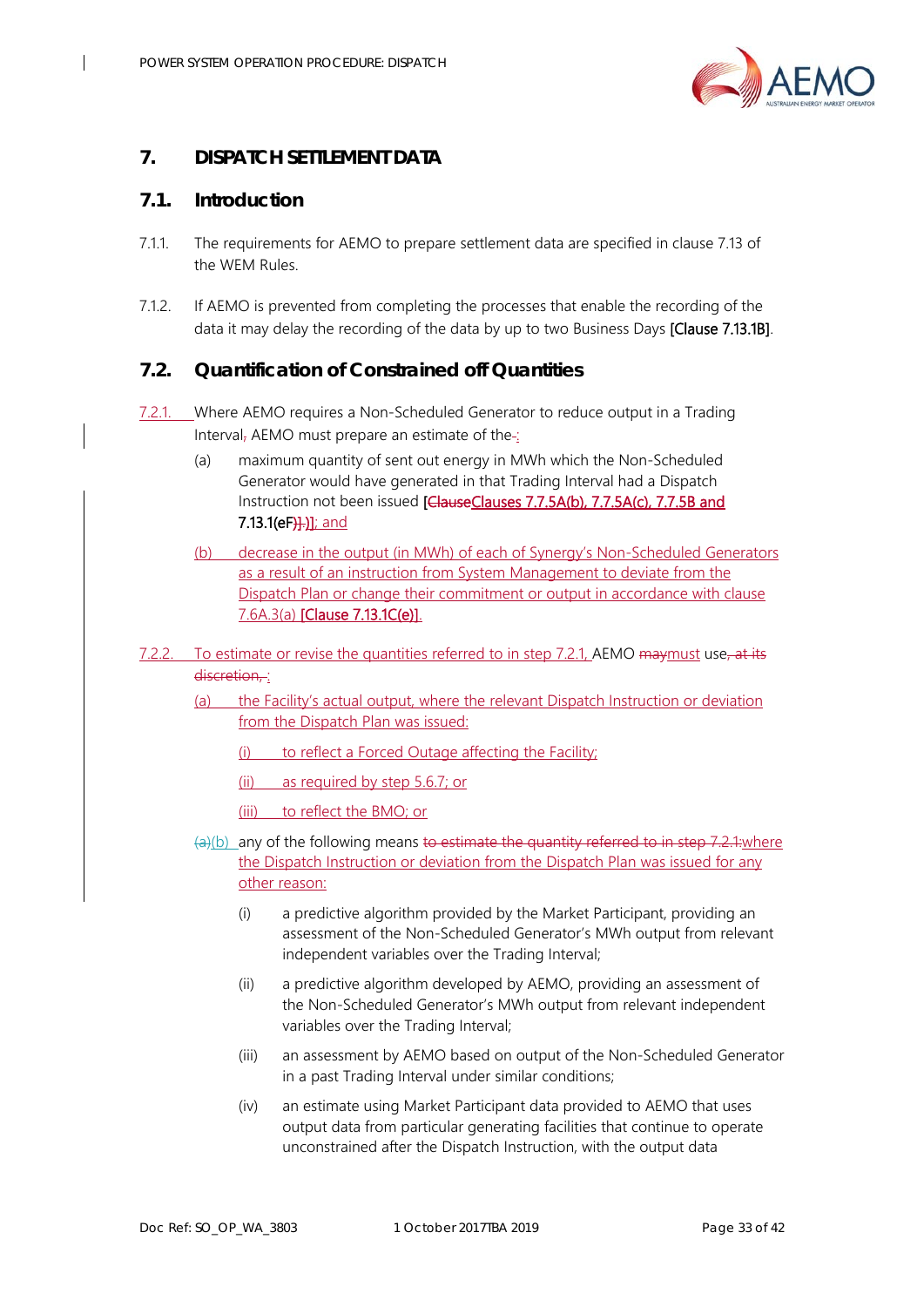

subsequently scaled up to represent the output from all generating facilities that otherwise would have operated.

7.2.1.7.2.3. AEMO must, from time to time, consult with the relevant Market Participant concerning the choice of option selected by AEMO in step [7.2.2.](#page-32-4)[\(b\).](#page-32-5)

#### <span id="page-33-0"></span>**7.3. Calculation of Spinning Reserve Response Quantities**

- <span id="page-33-1"></span>7.3.1. Where a Facility provides a Spinning Reserve Response for a Spinning Reserve Event, AEMO must determine the response period of the Facility for the Spinning Reserve Event as the period which starts at the time of the Spinning Reserve Event and has a duration equal to the longest sustained response time of the classes of Spinning Reserve the Facility is certified to provide (defined in the Power System Operation Procedure: Ancillary Services).
- 7.3.2. If for a Facility and a Trading Interval there is no Spinning Reserve Event for which the Facility's response period, as determined in step [7.3.1,](#page-33-1) overlaps the Trading Interval, then AEMO must determine the Spinning Reserve Response Quantity for that Facility and Trading Interval to be zero.
- 7.3.3. Where a Spinning Reserve Event has occurred, the Spinning Reserve Response Quantity of each Facility in each Trading Interval overlapping its response period must be calculated according to the formula:

RESP = Max (0, AVG\_MW(Start\_Time, End\_Time) - G<sub>0</sub>) / (Duration\_Mins/60) - LFAS<sub>up</sub>

Where:

RESP is the Spinning Reserve Response Quantity in MWh for the Facility in the Trading Interval;

AVG\_MW(Start\_Time, End\_Time) is the average MW output of the Facility over the period between Start\_Time and End\_Time, measured at the generator terminals by AEMO's SCADA system with a resolution of 4 seconds or less;

G0 is the MW output of the Facility at the time of the Spinning Reserve Event, measured at the generator terminals by AEMO's SCADA system;

Start\_Time is the later of the start time of the Trading Interval and the start time of the response period determined in ste[p 7.3.1;](#page-33-1)

End\_Time is the earlier of the end time of the Trading Interval and the end time of the response period determined in ste[p 7.3.17.3.17.3.1;](#page-33-1)

Duration\_Mins is the time, in minutes, between Start\_Time and End\_Time.

 $LFAS<sub>up</sub>$  = the Upwards LFAS Enablement or Upwards LFAS Backup Enablement applicable for that time period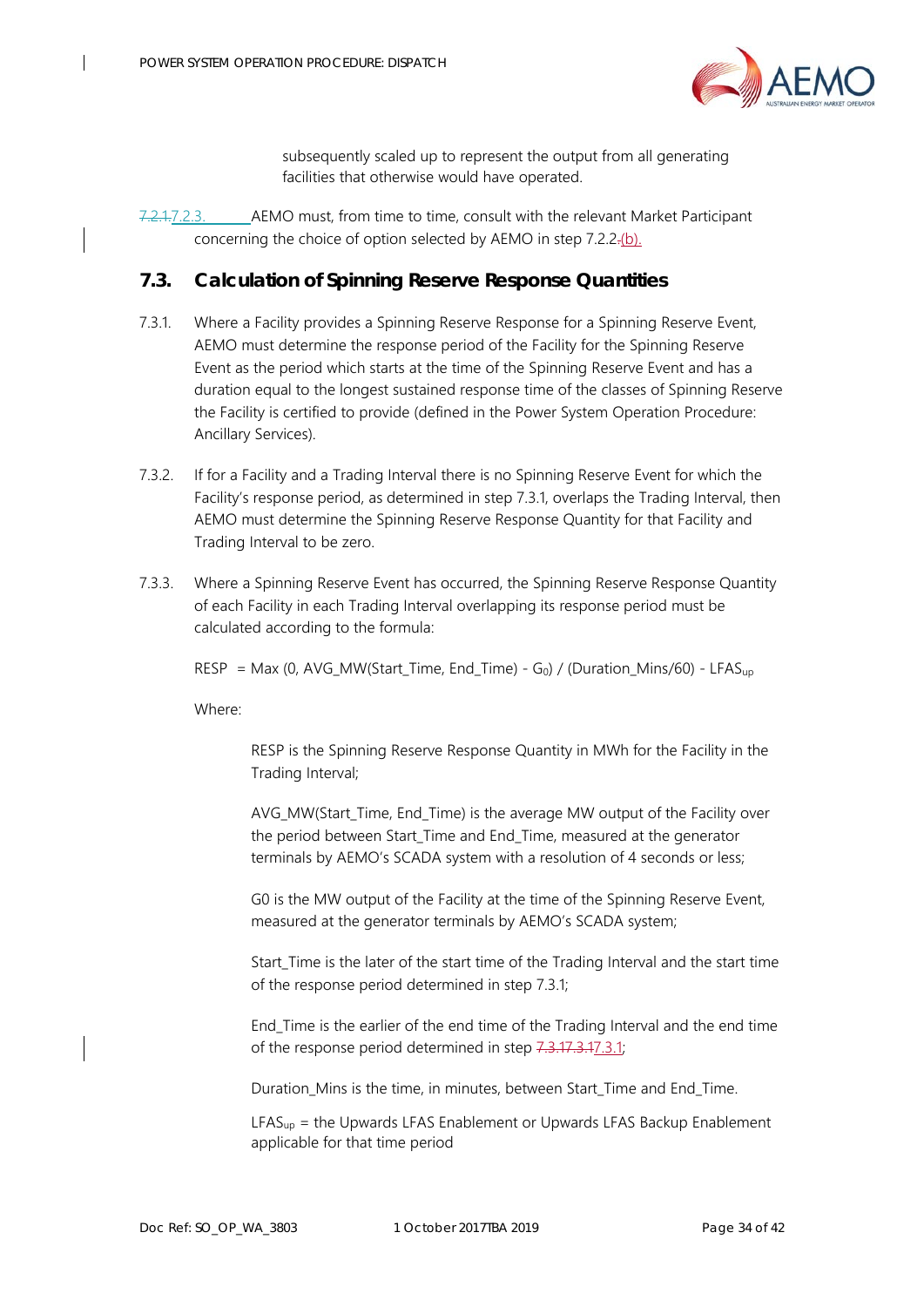

7.3.4. The Spinning Reserve Response Quantity for the Balancing Portfolio in a Trading Interval is the sum of the Spinning Reserve Response Quantities of the individual Facilities within the Balancing Portfolio.

#### <span id="page-34-0"></span>**7.4. Calculation of Load Rejection Reserve Response Quantities**

- <span id="page-34-1"></span>7.4.1. Where a Facility provides a Load Rejection Reserve Response for a Load Rejection Reserve Event, AEMO must determine the response period of the Facility for the Load Rejection Reserve Event as the period which starts at the time of the Load Rejection Reserve Event and has a duration equal to the longest sustained response time of the classes of Load Rejection Reserve the Facility is certified to provide (defined in the Power System Operation Procedure: Ancillary Services).
- 7.4.2. If for a Facility and a Trading Interval there is no Load Rejection Reserve Event for which the Facility's response period, as determined in step [7.4.1,](#page-34-1) overlaps the Trading Interval then AEMO must determine the Load Rejection Reserve Response Quantity for that Facility and Trading Interval to be zero.
- 7.4.3. Where a Load Rejection Reserve Event has occurred, the Load Rejection Reserve Response Quantity of each Facility in each Trading Interval overlapping its response period must be calculated according to the formula:

RESP = Max (0, G0 - AVG\_MW (Start\_Time, End\_Time) / Duration\_Mins/60) - LFASdown

Where:

RESP is the Load Rejection Reserve Response Quantity in MWh for the Facility in the Trading Interval;

AVG MW(Start Time, End Time) is the average MW output of the Facility over the period between Start\_Time and End\_Time, measured at the generator terminals by AEMO's SCADA system with a resolution of 4 seconds or less;

G0 is the MW output of the Facility at the time of the Load Rejection Reserve Event, measured at the generator terminals by AEMO's SCADA system;

Start\_Time is the later of the start time of the Trading Interval and the start time of the response period determined in step [7.4.1](#page-34-1)

End\_Time is the earlier of the end time of the Trading Interval and the end time of the response period determined in step [7.4.1](#page-34-1)

Durations\_Mins is the time, in minutes, between Start\_Time and End\_Time.

 $LFAS<sub>down</sub> =$  the Downwards LFAS Enablement or Downwards LFAS Backup Enablement applicable for that time period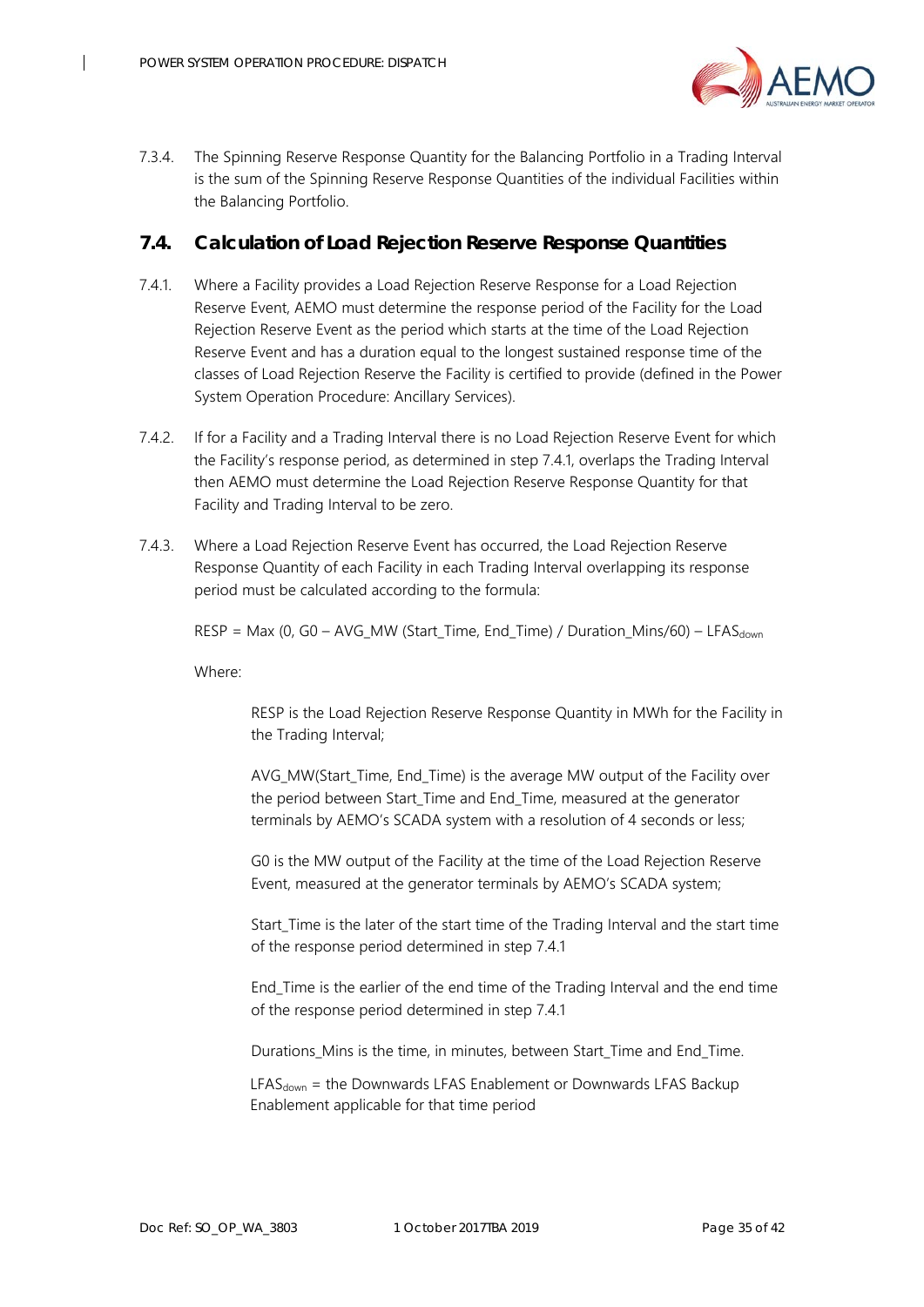

7.4.4. The Load Rejection Reserve Response Quantity for the Balancing Portfolio in a Trading Interval is the sum of the Load Rejection Reserve Response Quantities of the individual Facilities within the Balancing Portfolio.

# <span id="page-35-0"></span>**7.5. SOI Quantity, EOI Quantity and EOI Relevant Dispatch Quantity estimates**

- <span id="page-35-2"></span>7.5.1. As required by clauses 7A.3.7 and 7A.3.7A of the WEM Rules, AEMO must determine an estimate of:
	- (a) for each Balancing Facility, the SOI Quantity for a Facility and athe EOI Quantity; and
	- (b) the Relevant Dispatch Quantity.
- <span id="page-35-5"></span>7.5.2. AEMO must, within the specified timeframes and for the relevant Trading Interval , determine the quantities in step [7.5.1](#page-35-2) in the following manner:
- <span id="page-35-6"></span>1.4.10. where AEMO uses SCADA to bemonitor the EOI Quantity output of a Facility, the previous Trading Interval.
	- (a) The EOI Quantity for a Facility and for a Trading Interval will must be the latest recorded value from AEMO's SCADA system within at the end of that Trading Interval.;
- <span id="page-35-4"></span><span id="page-35-3"></span>1.4.11. AEMO may substitute this value if it has reason to believe it is inaccurate or if SCADA values were not recorded for the Trading Interval concerned.
	- (b) Subject to step [7.5.5,](#page-35-3) where AEMO does not monitor the output of a Facility by use of SCADA, AEMO must determine the EOI Quantity for thethat Facility for each Trading Interval as the MW offer quantity listed for that Facility in the BMO used by AEMO for the Trading Interval.;
	- (c) Where AEMO has reason to believe that anthe SOI Quantity for a Facility for a Trading Interval must equal the EOI Quantity determinedfor the previous Trading Interval; and
	- (d) the Relevant Dispatch Quantity must equal the sum of the EOI Quantities for each Balancing Facility, in step [7.5.4](#page-35-4) is inaccurate MWh, at the end of that Trading Interval.

7.5.1.7.5.3. AEMO may determine and provide a substitute valuethe values recorded in steps [7.5.2](#page-35-5)[\(a\)](#page-35-6) [7.5.2](#page-35-5)[\(b\)](#page-35-4) and [7.5.2](#page-35-5)[\(c\)](#page-35-3) if it has reason to believe the values are inaccurate.

#### <span id="page-35-1"></span>**7.6. Demand Side Programme curtailment request**

7.6.1. For the purpose of the calculation of the amount in MWh by which the Facility was requested to decrease its consumption [Clause 7.13.5(a)], under clause 7.13.5(a) of the WEM Rules, which is required to be prepared under clause 7.13.1(eG) of the WEM Rules and documented under clause 7.13.5(b) of the WEM Rules, the following will be assumed: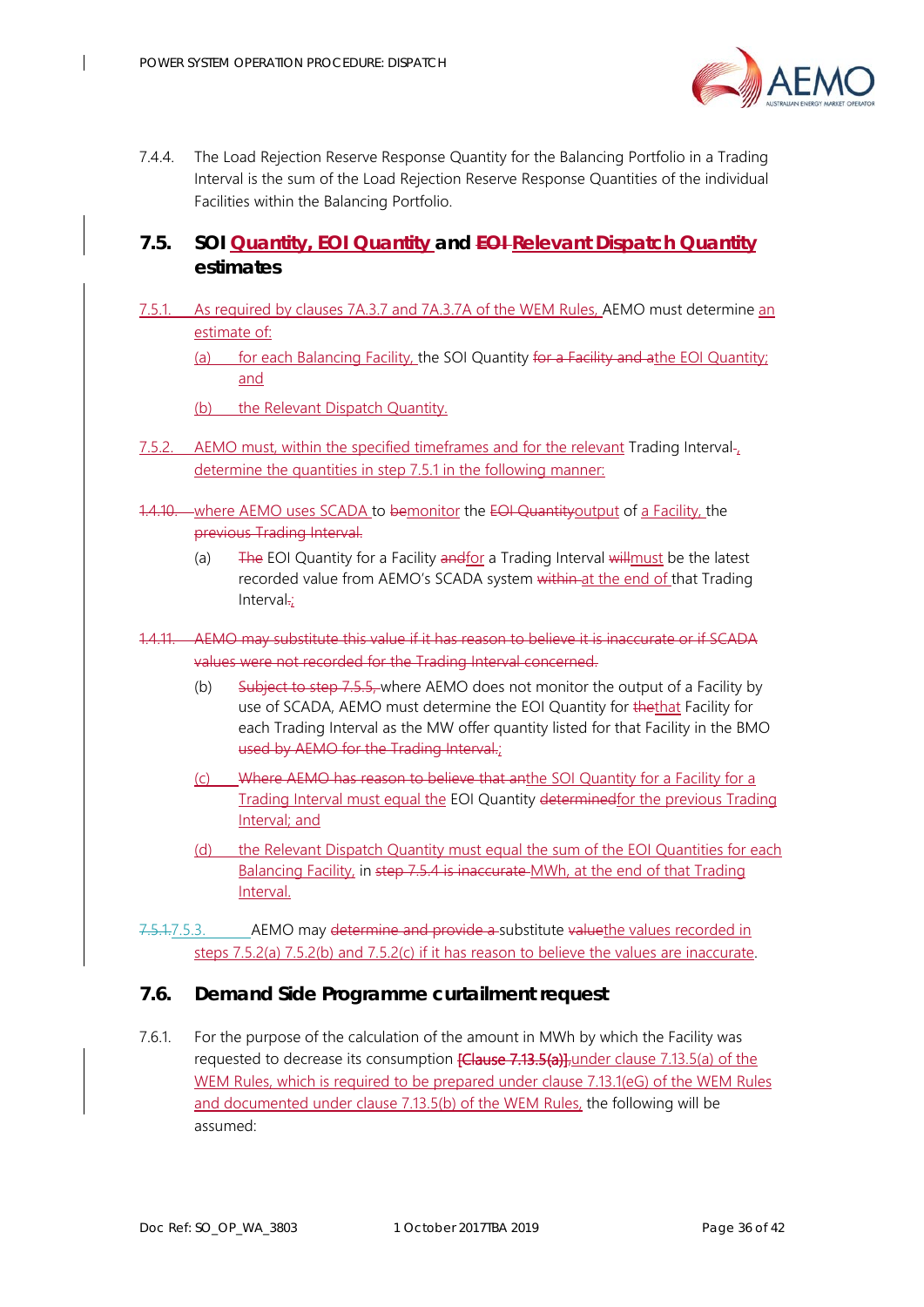

- (a) If an instruction is given that the demand should be reduced by a specific time then the calculation will be done assuming a reduction starting at the necessary time to achieve the final reduction by the prescribed time according to the ramp rate included in the Dispatch Instruction [Clause 7.6.1C(d)]. This ramp rate will take into account the DSP Ramp Rate Limit provided in the Standing Data.accordance with clause 7.6.1C(d).
- (b) If an instruction is given to reduce demand as quickly as possible, then the calculation will assume the starting time as the time of the Dispatch Instruction and the ramp rate as provided in the Dispatch Instruction, to determine the instructed reduction.

#### <span id="page-36-0"></span>**8. ADMINISTRATION AND REPORTING IN RELATION TO SYNERGY**

#### <span id="page-36-1"></span>**8.1. Limitation of requirements for Synergy**

8.1.1. The requirements of steps [8.2,](#page-36-2) [8.3](#page-36-3) and [8.4](#page-36-4) apply only to steps [3](#page-12-1) and [4.7.](#page-16-0)

#### <span id="page-36-2"></span>**8.2. Reporting in relation to Synergy's WEM Rules obligations**

- <span id="page-36-5"></span>8.2.1. The requirements for AEMO to report to the Economic Regulation Authority any instance where it believes that Synergy has failed to meet its obligations under this Procedure and provide records are specified in the WEM Rules [Clausesclauses 7.6A.5(c) and  $7.6A.5(e)$ .) of the WEM Rules.
- 8.2.2. The reports referred to in step [8.2.1](#page-36-5) must be submitted as soon as practicable after the occurrence of the event, or after either party becomes aware of the event.

#### <span id="page-36-3"></span>**8.3. Appointment of Representative**

- 8.3.1. Synergy and AEMO must:
	- (a) each appoint a representative who must act as the formal point of contact with regard to the operation of this Procedure;
	- (b) provide each other and the Economic Regulation Authority with the name, title and contact details of its representative; and
	- (c) maintain the currency of the appointed representative's currencydetails with the relevant parties.

#### <span id="page-36-4"></span>**8.4. Keeping of Records**

8.4.1. The requirements for Synergy and AEMO to retain records created by the operation of this Procedure are specified in clause 7.6A.6 of the WEM Rules-[Clause 7.6A.6].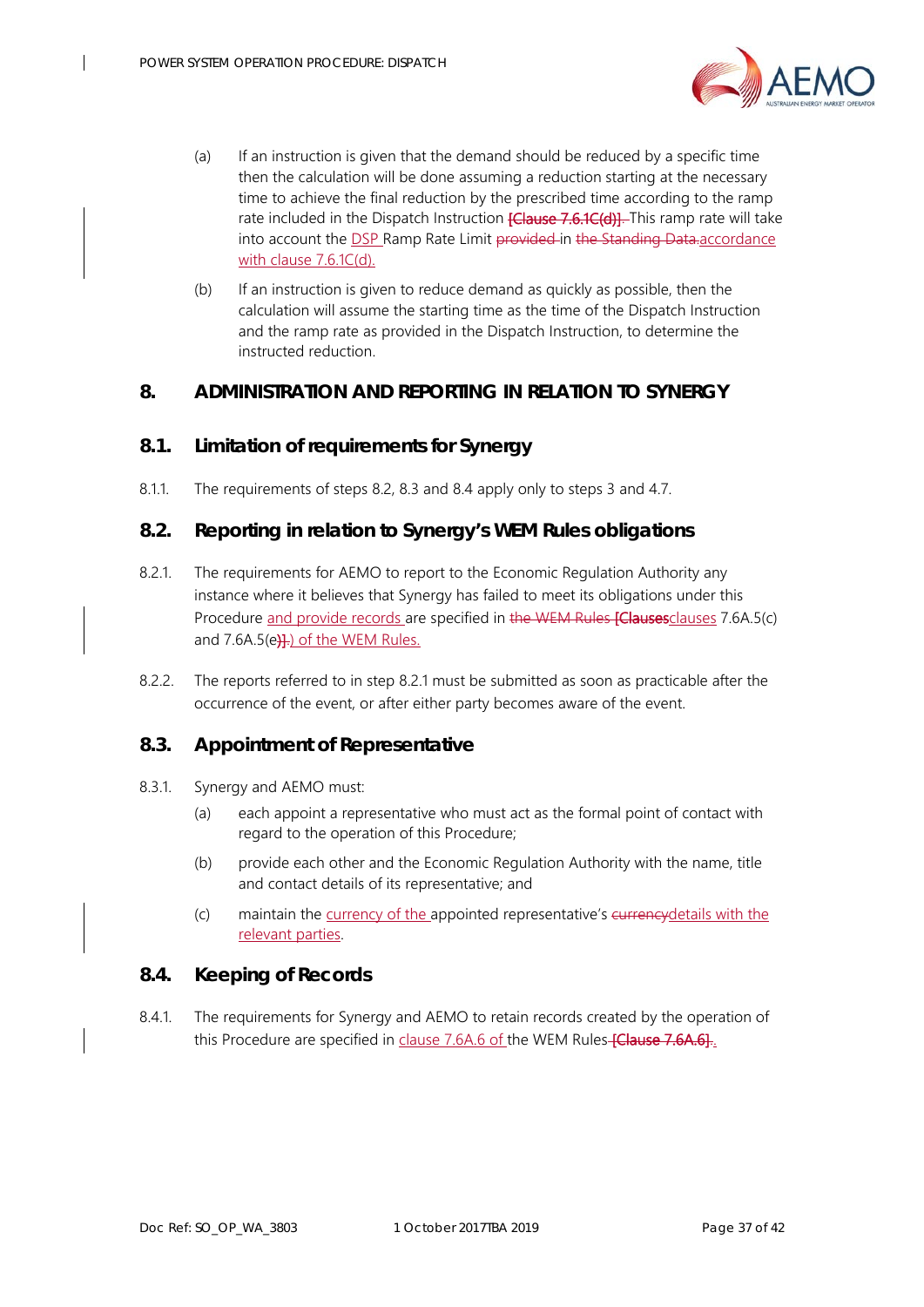

## <span id="page-37-0"></span>**8.5. Failure to Agree on an issue within the Procedure**

- 8.5.1. The requirements for AEMO and Synergy to address and reach agreement on any issues arising from the application of this Procedure are specified in clause 7.6A.5(b) of the WEM Rules-*[Clause 7.6A.5(b)].*.
- 8.5.2. Where agreement cannot be reached and arbitration is required, the party seeking arbitration must, in good faith, seek to agree with the other party on the appointment of an arbitrator.
- 8.5.3. If, within 7 days, the parties are unable to agree on the appointment of an arbitrator, the Economic Regulation Authority shall be the arbitrator.
- 8.5.4. Within 7 days of the appointment of an arbitrator, the party seeking arbitration must provide the arbitrator with a report setting out:
	- (a) a description of the issue in dispute;
	- (b) the background to the dispute and a description of the endeavours of the parties to resolve the issue; and
	- (c) the position of both parties on the issue, including what is required to resolve the dispute.
- <span id="page-37-1"></span>8.5.5. The party submitting the report must provide a copy of the report to the other party at the same time the report is submitted to the arbitrator.
- 8.5.6. The other party must submit its own report on the issue to the arbitrator within 2 Business Days of the receipt of the report referred to in step [8.5.5.](#page-37-1)
- 8.5.7. In reviewing the issue, the arbitrator must have regard to the following, in order of precedence:
	- (a) the WEM Rules;
	- (b) this Procedure;
	- (c) other Market Procedures and Power System Operation Procedures; and
	- (d) the alignment of the above to the Wholesale Market Objectives in the context of the issue.
- 8.5.8. The arbitrator may seek further information from either party, and this information must be provided within 2 Business Days of receipt of the request.
- 8.5.9. The arbitrator must provide its draft recommendation to Synergy and AEMO within 10 Business Days of the receipt of the report in step [8.5.5.](#page-37-1) Both parties have 2 Business Days to provide the arbitrator with comments on the draft recommendation.
- 8.5.10. The arbitrator must, within 2 Business Days of receiving comments, issue a binding decision.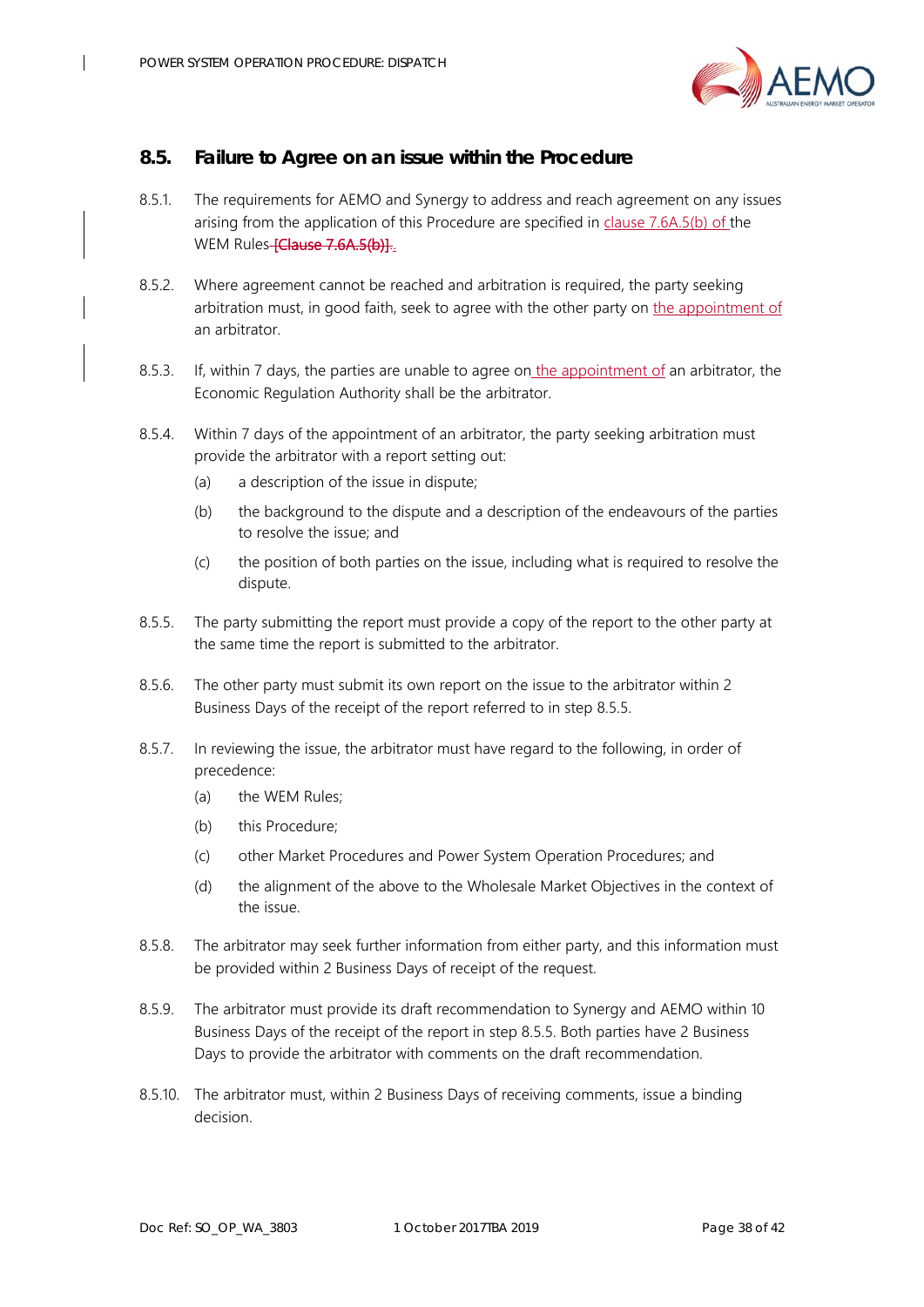

# <span id="page-38-0"></span>**9. EXEMPTIONS TO COMMITMENT AND DE-COMMITMENT NOTIFICATION REQUIREMENTS**

# <span id="page-38-1"></span>**9.1. Application for exemption from a Market Participant with a distribution connected Scheduled Generator**

- <span id="page-38-3"></span>9.1.1. A Market Participant with a Scheduled Generator connected to a distribution network that has operating equipment and processes which enable it to synchronise and desynchronise only when it is safe to do so, may apply in writing to AEMO for an exemption from providing notification to AEMO under clauses 7.9.1 and 7.9.5 of the WEM Rules [Clause 7.9.13].
- <span id="page-38-4"></span>9.1.2. The Market Participant's written application for exemption must advise that its Scheduled Generator has operating equipment and processes to enable it to synchronise and de-synchronise only when it is safe to do so. For guidance, the Scheduled Generator must meet the requirements of section 3.6 of the Technical Rules and in particular the provisions of clause 3.6.11 of the WEM Rules..

**Section 3.6 of the Technical Rules sets out the requirements for connection of** *small generating units to the distribution network. Clause 3.6.11 of the Technical Rules specifies "…the Network Service Provider may also require the installation of an intertripping link between the Generator's main switch(es) and the feeder circuit breaker(s) in the zone substation or other upstream protection device nominated by the Network Service Provider".* 

9.1.3. The written application for an exemption described in step [9.1.1](#page-38-3) must be directed to AEMO via email (wa.sm.operations@aemo.com.au) and signed by an Authorised Officer.

## <span id="page-38-2"></span>**9.2. AEMO's assessment of the application**

- 9.2.1. AEMO will assess a written application made under step [9.1.1](#page-38-3) by reviewing the SCADA and protection systems to ensure that the criteria referred to in step [9.1.2](#page-38-4) is satisfied.
- <span id="page-38-5"></span>9.2.2. Upon verification by AEMO that the Scheduled Generator satisfies the criteria set out in step [9.1.2,](#page-38-4) the Market Participant will be deemed to have operating equipment and processes which enable its distribution connected Scheduled Generator to synchronise and de-synchronise only when it is safe to do so, therefore qualifying for an exemption [Clause 7.9.14].
- <span id="page-38-6"></span>9.2.3. If AEMO is unable to verify that the Market Participant's distribution connected Scheduled Generator satisfies the criteria set out in step [9.1.2](#page-38-4) then the Market Participant will not at that time be deemed to have operating equipment and processes which enable its distribution connected Scheduled Generator to synchronise and desynchronise only when it is safe to do so, therefore not qualifying for an exemption.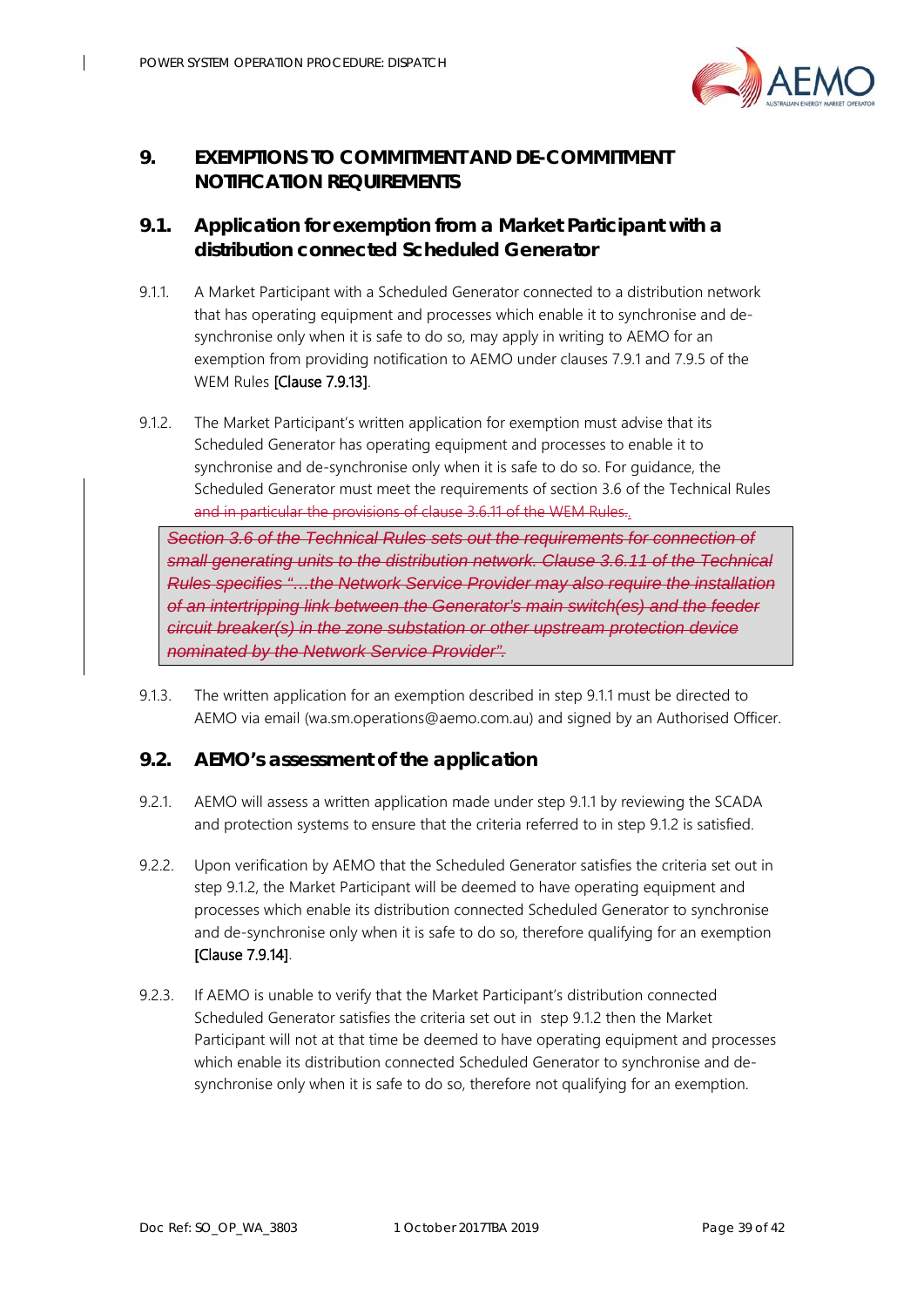

## <span id="page-39-0"></span>**9.3. AEMO's determination**

- <span id="page-39-3"></span>9.3.1. AEMO must provide written notification to a Market Participant of the outcome of its assessment made under step [9.2](#page-38-2) as follows:
	- (a) if step [9.2.2](#page-38-5) applies, the Market Participant will be advised that the distribution connected Scheduled Generator for which the application was made is exempt from clauses 7.9.1 and 7.9.5 of the WEM Rules, including the reasons for the decision and the effective date of the exemption; or
	- (b) if step [9.2.3](#page-38-6) applies, the Market Participant will be advised that the distribution connected Scheduled Generator does not qualify for an exemption from clauses 7.9.1 and 7.9.5 of the WEM Rules, including the reasons for this decision.
- <span id="page-39-4"></span>9.3.2. AEMO will use best endeavours to complete its assessment under step [9.2](#page-38-2) and provide written notice of its determination under step [9.3.1](#page-39-3) within 10 Business Days of receiving an application under step [9.1.1.](#page-38-3)
- 9.3.3. Where written notification pursuant to step [9.3.1](#page-39-3)[\(b\)](#page-39-4) is provided advising that the Scheduled Generator does not qualify for an exemption, the Market Participant may reapply at any time following the steps set out in step [9.1.](#page-38-1)

#### <span id="page-39-1"></span>**9.4. Revocation of an exemption**

- <span id="page-39-5"></span>9.4.[1](#page-39-7). A Market Participant must notify AEMO in writing via email<sup>1</sup> as soon as it becomes aware that it no longer satisfies the criteria referred to in step [9.1.2](#page-38-4) or any other matter or thing which might prevent the exempted Scheduled Generator from synchronising or de-synchronising safely [Clause 7.9.16].
- <span id="page-39-6"></span>9.4.2. Upon assessing the information provided in the notification under step [9.4.1,](#page-39-5) or in the event that it becomes aware of any other information, AEMO may revoke an exemption if it is no longer satisfied that the Scheduled Generator meets the requirements assessed under step [9.4.1.](#page-39-5)
- 9.4.3. AEMO will notify the Market Participant of its decision to revoke an exemption in writing as soon as practicable after it has made its assessment under step 9.4.2- by a notice prepared in accordance with clause 7.9.17 of the WEM Rules. The notification will include reasons for its decision and the date and time from which the exemption will cease to apply-**[Clause 7.9.17].**

#### <span id="page-39-2"></span>**9.5. List of exempt distribution connected Scheduled Generators**

9.5.1. AEMO will publish and maintain a list of Scheduled Generators subject to exemptions under clauses 7.9.1 and 7.9.5 of the WEM Rules on AEMO's website [Clause 7.9.18].<sup>[2](#page-39-8)</sup>

j

<span id="page-39-7"></span><sup>1</sup> To wa.sm.operations@aemo.com.au.

<span id="page-39-8"></span><sup>2</sup> See https://www.aemo.com.au/Electricity/Wholesale-Electricity-Market-WEM/Security-and-reliability/Facilitycommitment-notification-exemptions.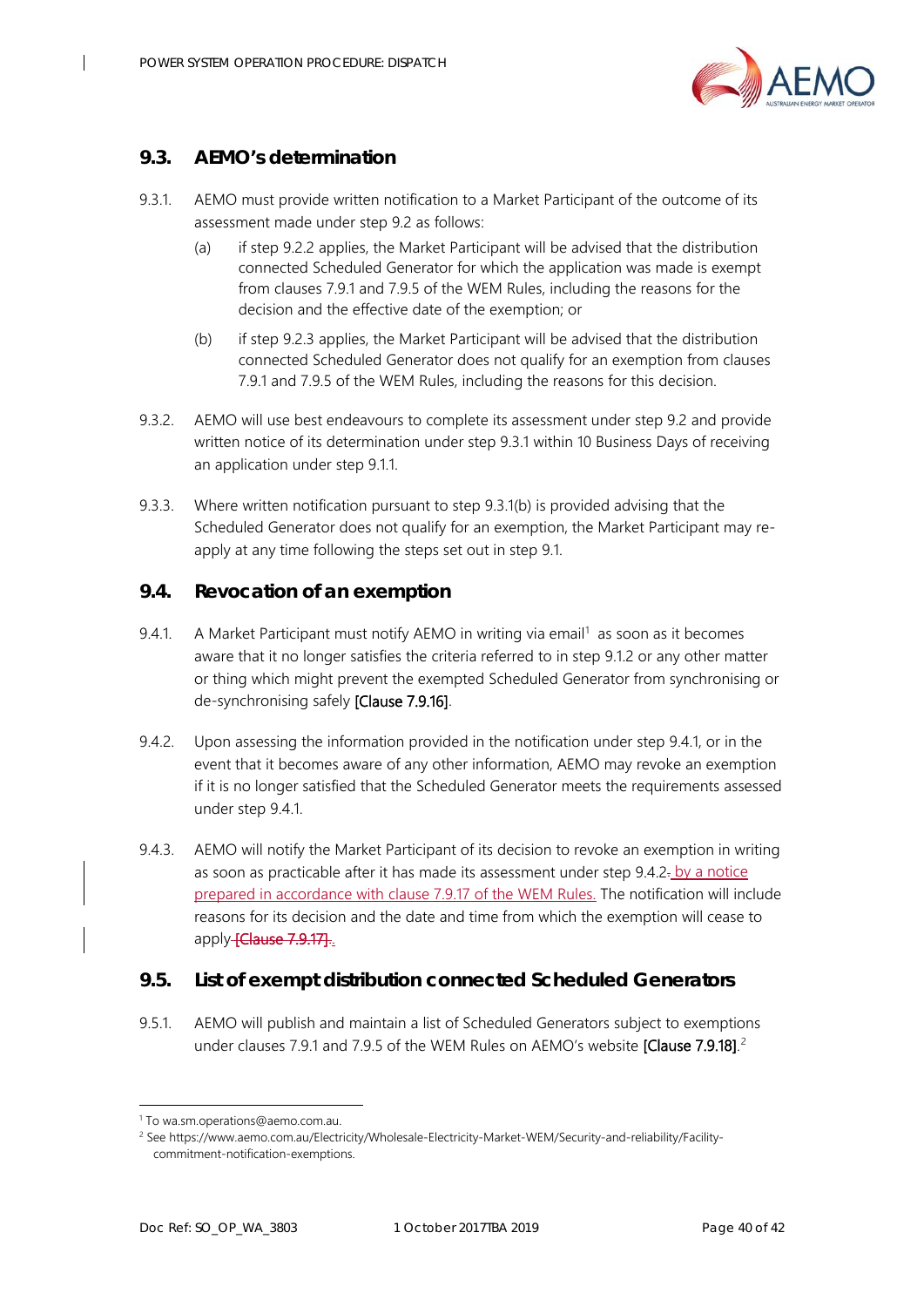$\overline{\phantom{a}}$ 



- 9.5.2. The published list will include the details of the Market Participant and Facility and the date on which the exemption was granted.
- 9.5.3. A Scheduled Generator will be added to the published list as soon as practicable after the granting of an exemption.
- 9.5.4. Where an exemption is revoked for a Scheduled Generator, it will be removed from the list as soon as practicable after the revocation occurs.